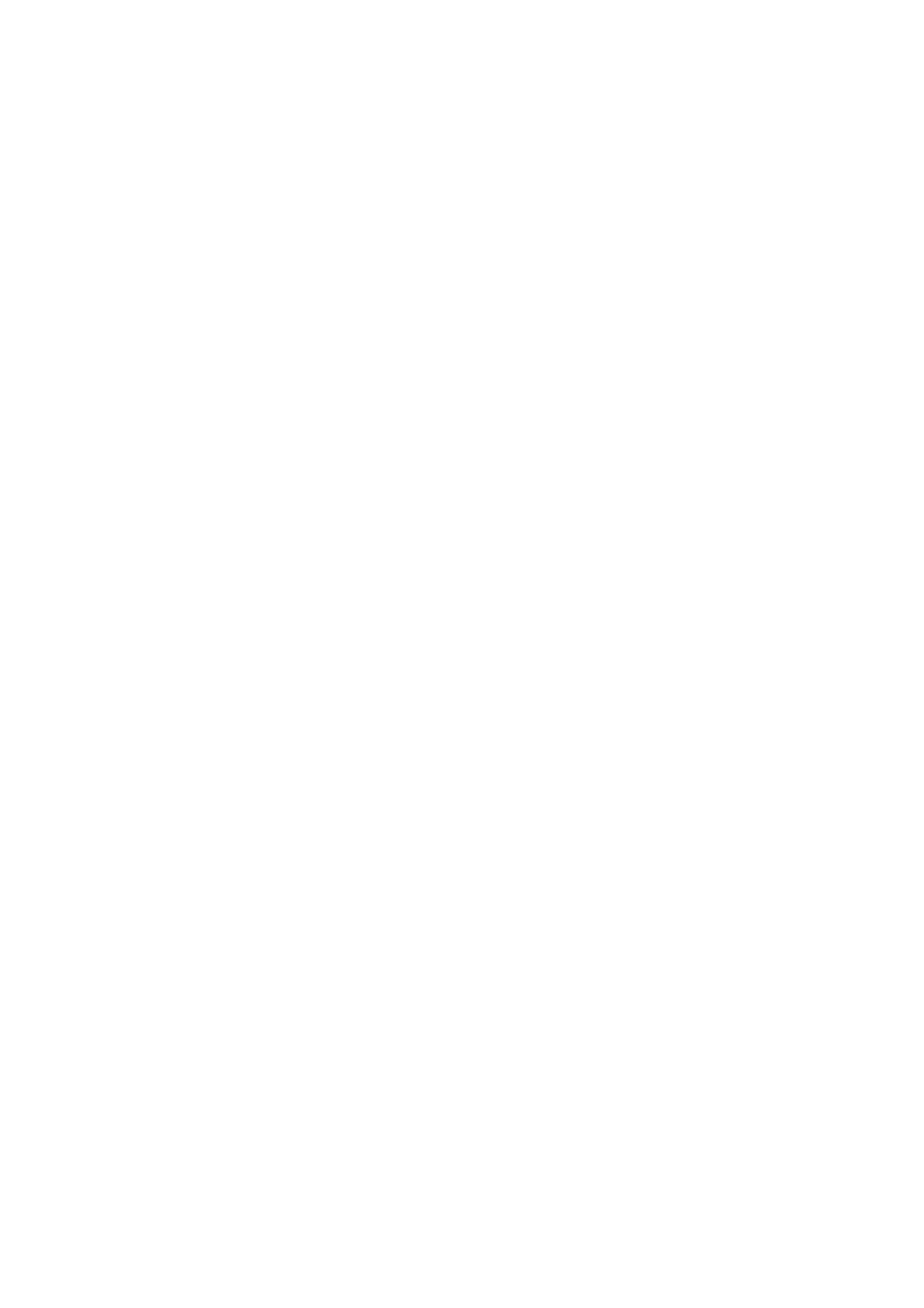# **CONTENTS**

| I.  |               |                                                                                                                                                                  |    |  |  |  |  |
|-----|---------------|------------------------------------------------------------------------------------------------------------------------------------------------------------------|----|--|--|--|--|
| II. |               |                                                                                                                                                                  |    |  |  |  |  |
|     |               | II. 1. Evaluations and recommendations on safeguards applied to persons deprived of their                                                                        |    |  |  |  |  |
|     |               |                                                                                                                                                                  |    |  |  |  |  |
|     | $\mathbf{A}$  |                                                                                                                                                                  |    |  |  |  |  |
|     | B)            |                                                                                                                                                                  |    |  |  |  |  |
|     | $\mathcal{C}$ | The access of the detainee to the examining magistrate is not guaranteed in an<br>immediate and efficient way by the LCP but it is guaranteed by the Organic Law |    |  |  |  |  |
|     |               |                                                                                                                                                                  |    |  |  |  |  |
|     | $\mathbf{A}$  |                                                                                                                                                                  |    |  |  |  |  |
|     | B)            | Regarding the immediacy of the right to legal assistance to the detainee.  11                                                                                    |    |  |  |  |  |
|     | $\mathcal{C}$ |                                                                                                                                                                  |    |  |  |  |  |
|     |               |                                                                                                                                                                  |    |  |  |  |  |
|     |               |                                                                                                                                                                  |    |  |  |  |  |
|     | $\mathbf{A}$  |                                                                                                                                                                  |    |  |  |  |  |
|     | B)            |                                                                                                                                                                  |    |  |  |  |  |
|     | $\mathcal{C}$ | System of safeguards for persons under the custody of the Law                                                                                                    | 22 |  |  |  |  |
|     | D)            |                                                                                                                                                                  | 39 |  |  |  |  |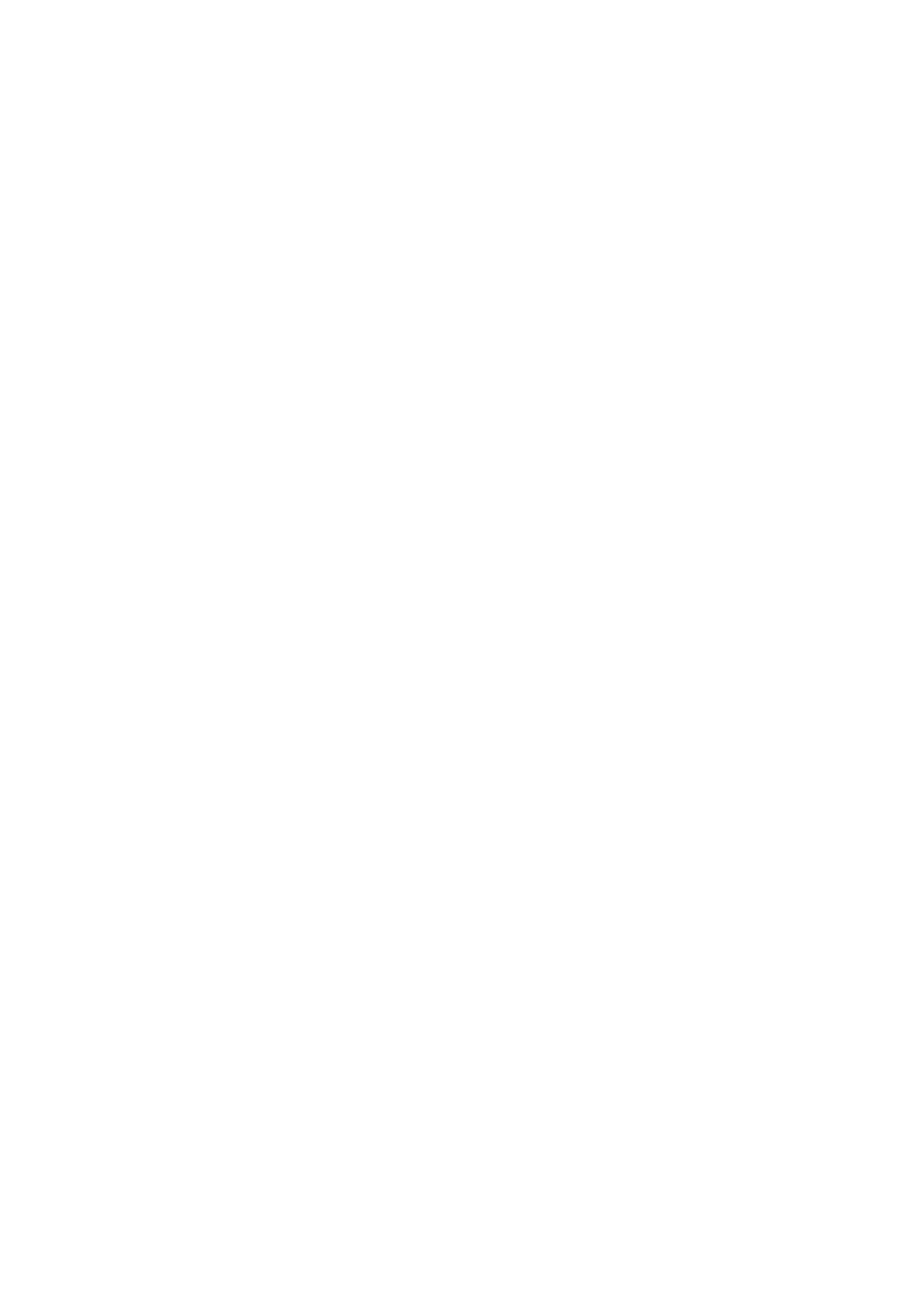## <span id="page-4-0"></span>**SPANISH GOVERMENT RESPONSE TO THE REPORT OF THE EUROPEAN COMMITEE FOR THE PREVENTION OF TORTURE AND INHUMAN OR DEGRADING TREATMENT OR PUNISHMENT (CPT) IN RELATION TO THE VISIT TO SPAIN FROM THE 12TH TO THE 19TH OF DECEMBER, 2005**

 $\frac{1}{2}$ 

# **I. INTRODUCTION**

The European Committee for the Prevention of Torture and Inhuman or Degrading Treatment or Punishment (hereinafter CPT) has sent the report corresponding to the periodical visit to Spain between the 12<sup>th</sup> and the 19<sup>th</sup> of December last year to the Spanish Government, in compliance with the Article 10 of the European Convention for the Prevention of Torture and Inhuman or Degrading Treatment or Punishment.

In the aforementioned report, the CPT expresses recommendations and suggestions that, taking into account the information collected in the detention places that have been visited, deems necessary to indicate to the Spanish Government to comply with the standards set by the aforesaid Committee.

In this sense, the Spanish Government thanks and takes into consideration the recommendations it has received. Since the beginning of the visits by the different delegations of the Committee, these recommendations have been a guide to introduce improvements in the legal as well as in the practical field, in order to achieve a rigorous compliance of the Convention.

The different recommendations and suggestions expressed by the CPT will find an answer here, through the exposure of general considerations related to the two big areas in which the Committee's report is focused and a particular response to each of the comments indicated in the said document.

#### **II. GENERAL CONSIDERATIONS**

The CPT's Delegation focused its studies in two big areas: the access to legal assistance of people since the moment they are deprived of their liberty under the Law Enforcement Agencies and the protection of the rights of foreigners who enter Spanish territory.

The Delegation studied the safeguards applied to persons who were deprived of their liberty because they were involved in an ordinary crime (those crimes that are not related to terrorism) and the effectiveness of the investigations of eventual ill-treatments that could take place during the custody in Law Enforcement Agencies' centres.

On the other hand, due to the information received on the great number of people that tried to enter Spain through Ceuta and Melilla in 2005, the Delegation studied the protection of the rights of those foreign citizens that enter Spanish territory through Melilla.

Thus, the report shows a series of evaluations and recommendations in situations that considers inappropriate on these two matters.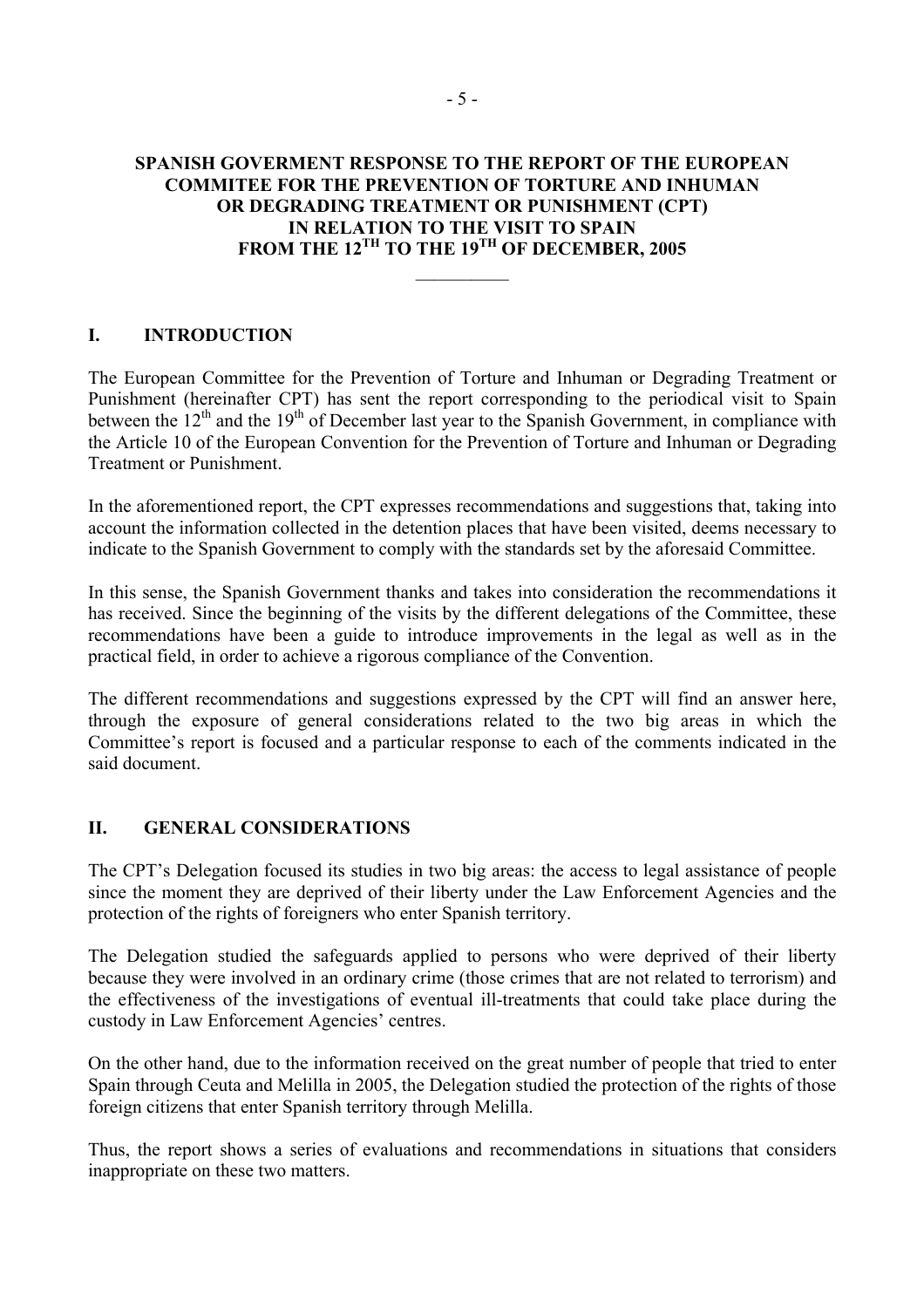#### <span id="page-5-0"></span>**II. 1. Evaluations and recommendations on safeguards applied to persons deprived of their liberty.**

After the exposure and analysis of the facts found out during the visit, in relation to the rights of detainees and in the interests of prevention of ill-treatments they could have received, the report recommends that

- the way in which detainees are informed on their rights should be revised, particularly, they should be informed on their right to free legal assistance in a language they can clearly understand.
- The legal framework should be reinforced to explicitly acknowledge the rights of detainees.
- The Draft Law amending the Organic Law  $5/2000$ , dated the  $12<sup>th</sup>$  of January, regulating the criminal responsibility of minors, should be revised.
- The role of prisons should be revised and it is proposed that all those prisons receiving people in preventive detention should draw up a register on the injuries found in the medical examination of admission.
- Measures should be taken to ensure that the person upon whom a prolongation or renovation of detention is being agreed can always be taken before the judge who is responsible of this decision.
- Measures should be taken to ensure that judges are conscious of their duty to make fast and effective use of the medical examinations in every case when they are notified of the existence of founded evidence of ill-treatments.

Without prejudice to the detailed response to each of these reflections in the Specific Considerations, the general arguments on safeguard of the rights of detainees are expressed as follows:

*The CPT indicates expressly that "urges the Spanish authorities to ensure the implementation of an effective system of safeguards, including the fast access to a lawyer since the moment of deprivation of liberty, which works properly according to the recommendations that were previously made by CPT".* 

From the recommendation made by the CPT to the Government, it is concluded that this organ asks the Spanish authorities to adopt measures in the legislative as well as in the administrative field, although these measures have not been detailed, in order to create an *"effective system of safeguards".*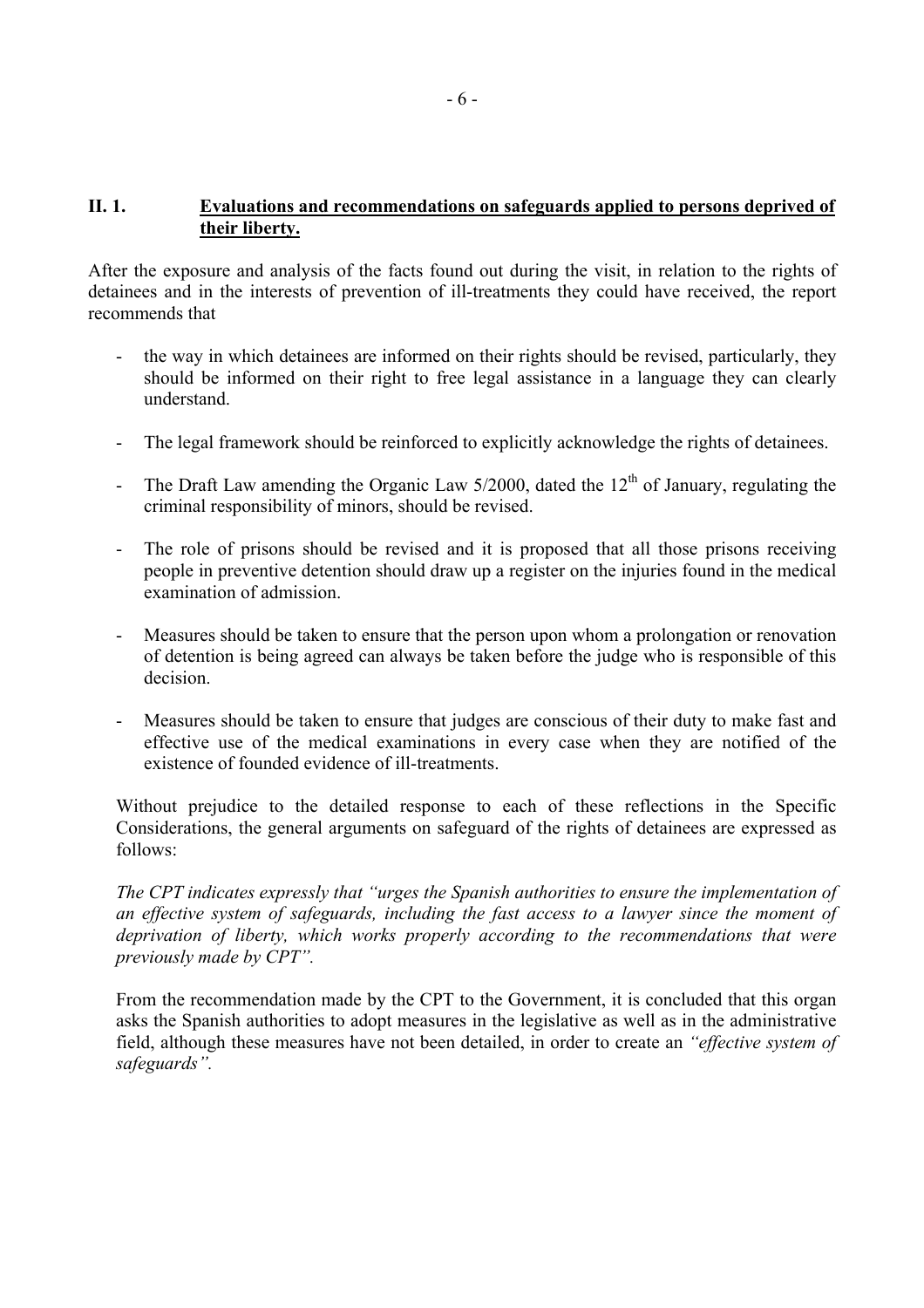#### <span id="page-6-0"></span>**II. 1.1. Legislative measures**

The legislative measures have been recommended because the Committee expresses that "the legal framework must be reinforced" literally, in order to ensure what it calls "*the aforementioned rights*" or the "*recommendations previously made*", needing to be understood as such, as it is understood from the complete content of this report, especially in point 5 ("*Conclusions and recommendations*"):

- A) Information to the detainee on the rights he is granted,
- B) Beyond the simple information on the rights, the real effectiveness of the right to a lawyer's assistance, and
- C) The access of the detainee to the examining magistrate.

Therefore, in regards to each of these questions, it is necessary to analyze which is the actual "*legal framework*" that wants to be reinforced, in order to study which could be the proceedings to operate the said reinforcement demanded by the Committee, taking the legal framework as a starting point.

# **A) The information of rights to the detainee.**

The starting point in this matter needs to be the Article 520.2 of the Law of Criminal Procedure (hereinafter, LCP), because it provides that "*Every detainee or person imprisoned will be informed in a comprehensible way and immediately… on the rights he is granted and especially on the following: …a)…b)…c)…, …f)".* From this point, the rights assisting the detainee must be analyzed to study to what extend our legal system guarantees the information on them.

Contrary to what is normally said in practice, our procedural law does not only deal with the rights of the detainees in the Article 520 of the Law of Criminal Procedure but, apart from it, also deals with them in its six following articles, without prejudice to other provision in connexion with that Law and other related provisions. Moreover, even focusing only in the content of the Article 520, from the rights provided in it, those that are normally presented as rights of detainees are just a part of all those declared in the provision. Specifically, forgetting other rights that the Article 520 also includes, the category or concept of "*rights of detainees*" is normally limited to those rights that must be informed "*especially*" to the detainee, that appear in section 2, letters "a" to "f" (right to silence, not to declare against himself, assistance of a lawyer, communicate his personal situation and custody place, free assistance of an interpreter and examination of a doctor).

On the other hand, beyond these rights that must be informed "especially" to every detainee, our procedural law offers a more detailed list with regard to the rights they are entitled to and that means a wider framework of guarantees than the one that, at first sight, could be considered. In this sense, the first section of Article 520 establishes that "*the detention and provisional imprisonment must be made in a way that does not harm the person detained or imprisoned in his person, reputation and patrimony*", and also that "*The preventive detention can not last longer than the strictly necessary time to carry out investigations in order to clarify the facts*". In this case, generally, the detainee must be set free and made available to the judicial authority "*in the periods established by this Law and, in every case, in a maximum period of seventy-two hours*" (also Article 520 bis), except of cases of extension that are legally envisaged.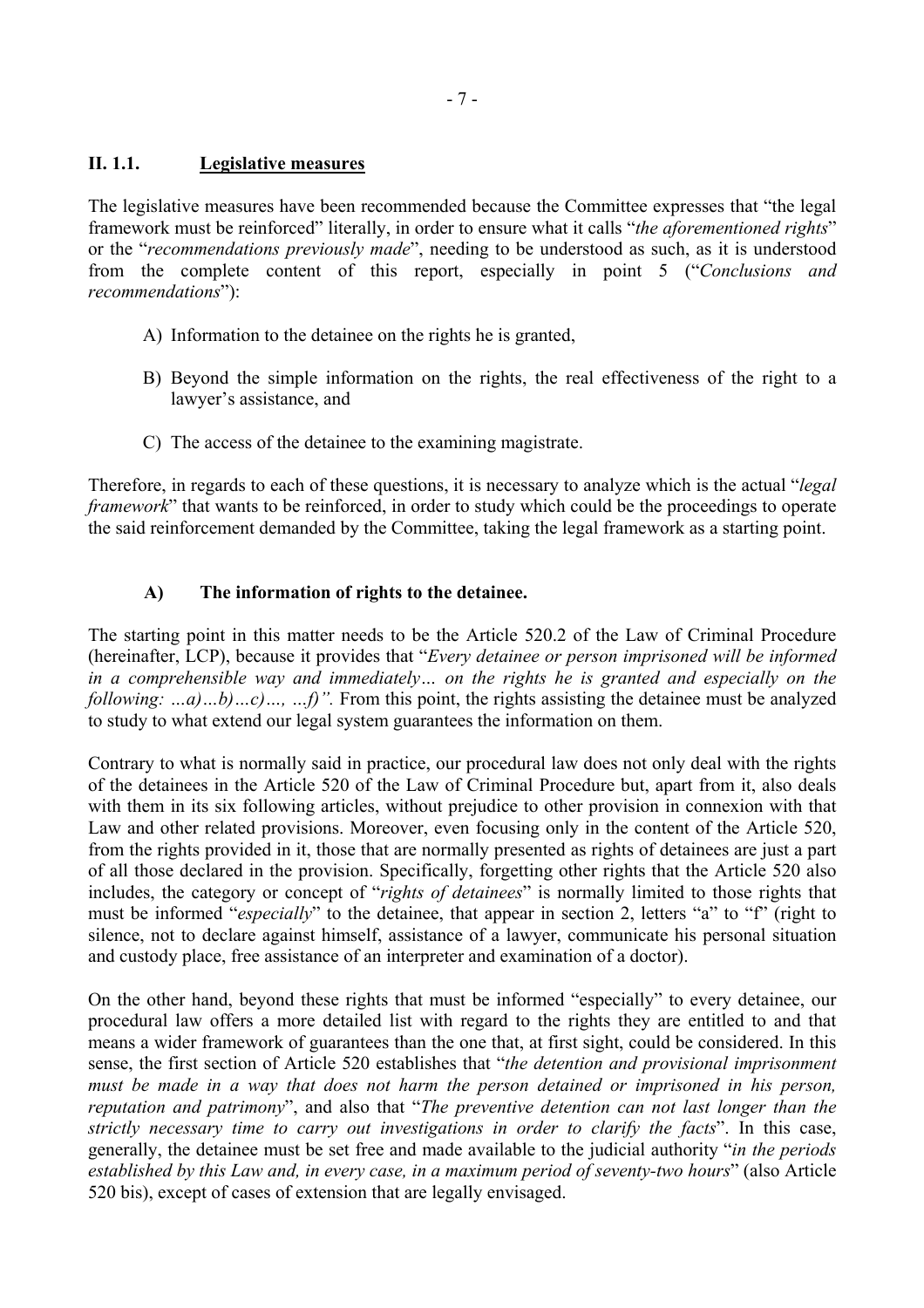<span id="page-7-0"></span>Section 2 of Article 520 establishes the duty to inform the detainee, not only of the entitlement of the rights especially expressed in letters "a" to "f" of this section, but also about the facts he is accused of, the reasons motivating his deprivation of liberty and, as it has been explained, "*of the rights he is entitled to*". This last part implies that the person must be informed of those other rights he is also entitled to and which are included in Article 520.1 and have been mentioned in this report about the way of detention, as well as those expressed in sections 3 (if the person were a minor), 4, 5 and 6 on the specifications and content of the right to legal assistance, to seek *habeas corpus* (correlatively to the right that in Article 520 bis. 3 is given to the judge to personally or by delegation know about the situation of the detainee), to be separated from other detainees according to the degree of education, age and nature of the crime the detainee has been accused of (Article 521), to have the comfort or occupation compatible to the status of establishment and with security at his own expense (Article 522), to write to competent judges and magistrates (Article 524) and not to be exposed to extraordinary security measures that are not envisaged in the Law (Article 525).

However, in fact, although the LCP designs the theory about a system of information of the detainee's rights that allows a quite complete guideline on the entitlement the person has, the procedural rule does not regard an entitlement that may be the finishing touch of the system, so that the right could be used as a general guarantee to the effectiveness of the others. That omission is the mere mention of the right to start, in that case, a proceeding of *habeas corpus* pursuant to the Organic Law  $6/1984$ , dated the  $24<sup>th</sup>$  of May, regulating this institution and that may be included in the legal provisions of the LCP.

On the other hand, the drafting of other articles of the Law regulating this matter should establish in a stricter, more specific and complete way the rights that officers of the authority have to inform about and what is the extension of this information for those who detain or to whom detainees are put available.

# **B) Real effectiveness of the right to legal assistance.**

The CPT considers it as an aspiration that has not jet been achieved by our legal system because, as it is stated in the report (paragraph 50): "*Obviously, the actual legal framework on the right to legal assistance does not guarantee that, in practice, the detainee can make use of the right to access to a lawyer and the right to talk privately to him from the very outset of the person's deprivation of liberty*".

In the current system in force regulating the exercise of the right to legal assistance to the detainee, the lawyer's assistance to persons in custody of the Law Enforcement Agencies of the State is regulated in Article 520 of the LCP (Book II, Title VI, Chapter IV), in which the point 4 establishes that the court appointed lawyer will go to the detention centre as soon as possible and, in every case, in a maximum period of 8 hours, starting in the moment of communication to the correspondent Bar Association.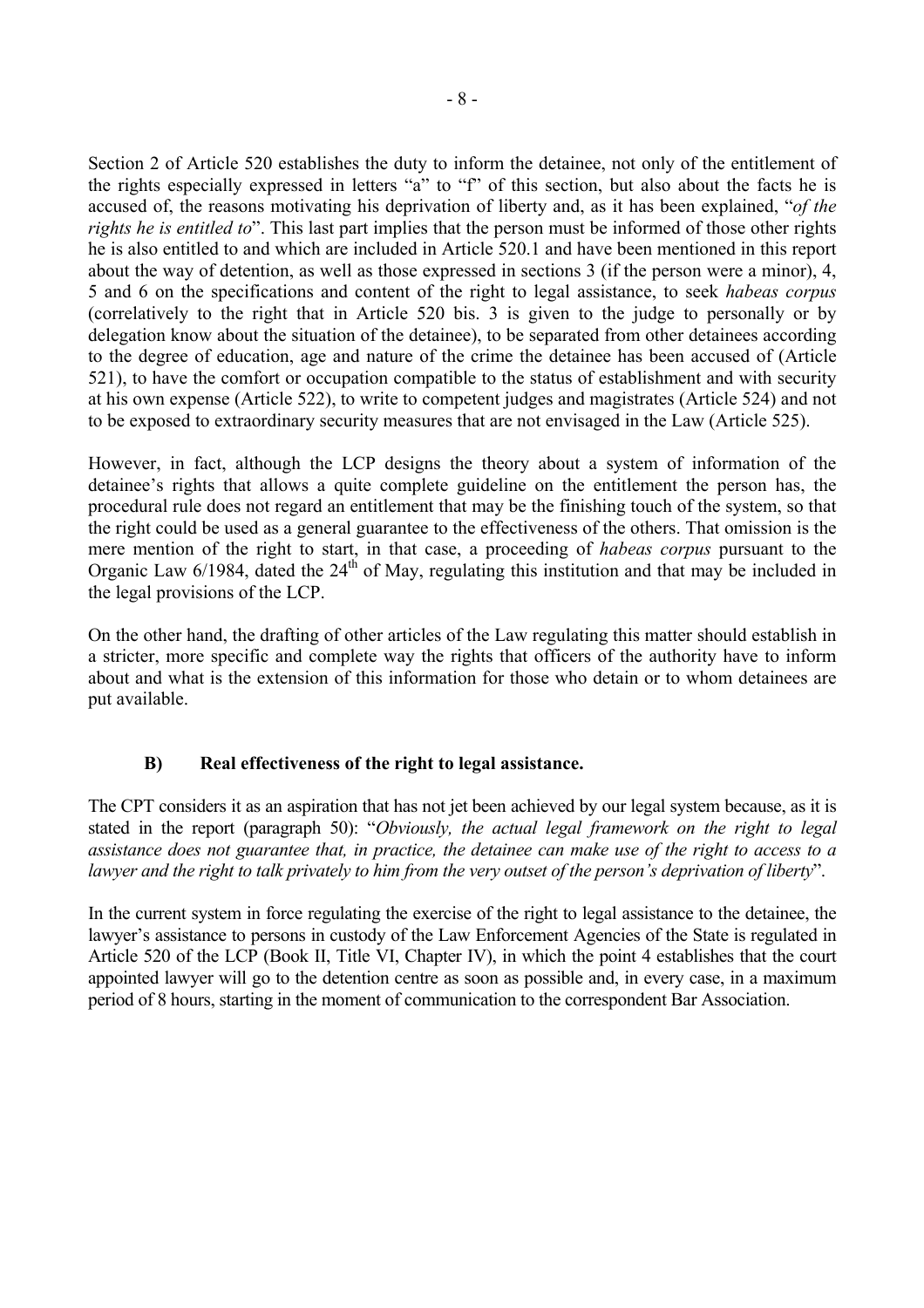In point 6. c), it is stated that the lawyer's assistance consists of "*having a private interview with the detainee when the proceedings in which he was involved were finished*". According to this rule, the lawyer's assistance is ensured to every detainee, as well as the almost immediate presence of the lawyers to the centres that communicate the detention. Actually, the time of the arrival of the lawyer is agreed between the detention centre and the Bar Association. It must be taken into account that the private interview with the detainee can not take place until the correspondent proceeding has been filed, never before that, excepting the case that the detainee or person imprisoned is not held incommunicado. In this case, the Article 527, c) suppresses the right to the interview between the lawyer and the detainee or imprisoned. The lawyer will not see the client until the later is taken to the Police to take statement.

It is not denied that, in fact, the current legal system in force allows that the detainee is in custody of the Force detaining him without legal assistance during the first 8 hours from the detention. The LCP establishes this period in its Article 520.4 as a maximum for the appointed lawyer to go to the place in order to assist the person. Although it is understandable that the CPT would like to suppress this period, the facts show that it is a response to the reality in which the available personal and technical resources by the different Bar Associations and administrative detention or custody centres, to which the detainee can be taken to, do not count on the necessary personal or material means to allow the suppression of this period.

More explicitly, this is the reality in big cities in which the daily figures of crimes and detentions is so high that the number of lawyers available in the correspondent Servicio de Asistencia Letrada al Detenido (Service of Legal Assistance to Detainees), organized by the respective association is not enough to assist every police station and detention centre. Generally, a lawyer that is assisting a detainee in a police station receives new notices from the Association before finishing the work, to go to other centres in which detainees require his professional service.

If the existence of a period of eight hours is justified by this explanation in big cities, it has an even bigger justification in the case of assistance in small villages, more or less isolated or far away from the capital city in which the Bar Association has its headquarters. In these cases, the geographical dispersion of the police stations and detention centres to which a lawyer on duty may need to go to in the same day, makes the possibility of an immediate assistance unviable.

With these geographical and administrative structures, some of which are unchangeable due to their nature, the only way to guarantee the immediate legal assistance that CPT wants is the modern notion of tele-assistance, which should be provided through technological proceedings that allow the simultaneous reception and emission of sound and image on real time.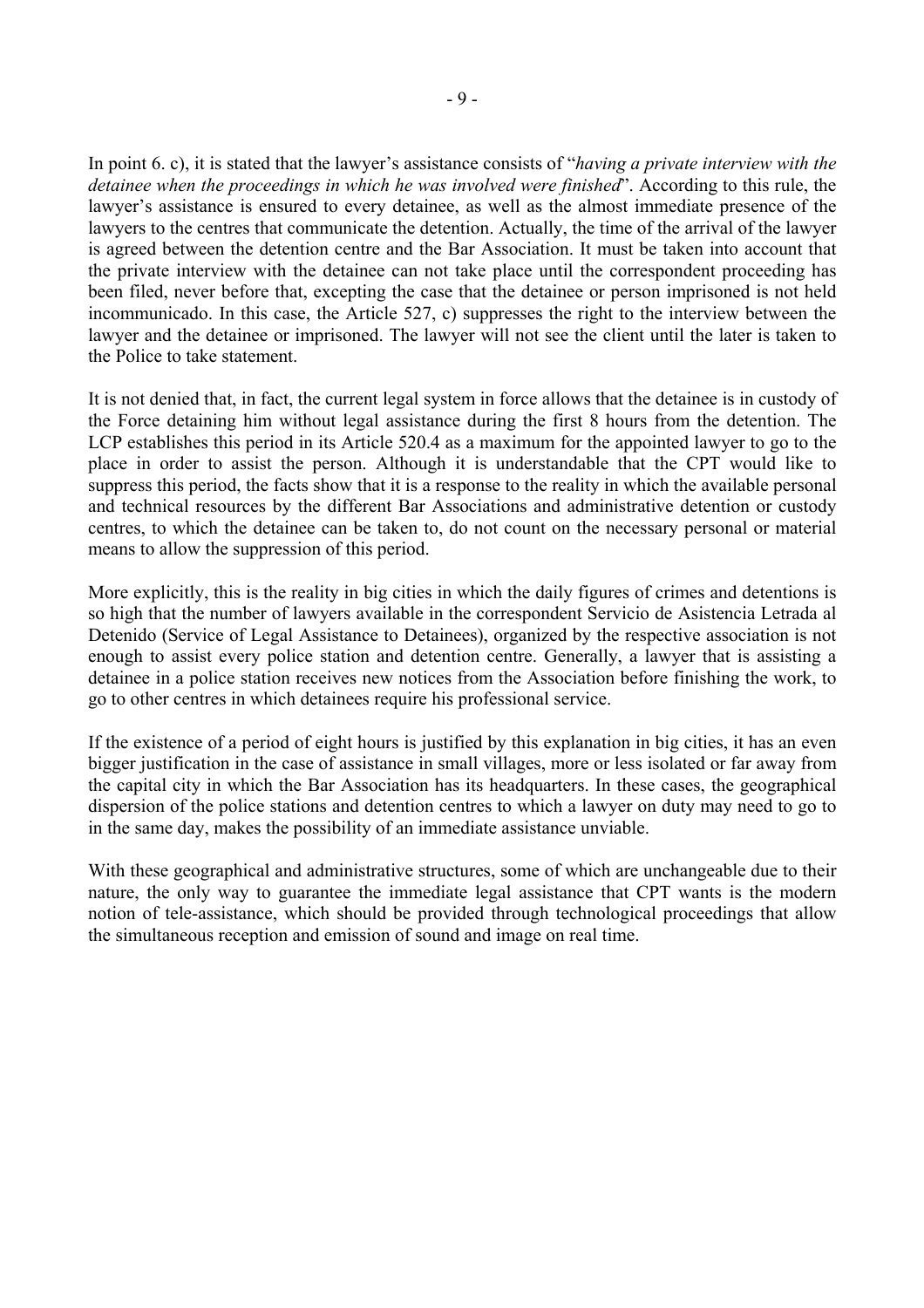<span id="page-9-0"></span>The CPT mentioned in its report the lack of meaning of the right to legal assistance in terms of effectiveness because the detainee can not have a private communication with the lawyer but only at the end of the filing of the proceeding. It has to be indicated that when the detainee has legal assistance via the presence of a lawyer in the custody place, the said presence and consequent assistance in terms of the content of Article 520.6 (information of the rights and professional interview with the lawyer) guarantees that the person will not be defenceless, because some of the rights that the lawyer must ensure to communicate the person are exactly those of non declaration against himself, non confession of his culpability and even refusing to declare in the Police facilities. With all these, the defencelessness of the person can be completely excluded. Once this defencelessness has been excluded, allowing the private interview only after the voluntary taking of evidence of the detainee, in which the person can refuse to answer all the questions he does not want to respond, even with the possibility that the lawyer interrogates the person), does not only mean that the person will not suffer any prejudice, but could even be positive for the avoidance of undesirable interferences in the first investigation steps by some lawyers at the service of crime organizations or other's interest.

#### **C) The access of the detainee to the examining magistrate is not guaranteed in an immediate and efficient way by the LCP but it is guaranteed by the Organic Law regulating the** *habeas corpus***.**

Despite this, it does belong to the aim of the LCP to endeavour the access to the detainee and it is shown, although only lightly, by our procedural law in its Articles 520 bis.3 and 524.2. Both of them allow the magistrate at any time in the detention to obtain information and know about the situation of the detainee and also to send a writing to "*the superior civil servants of the judicial system*". However, given that these provisions are not enough to ensure the access of the detainee to a judicial facility, making this possibility more effective and real will require an amendment in the current drafting of the information to every detainee of his right of writ to *habeas corpus*. On the other hand, either making usage of this possibility or not, nothing prevents, although the CPT does not deem it probable, that once the detainee is brought before a court in the periods established by the law, the magistrate can commence the correspondent investigation process by presumptive illtreatments that the detainee may have suffered. However, despite this, it belongs to the free judicial arbitration from the free evaluation of the possible evidence on which the magistrate counts, his decision of commencement or non commencement of the proceeding or, once it has been commenced, of suspending the process, at least temporarily, because it is believed that there is not enough accredited evidence of the commission of the crime or breach.

# **II.1.2. Administrative measures**

The CPT is also in favour of the adoption of administrative measures, as well as legislative measures, that have the aim of guaranteeing the same information to the detainee in the rights to which he is entitled, the real effectiveness of the right to legal assistance and the access to an examining magistrate.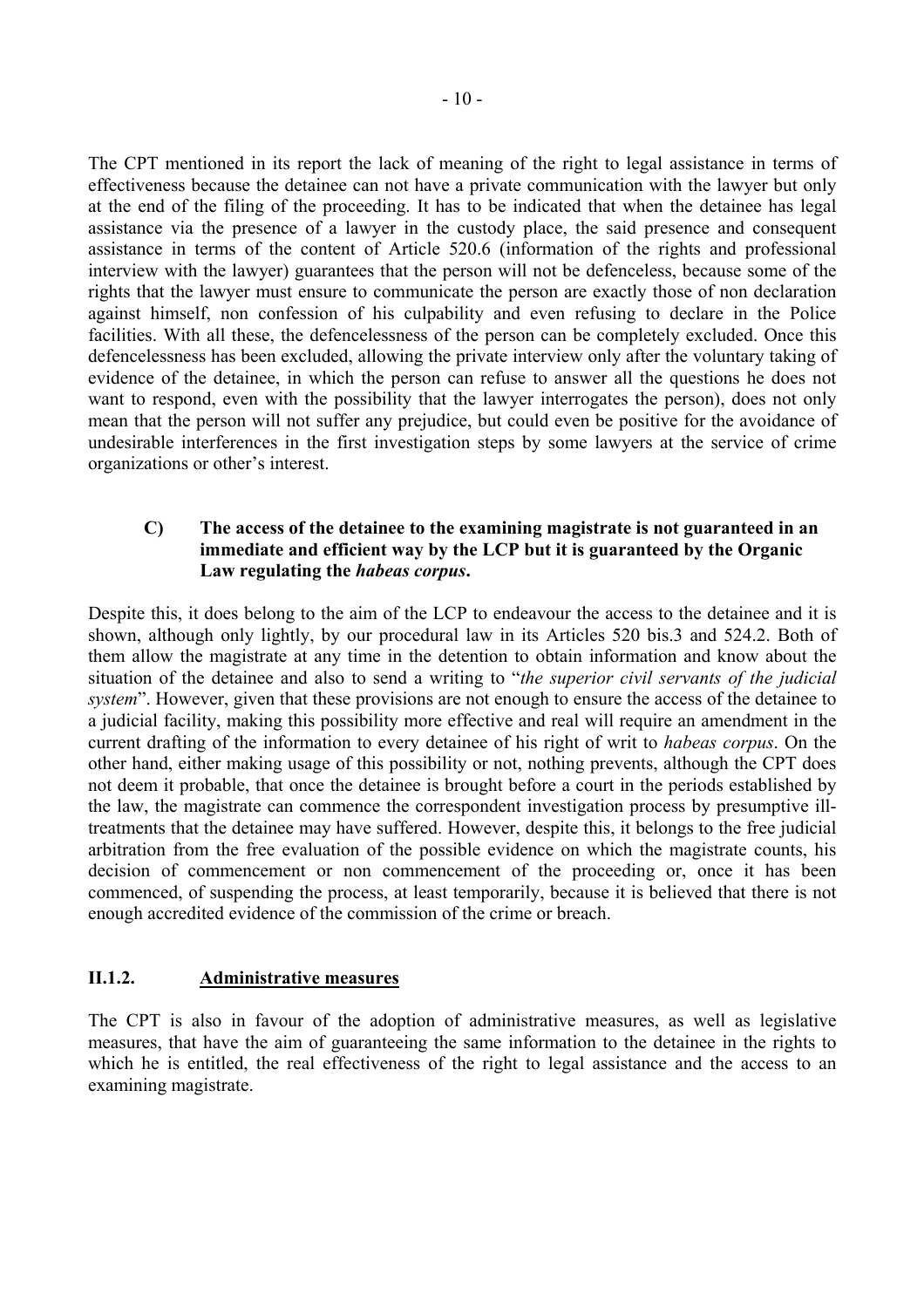### <span id="page-10-0"></span>**A) Regarding the information of rights.**

While the legal amendment proposed by the CPT is not executed, indicating which must be the content of the information of rights that the authority agents must give to every detainee in detail, the necessary measures will be adopted through the governmental procedure. For this purpose, the best option is to execute this through the Performance Protocols to which the Law Enforcement Agencies of the State are subject to, established by the Ministry of the Interior, about which there is more information in other sections, to set rules for the agents' performance, without prejudice to orders or instructions that the Office of the Public Prosecutor and the judicial organs could instruct to the agents of these Law Enforcement Agencies of the State, as the agents of the Criminal Investigation Police are subordinated to them.

# **B) Regarding the immediacy of the right to legal assistance to the detainee.**

Apart from the legal amendment that will be necessary in this matter to achieve the immediacy and to which it has been made reference, when the said legal amendment would have been made, the administrative performance that could reduce the malfunction denounced by CPT (undesirable delay in the lawyer's assistance to the detainee), involves the Ministry of Justice and the Interior and should be directed, respectively, to achieve the necessary agreement between the Ministry of Justice and the General Council of Spanish Law Profession, together with the Autonomous Communities that have competences in matters of justice administration, to give to the correspondent organs depending on staff (enough legal-aid appointed lawyers) and the necessary technical means (videoconference terminals) to give immediate the service demanded by CPT.

# **C) Regarding the better access of the detainee to a judicial facility.**

The administrative performance that is deemed possible is the one that has already been explained and it consists of the properly explained inclusion, in the aspect of information of rights to the detainee by the officers, of the right to writ to *habeas corpus*, in accordance with the aforementioned Organic Law  $6/1984$ , dated the  $24<sup>th</sup>$  of May.

Finally, it must also be pointed out that, among the implemented means so that, as the CPT states in the 50<sup>th</sup> paragraph of its report, "*Every police officer should understand that they have the legal duty of guaranteeing that every person deprived of liberty can enjoy the aforementioned rights*", the Ministry of the Interior and Justice make a constant effort to improve the professional training of the staff through the diffusion of the legal grounds that the Spanish Constitution of 1978, the Universal Declaration of Human Rights, the International Covenant on Civil and Political Rights, European Convention on Human Rights, the LCP, the Law on free legal aid, the General Penitentiary Law and its regulations, the Organic Law on *habeas corpus*, the Organic Law on Law Enforcement Agencies of the State, the General Statute of Lawyers, the General Statute of the Office of the Public Prosecutor, the different instruments in relation to extradition and to legal assistance in criminal matters and the Circulars of the Prosecutor's Office of the Supreme Court contain in this aspect.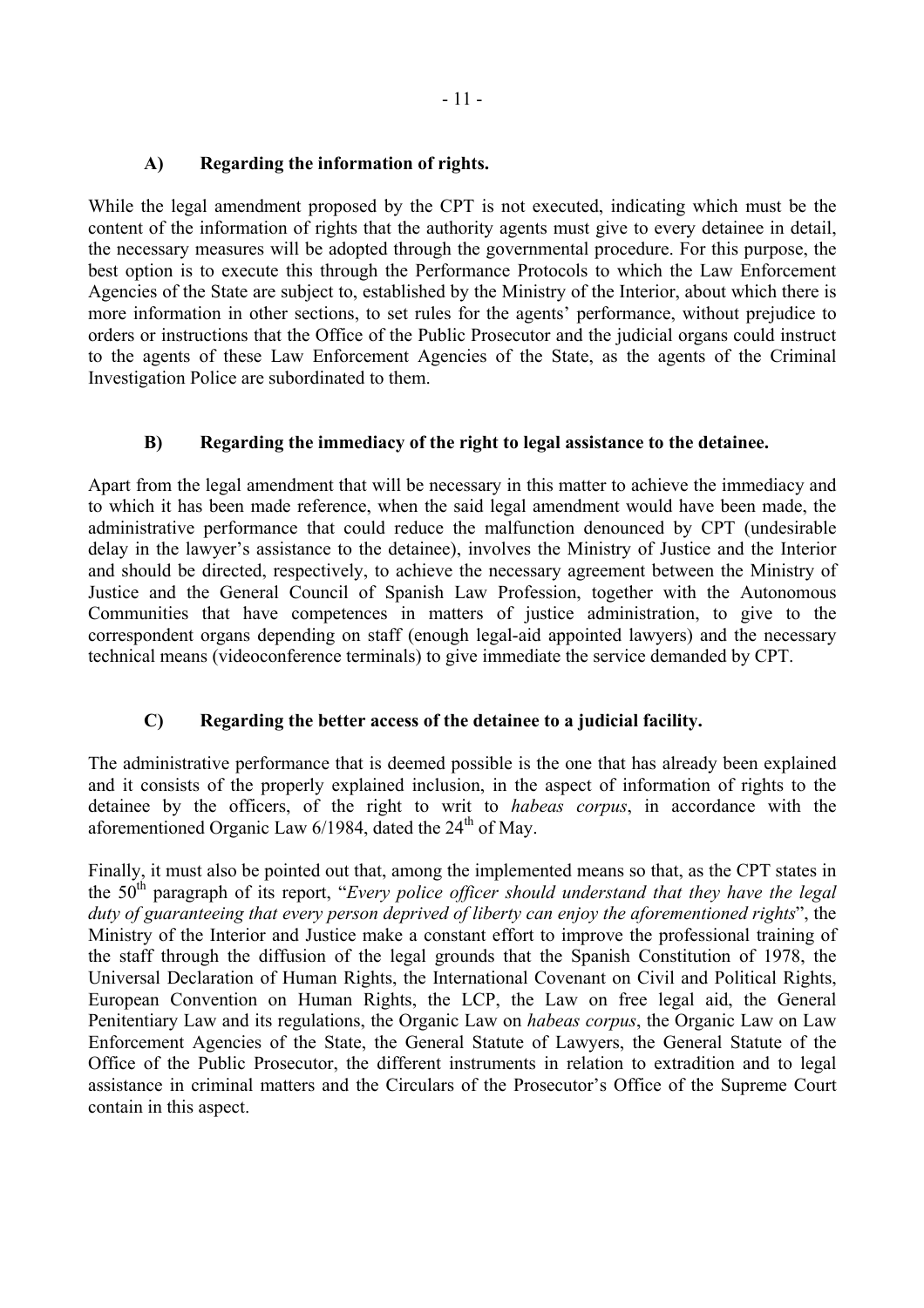The said diffusion initiative in the framework of a professional improvement policy would not be innovative because of its implementation by the Ministry of the Interior and its constant development since some years, but, as an example, because of the training of the Law Enforcement Agencies' members in relation to Law in Armed Conflicts in collaboration with other institutions as the Spanish Red Cross.

This legal framework protecting the rights of detainees, supported by internal regulations and by a series of international regulative instruments that have been ratified by Spain and incorporated to our legal system, is especially aware of the definition of a number of principles and rules in the field of ethical professional behaviour, applicable to the police work, in order to avoid arbitrary performances. These are the principles that inspire the general policy of the Ministry of the Interior to guarantee the correct application of the Article 17 of the Spanish Constitution in the citizenship.

All these principles have had a significant influence in the configuration of the Police Statute in force and, particularly, it has inspired the suppositions and criteria regulating the use of force in the framework of basic performance principles, included in the Article 5 of the Organic Law 2/1986, dated the 13<sup>th</sup> of March, on the Law Enforcement Agencies.

The Law establishes, as the first basic performance principle of the Law Enforcement Agencies: to develop their professional work with absolute respect to the Constitution and the rest of the legal system.

The Law Enforcement Agencies of the State – a group of 130.000 people – execute thousands of legal police performances every year and conduct, in the exercise of their functions to protect the fundamental rights and public freedoms of the citizens, thousands of detentions every year, in the cases and in accordance with the proceedings envisaged by our legal system.

The cases of abuse in police performance are very rare. The general and absolute rule that reigns in the professional performance of our Police Force is the strict respect to the fundamental rights and the dignity and integrity of the detainee.

The content of the CPT's report itself endorses this conclusion, if we look at the rare and concrete cases of alleged ill-treatments to which a specific reference has been made that, on the other hand, will find an explanation in the section of specific considerations.

Likewise, it is noticeable that, during 2005, the number of ill-treatment complaints to detainees increased to sixteen, from which just two, due to their seriousness, were the reason to open a disciplinary file and police and/or judicial enquiries, while the rest of them, due to their lack of fundament, just gave rise to recommendations to the police officers that were responsible in order to improve and correct the public service.

In this sense, the Ministry of the Interior has always applied the principle of "zero tolerance" in cases of possible violation of constitutional rights, facilitating the investigation, the transparency and the cooperation with the rest of the State's authorities, especially the Judicial authorities, when there is a suspicion of any of this kind of behaviours.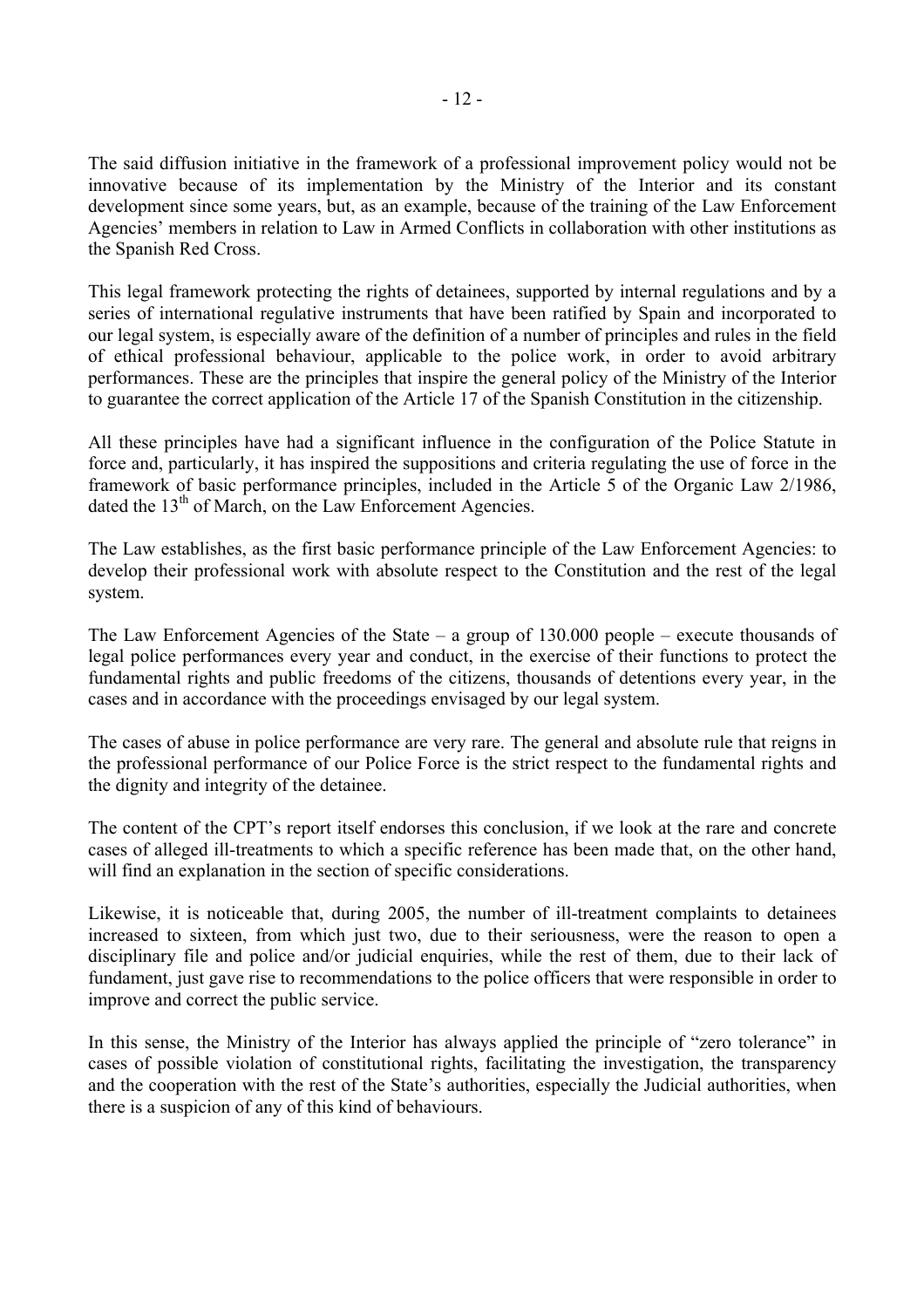In the institutional statements to the citizenship, the Parliament and the members of the Law Enforcement Agencies of the State; the Ministry of the Interior, as well as the Secretary of State for Security highlight and stress this principle as an absolute priority in their performance in the Government.

Moreover, these public and solemn statements of the Ministry of the Interior's leading members have led to concrete measures. In fact, the Government has reinforced the instruments available to the Ministry of the Interior to ensure the appropriate working of the Police services to the Legal System and the Law.

In this sense, it is necessary that the system counts on the appropriate mechanisms to determine if the service to the citizenship is effective and efficient; and if in the execution of certain public policies, including the police's, the legal system has been respected, the performance protocols have been followed and, in short, if the rights of the citizens have been guaranteed whether for the filing of a procedure, the victim of a crime, a presumptive violator of a law who is being investigated or who is detained in any centre or police facility.

The organic instrument available to the Ministry of the Interior is the Inspection of Staff and Security Services, organ in charge of investigation, checking and assessment of the development of the services, centres and units of the Directorate-General of Police and Civil Guard, as well as the performances carried out by members of the respective agencies in the fulfilment of their duties.

This Unit, created by the Royal Decree 1885/1996, dated the  $2<sup>nd</sup>$  of August, has been purposefully promoted by the Ministry of the Interior.

In spite of the cases of abuse, the bad working of the service or the eventual violation of the rights of the person are currently, as we express, a real exception, there have been concrete instructions to the highest person responsible of the Unit to monitor in a special way this kind of behaviours under the principle of "zero tolerance". The relations between the Inspection and the Organs and Institutions safeguarding the defence of the citizenship's rights and freedoms, as well as the Ombudsman and Non-Governmental Organizations working and participating actively in this kind of policies, have also been strengthened.

Basically, the goal is being rigorous in the application of the legal system and the demand of responsibilities whenever an abuse of these characteristics has occurred.

In order to reach these goals, the following measures have been taken:

- 1. The means available to the Inspection have been strengthened:
	- Simplifying the structure of intermediate officers to promote the coordination and an effective and efficient development of their work.
	- Increasing the number of civil servants who are responsible for the inspections.
	- Creating a Bureau of Study and Analysis in which the information collected from the inspections will be analysed, studies will be made to improve the performance protocols and the inspection tasks will be designed and planned.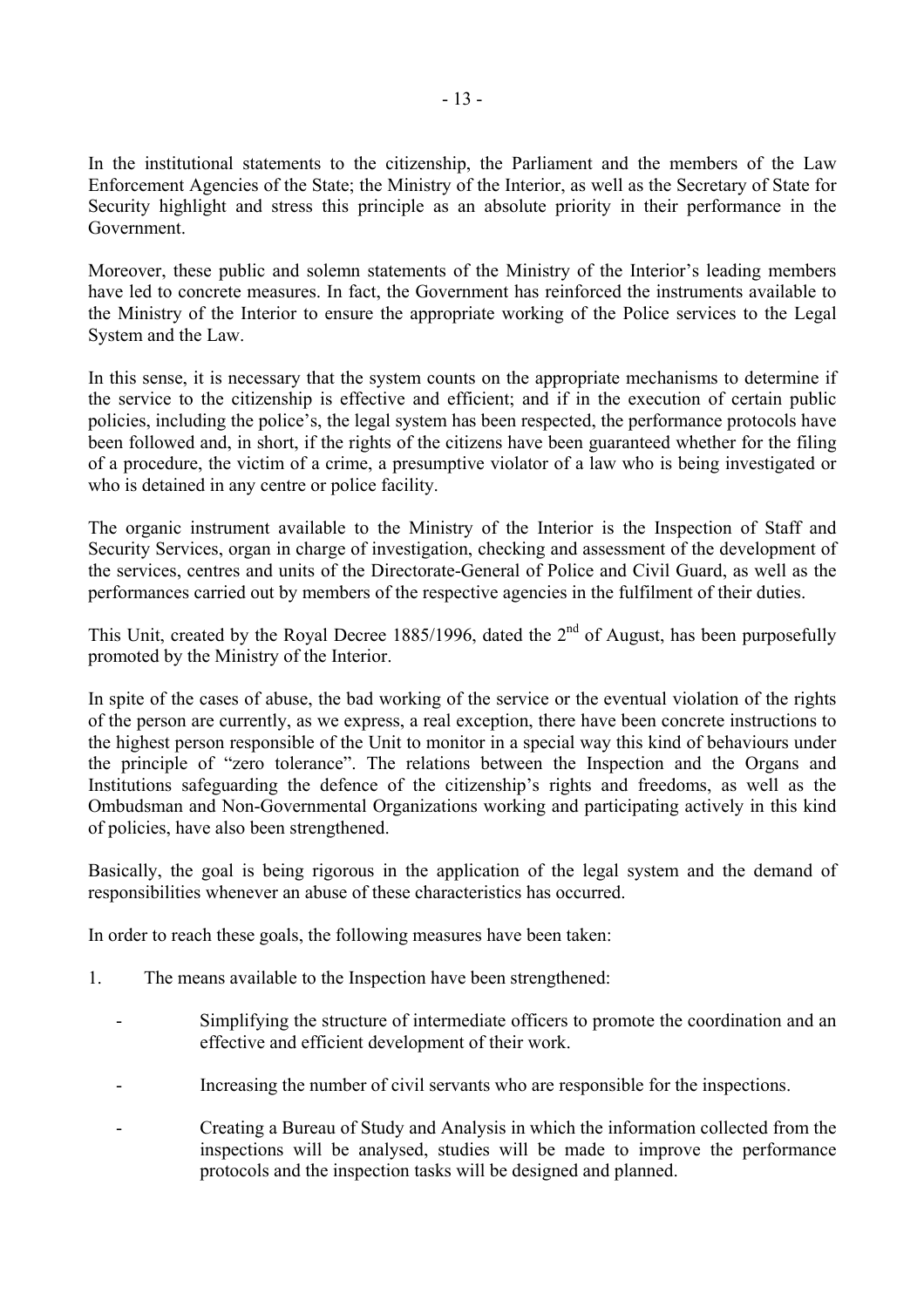- <span id="page-13-0"></span>2. A specific Training Plan has been designed for the staff.
- 3. Inspection tasks are planned to be wider with the aim that not only general inspections can be made, but also the rest of inspections that the current provisions envisage and that, however, were not developed sufficiently in the past.

Finally, via internal circulars of the Secretary of State for Security and the Directorate-Generals of Police and Civil Guard, the awareness of maintaining a strict respect to the rights of the persons during the detention and custody has always been expressed to the officers.

Nevertheless, in order to achieve an effective protection of the detainee's rights and a bigger transparency in the performances of the Law Enforcement Agencies of the State, the Secretary of State for Security has established new precise and up-dated guidelines that allow the safeguard of those rights and, simultaneously, give the officers enough legal guarantees in the cases of detention and the subsequent custody.

These guidelines, which will be soon adopted by the Secretary of State for Security, will bring behavioural and performance rules to the members of the Law Enforcement Agencies of the State to safeguard the rights of the persons who are detained or in custody, in the moment of detention as well as in the moment of identifications or personal register, and will protect the respect to the detainee's rights and will limit the use of minimum measured and essential force, when it is necessary.

# **II.2. Legal system of protection to foreigners in Spain.**

As the CPT expresses in the  $58<sup>th</sup>$  paragraph of its report, in the interests of the prevention of torture, it examines if the relevant progress in decision-making is accompanied by the appropriate guarantees to ensure that people are not deported to countries in which they could suffer any risk of torture or ill-treatment. In this sense, the European organ expresses its worries about the fact that the proceedings applied to foreigners offer a real opportunity to present their cases, as well as the education on human rights of the officers to whom these cases are given.

In relation to this and even though a the detailed explanation can be found in the section of specific considerations, first of all, it must be pointed out that our legal system, in the context of its purpose of regarding a defence of the migratory flows that take place in an ordered and respectful way with the legal system, has been gradually collecting a growing catalogue of legal-procedural guarantees in favour of those immigrants that come to or are in Spain in an illegal condition.

Thus, in Chapter III of the Organic Law  $4/2000$ , dated the  $11<sup>th</sup>$  of January, concerning the Rights and Freedoms of the Aliens in Spain and their Social Integration, the right to effective protection of the court (Article 20.1), the right to count on the guarantees of the administrative proceedings (Article 20.2), the right to appeal against administrative resolutions affecting them, as well as the right to free legal assistance in the administrative or judicial proceedings that could lead to the denial of entry of the foreigner, his devolution or expulsion from Spanish territory and in all the proceedings related to asylum, are guaranteed. Moreover, the right to the assistance of an interpreter if they do not understand or speak the official language to be used is also envisaged (Article 22).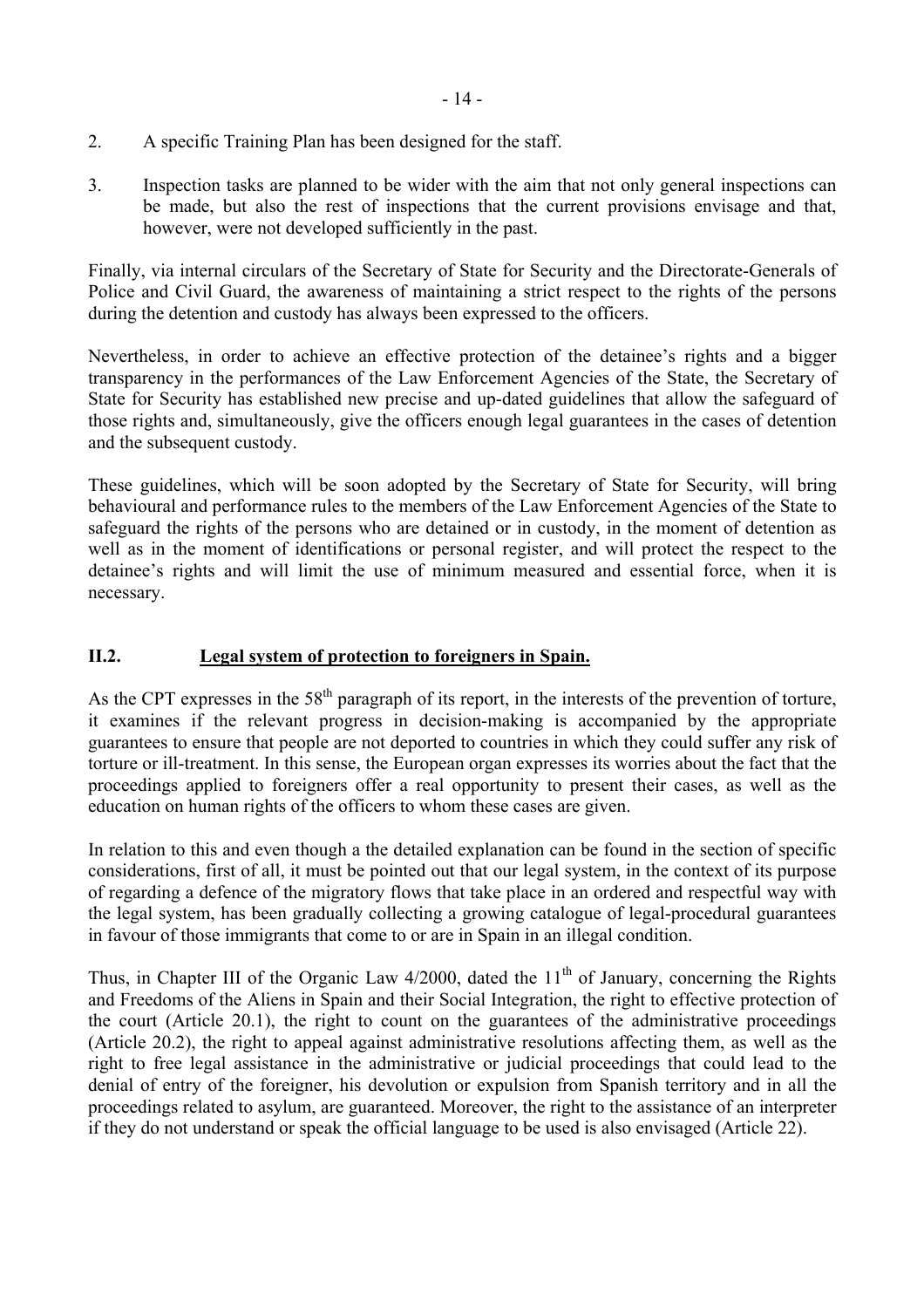Likewise, it must be highlighted that the guarantees of foreign citizens during their stay in the Foreigners' Internment Centre by virtue of what is stated in the Articles 62 bis to 62 thereof of the Organic Law  $4/2000$ , dated the  $11<sup>th</sup>$  of January: foreigners who are internees in these centres are guaranteed a series of relevant rights, such as the assistance of a court appointed lawyer, assistance of an interpreter –free, given the case, - and communication to their relatives or to the consular civil servants of their countries o other persons, among others.

In respects to the protection granted to foreigners, who are non-accompanied minors in Spanish territory, it must be pointed out that, observing the provisions contained in this respect in the **Organic Law 4/2000, dated the 11th of January, as well as the Royal Decree 2393/2004, dated the 30th of December, by which its development regulations are passed,** minors count on an wide range of guarantees that will be described subsequently.

Nevertheless, even taking this wide catalogue of protective guarantees of the rights to foreigners into account, the effectiveness of them can be prejudicial for the dimension of the illegal migratory phenomenon that Spain is facing in the last years.

This is why there exists a noticeable predisposition of the Spanish authorities to constant perfection and improvement, in the regulation of aliens' matters and immigration as well as in the material performance of the Administration applying that legal regulation. In this sense, there is a firm purpose of being constantly aware of the needs that the adaptation to continuous changes of such a variable phenomenon as it is the immigration implies.

Therefore, in relation to the protection of foreign citizens that try to enter our country illegally in the general framework and the situation of the border of Melilla particularly, it must be indicated that the increase in the migratory pressure in such a considerable manner in the last months means, above all, a serious human and social problem for the Government.

However, at the same time, it is a delicate, complex and serious matter for the State - the need of making an effective and real management of the migratory flows – in which the management of interests and policies of Spain and the European Union and the relationships with third countries with a geographic and strategic relevance for Spain and for the rest of members of the European Union come together.

Nevertheless, the difficulties in the management of borders do not prevent us of controlling the borders:

- following the same legal rules for the management of any other border;
- under operative parameters of the Law Enforcement Agencies of the State, protected and guided by our legal system, and
- with absolute respect to the human rights of the citizens that, illegally, try to cross one of our exterior borders.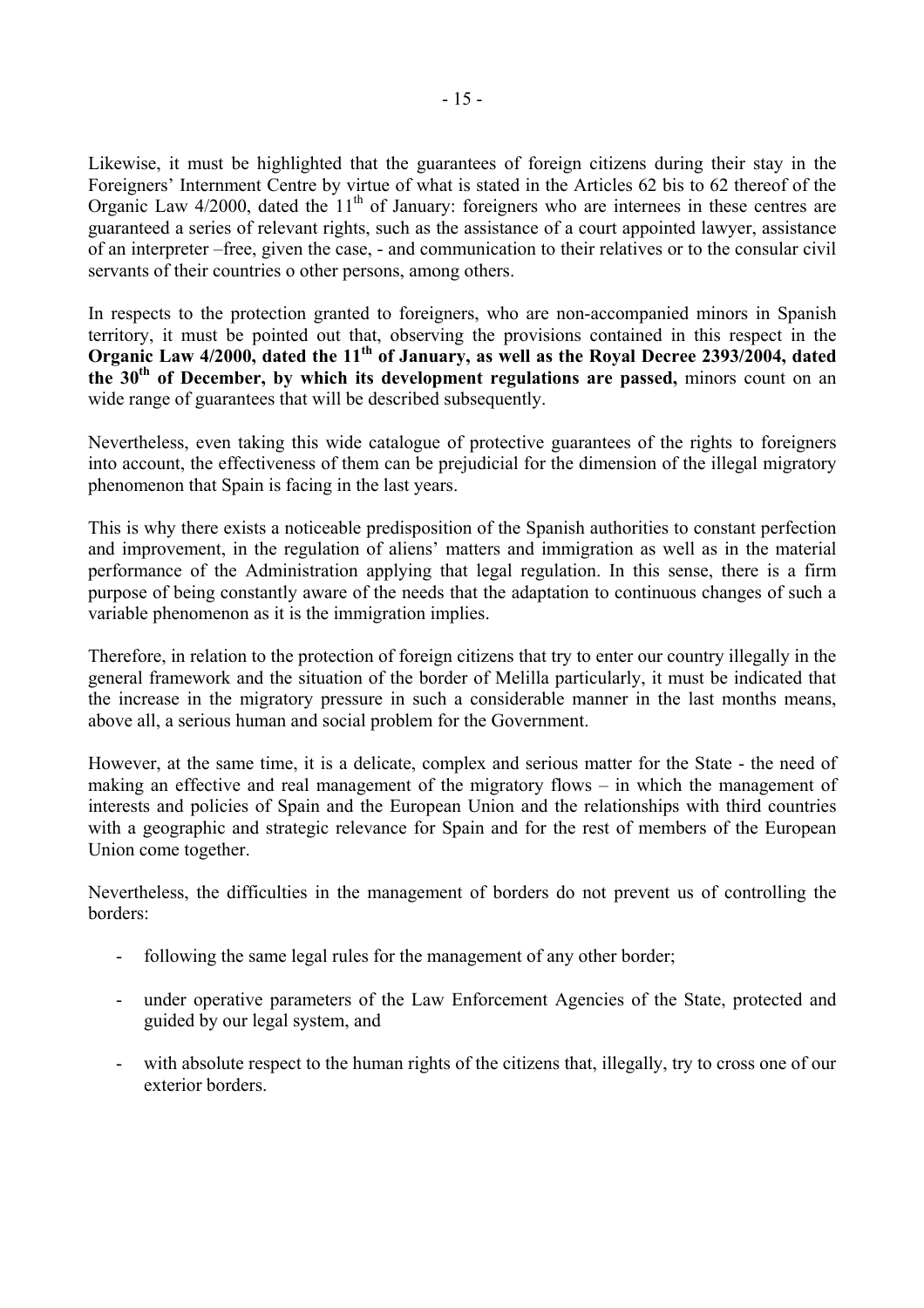In order to ensure the respect to a person's rights, his integrity and dignity in Police control of our borders, the Ministry of the Interior has encouraged, and will continue encouraging, the necessary investigations and the immediate adoption of appropriate measures to determine the police officers' responsibilities before any kind of irregular or disproportionate performance in the development of their duties.

In the case of the incidents occurred in Melilla, the fact is that, up to now, there have been no evidences of the existence of irregular performances according to the internal investigations carried on. Now, the legal authorities must determine and call for action to be taken, given the case, to the police officers that intervened who, as well as the rest of the citizens, are protected by the presumption of innocence, fundamental principle of our rule of law.

In relation to the protection of foreign citizens that are involved in the proceedings of entry or repatriation, it must be mentioned that in the cases of denial to enter as well as in the cases of repatriation (in its different categories of return, devolution and expulsion), the lawyer's and interpreter's assistance and the legal control of the resolutions that are filed are completely guaranteed.

In this sense, in the last report of the Spanish Ombudsman in September, 2005, concerning the legal assistance to foreigners in Spain, this Institution collects the following aspects in reference to the conclusions of denial to enter:

*"2.2 The legal assistance in the denial to enter is normally offered for free without taking into account the economic possibilities of the foreigner. This praxis is very appropriate…"* 

*"2.5. In the process of denial to enter, an interview is made between the interested person, properly assisted by the lawyer, if he requests it, and the examining magistrate in the majority of the cases. This procedure must be described as suitable given the swiftness of the process and the inquiring nature of the interview."* 

In this same report, regarding the conclusions in relation to the expulsion process, the lack of regulatory appropriateness for the effective right to legal assistance has not been denounced at any time.

Likewise, in the resolution of the complaints presented by the non-governmental organizations CEAR and SOS RACISMO against the process of devolution to Morocco of 73 Sub-Saharan immigrants caught in Ceuta's and Melilla's borders in October, last year, the Spanish tribunals have declared that there has been absolute lawfulness and correction in the proceedings followed by the Spanish authorities from the point of view of the safeguard of rights of the people affected in relation to the right to legal assistance and the effective protection of the court, as well as to the right to life and physical integrity.

Finally, regarding the training in human rights to the members of the Law Enforcement Agencies of the State, the Training Plans and Educational Programmes of Police and Civil Guard devote an important part of their content to the study of the legal and operative aspects related to human rights and police performance. Without prejudice to it, the Secretary of State for Security is working in collaboration with the leading members of the Training Departments of both agencies to complement the aforementioned training with the didactical material and the experts' assessment brought by Amnesty International.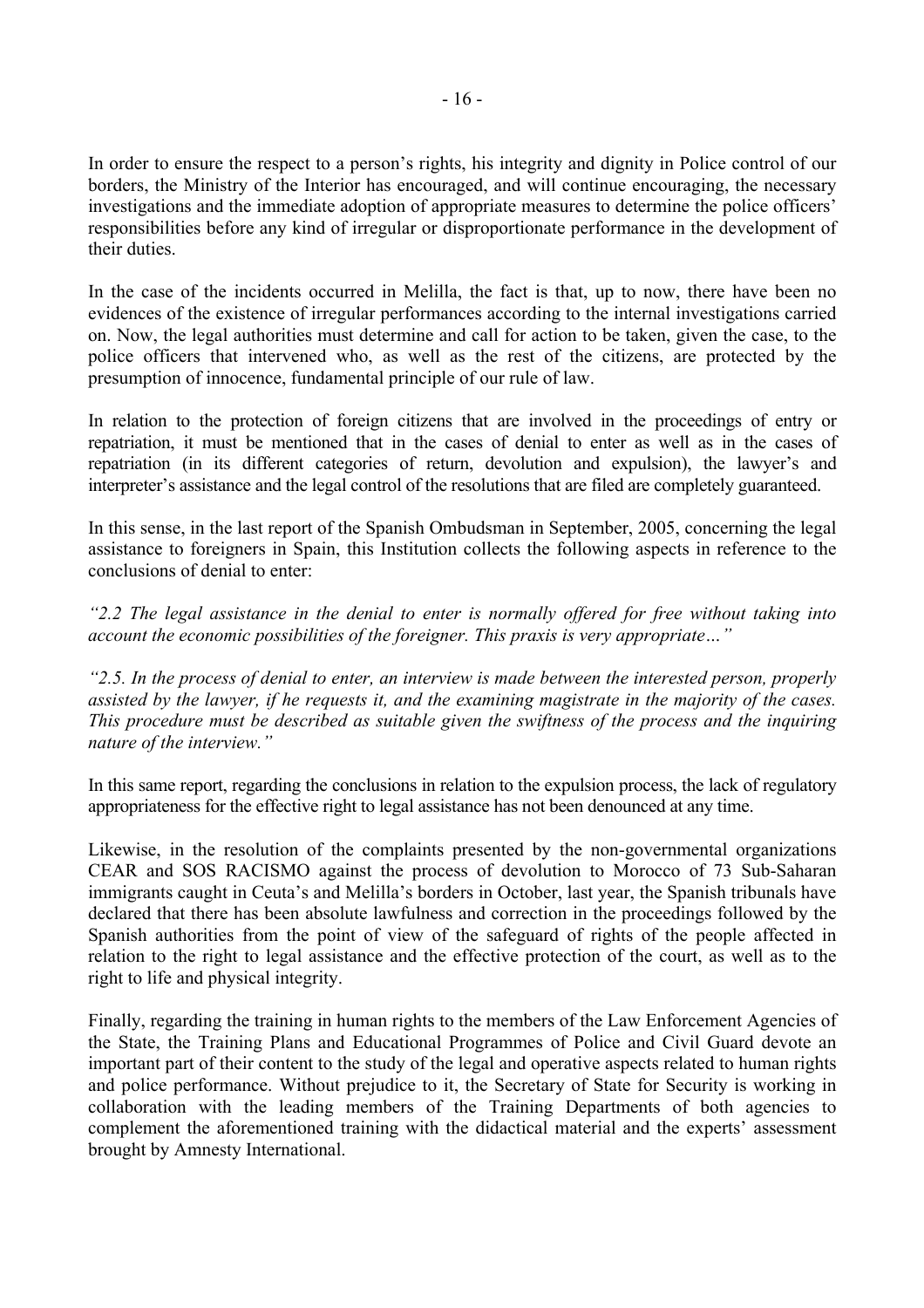In this sense, the Department of Police Professional Ethics of the Directorate-General of the Police is already using the Didactical Unit of Amnesty International to modify the training manuals of the basic and executive categories. Contacts have also been maintained in the Civil Guard Academy of Baeza between the teachers and the representatives of the said organization for using it again in the teaching activity next year.

Moreover, the technical viability of incorporating Amnesty International's audiovisual material to the system of professional improvement and updating of both agencies, via their on-line training platforms is being analysed. This will make the information available to a very important number of officers that are already working in Police facilities.

It should also be pointed out that, particularly, the Directorate-General of the Police has been considering the training aspect of its police civil servants as one of the best responses to the defence of human rights. A proof of this could be the wide programme in the general, theoretical and practical framework for the individual and its teaching in the different training centres at every level in the National Police Force (See Annex I on topics and activities related to human rights).

Thus, among the lessons taught in the period 2002-2006 with this aim, the following could be highlighted:

a) Detention, custody and personal register:

Guideline dated  $20<sup>th</sup>$  of January, 2003, of the Operative Subdirectorate-General regarding the custody of the detainees.

Guideline 19/2005 from the Secretary of State for Security, dated  $13<sup>th</sup>$  of September, regarding the filing of personal register by the Law Enforcement Agencies.

b) Domestic and gender violence:

Temporary Regulations dated 18<sup>th</sup> of November, 2003, from the Directorate-General of the Police regarding the police performance for the application of non-molestation and protection order for victims of domestic violence.

Resolution dated  $1<sup>st</sup>$  of July, 2004, from the Secretary of State for Security, through which the publishing of the Performance Protocol of Law Enforcement Agencies of the State and the Coordination with Judicial Organs for the protection of victims of domestic and gender violence was agreed.

Resolution dated  $28<sup>th</sup>$  of June, 2005, from the Secretary of State for Security, through which the publishing of the Performance Protocol of Law Enforcement Agencies of the State and the Coordination with Judicial Organs for the protection of victims of domestic and gender violence, updating the general principles and provisions of the Organic Law  $1/2004$ , dated  $28<sup>th</sup>$  of December, concerning the Measures of Integral Protection against Gender Violence.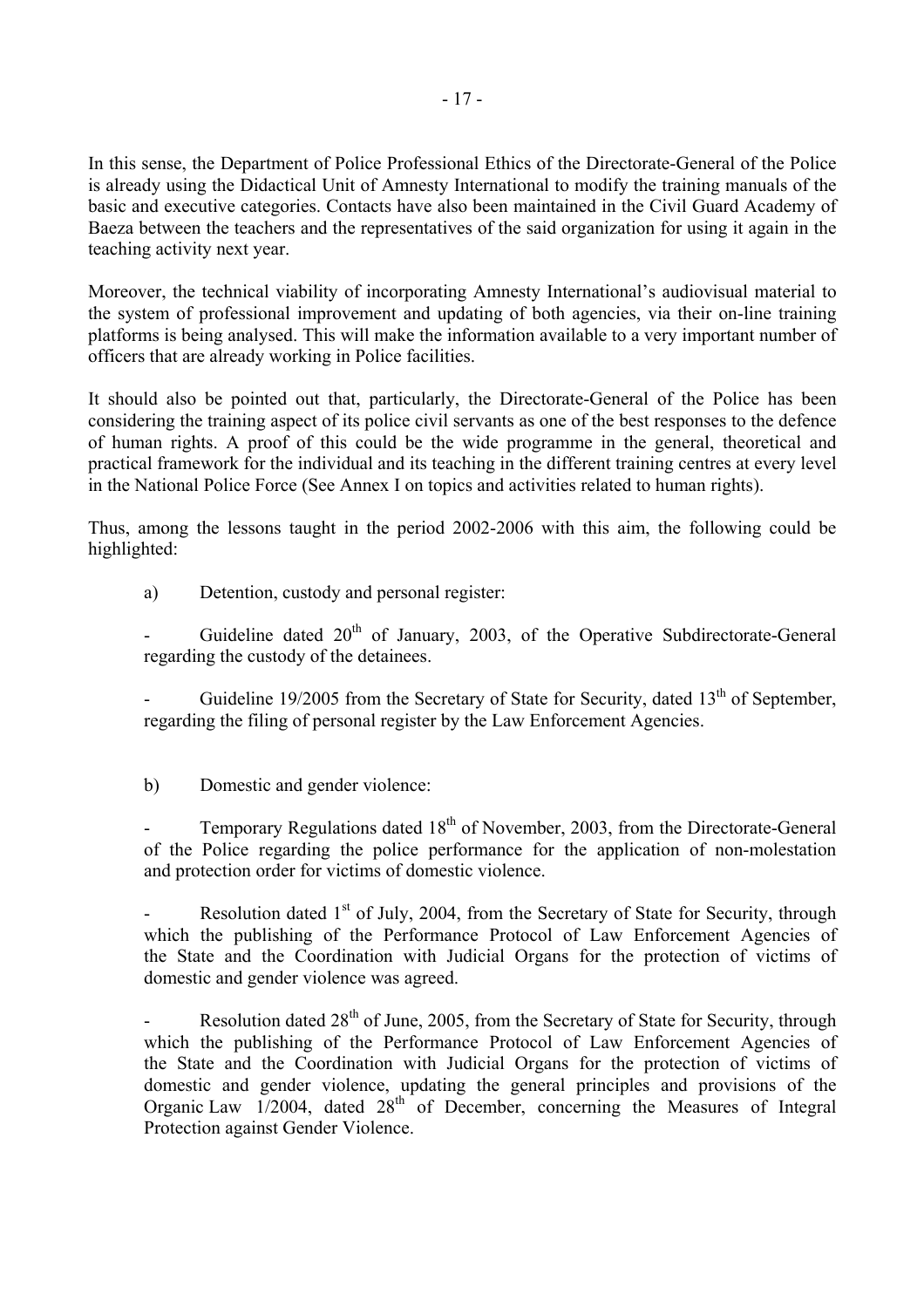<span id="page-17-0"></span>c) Foreign Affairs:

Guideline  $3/2005$ , from the Secretary of State for Security, dated  $1<sup>st</sup>$  of March, regarding the transfer of minors who are in Internment Centres.

Guideline 14/2005, from the Secretary of State for Security, regarding the performance in police facilities in relation to foreign women who are victims of domestic or gender violence in an illegal administrative situation.

Guidelines from the Directorate-General of Interior Police, dated 21<sup>st</sup> of November. 2005, regarding the information of international protection of immigrants that have arrived to Spain on vessels and other illegal boats recently and are subject to transfer to Internment Centres.

d) Racism, xenophobia and intolerance in football:

Performance Protocol against Racism, Xenophobia and Intolerance in Football, dated  $18<sup>th</sup>$  of March, 2005, in which the institutions involved agree to comply with "Measures of Prevention and Protection of Physical and Moral Integrity of Victims of Racist, Xenophobe and Intolerant Actions in the field of sports" and "Measures of Localization and Control of Participants in Racist, Xenophobe, Intolerant and Violent Incidents in Football".

On the other hand, regarding the guideline section, the publishing of the Guideline of Instrument of Ratification of the optional Protocol of the Convention against Torture and other Cruel, Inhuman or Degrading Treatment or Punishment, made in New York on the 18<sup>th</sup> of December, 2002, in the General Order of the Directorate-General of Police, nº 1.594, on the 3<sup>rd</sup> of this month, should be taken into consideration.

# **III. SPECIFIC CONSIDERATIONS.**

In this section, the different considerations and recommendations exposed by the Committee will find a response, analysing the diverse paragraphs of its report.

*The CPT wants to stress in its 5th paragraph that, initially, the Delegation members were not allowed to access the premises of the Civil Guard in Roquetas de Mar (Almería). It was only allowed through the intervention of the District Chief Officer of the Civil Guard.* 

In relation to this incident, it is considered appropriate to clarify that it occurred because the First Officer of the Group of Criminal Investigation Police in Roquetas de Mar receiving them did not know that the people coming to the premise in this municipality were members of the CPT. However, when the Chief-Sergeant of the said group was informed of the presence of the Delegation in the premise by the First Officer, he went immediately to help the Delegation and to show them the premises and the documents they required.

Likewise, it must be pointed out that, due to the waiting of the Delegation to enter the premises of the Civil Guard in Roquetas de Mar, the Chief Lieutenant Colonel of the Headquarters of Almería made his excuses to the Delegation.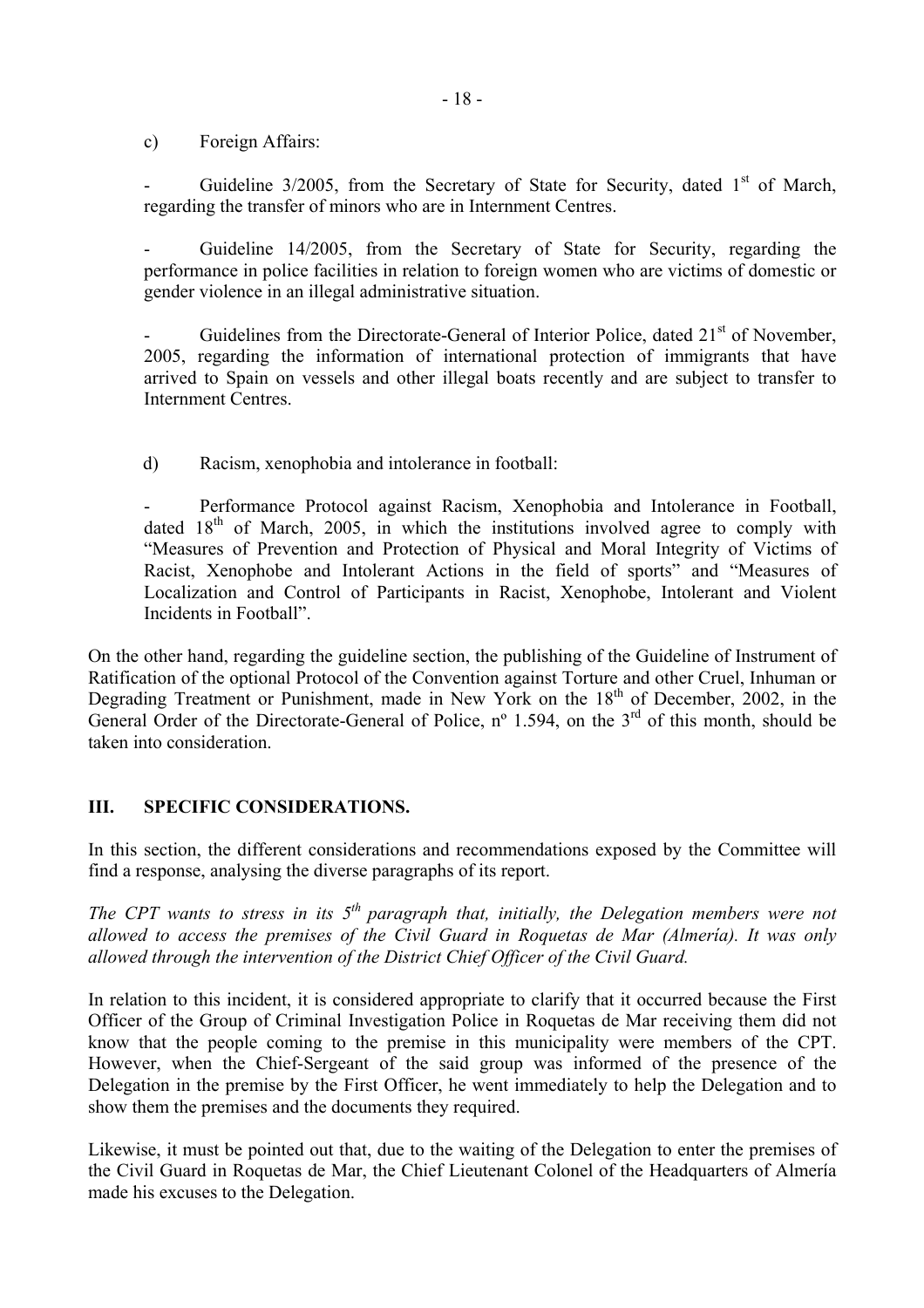# <span id="page-18-0"></span>**A) Introduction.**

Paragraphs 9 and 10.

The CPT emphasises its recommendation that "*all the persons obliged to spend the night in a facility of the Law Enforcement Agencies, after the detention, must be given a clean mattress and blankets*" because the CPT observed a constant failure to deliver this material in this kind of facilities.

Regarding this recommendation, already exposed in the last visits (1997, 1998, 2001 and 2003), it is necessary to indicate that in the years 2002 and 2003 orders were instructed to the correspondent Units by the Civil Guard in order to dully arrange the already existing lock-ups and also to give guidelines to continue with the construction of new ones. With the aim of controlling the current situation in these facilities and the level of compliance with the aforementioned orders, in August 2005, the headquarters were required to expose their needs of mattresses and blankets. They had 74 blankets and the same number of mattresses which had been delivered since the  $26<sup>th</sup>$  of September last year.

Given that this recommendation seems to be motivated by the fact that the Delegation of the said Committee, as it was inspecting the lock-ups of the headquarters in Almería, observed the presence of a mattress that, due to humidity, was a bit worn-out. It must be stressed that it is an exceptional fact because the Directorate-General of the Civil Guard and its dependant Units are constantly aware of the habitability and hygiene of the lock-ups.

# **B) Ill-treatments**

Paragraphs 11 and 16.

 $\mathcal{L}_\text{max}$  , where  $\mathcal{L}_\text{max}$  , we have the set of  $\mathcal{L}_\text{max}$ 

*In these paragraphs, the Delegation indicates a series of allegations of ill-treatments, including serious cases, with registered injuries at the point of starting preventive prison that were said to be caused by the Police or the Civil Guard, exposing different cases in the following paragraphs as an example.* 

Regarding Case 1, paragraph 12, the person in question is A (\*), whose detention and subsequent bringing before the court was carried out by the Group XIX, dependant of the Narcotics Section, Unit of Drugs and Organized Crime, Provincial Brigade of Criminal Investigation Police in Madrid. The said person participated in certain crimes of drug trafficking, unlawful possession of weapons, crimes against the life and physical integrity of persons or their liberty and criminal act. It should also be mentioned that the said person had been subject to five detention negative attempts. In the first of them, he shot with a weapon several times to police officers failing to shoot at their bodies and rushed at other agents and police contingents with his vehicle, which was also driving in the rest of the attempts, and an officer was injured in one of them.

<sup>(\*)</sup> *In accordance with Article 11, paragraph 3, of the Convention, the identity of the person in question has been cancealed.*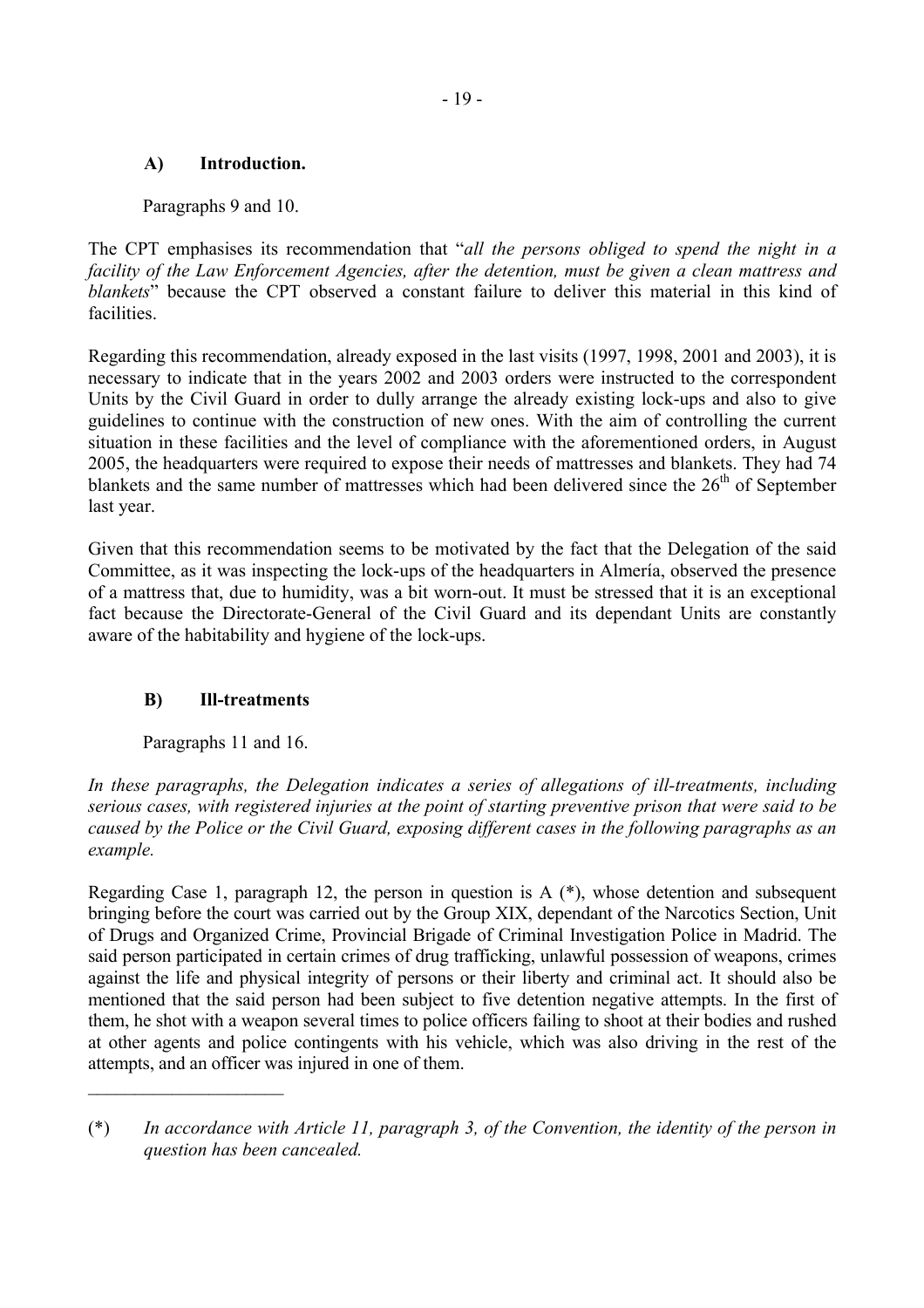In relation to the current case, *the Delegation asserts that the injuries of the medical reports are coherent with the allegations of ill-treatments exposed by the detainee*. In respect to this matter, it must be pointed out that, as a consequence of the successful detention of the person in question, it is true that the person himself suffered injuries because of which had to be taken to the Emergency Service of the Health Care Centre in Collado-Villalba Estación. The correspondent medical report, showing a non serious medical record, includes a series of injuries that, being also true, were a result of active resistance against police officers who participated in the detention, in form of kicks, pushes and pulls that also caused injuries to two officers. The later, who used the minimum force to take the person out of the vehicle and then to detain him, also received medical reports according to which there was an "aggression" due to the injuries and one of them lost his prescription glasses.

The person in Case 2, paragraph 13, is B, detained in the premises of Almería as there was a complaint of ill-treatments in the family environment against him. Regarding this case, *the Delegation also asserts that the injuries caused are coherent with the allegation of ill-treatment.*

The version of this person, who states that the injuries were the result of hits with a truncheon because he asked if he could use the toilet, is quite different to the Police's version. When the detainee was in the lock-up, he started to kick the bars and to beat his head against the wall. This is the reason why he was asked to stop his behaviour. Instead of obeying, he hit the officer and because of this, he had to be overpowered, using the minimum necessary force and always in a proportionate way in accordance with the situation. The affected officer had to be assisted for his injuries in the Emergency Service of the Hospital Virgen del Mar (Almería). This fact led to the commencement of the corresponding proceedings.

Likewise, it is necessary to mention that the aggressor who was arrested was taken to the Hospital Provincial and refused any medical assistance.

The Case 3, paragraph 14, also *shows a coherence between the injuries of a detainee in the Prison of Madrid V, and an allegation of ill-treatments, consisting of serious beats on the head and shoulders in the street at the time of the detention, as well as beats in the head once he was already handcuffed in the Police station in San Blas*.

He is C, whose detention was carried out as he was stealing in a bar. The said person showed a very violent attitude, with a strong resistance to the detention, as a consequence of which one of the participant officer's uniform was torn. After overpowering him, using the minimum necessary force, he was taken to the Hospital Gregorio Marañón, which issued the correspondent injury report.

It is significant to point that, when the person was taken to the hospital and during his stay in the Police station in San Blas, he showed a violent and aggressive attitude, without having used force against him.

Concerning Case 4, paragraph 15, the Delegation *makes reference to the case of a person who pleaded because he received strong beats on the head during the detention, as well as in the Police station to which the person was taken, inside a room with the purpose of identification. The Delegation reiterates once again that the injuries of the medical record are coherent to the allegation of ill-treatments*.

In relation to this, in spite of the effort made by the different Units, and due to the shortage of data,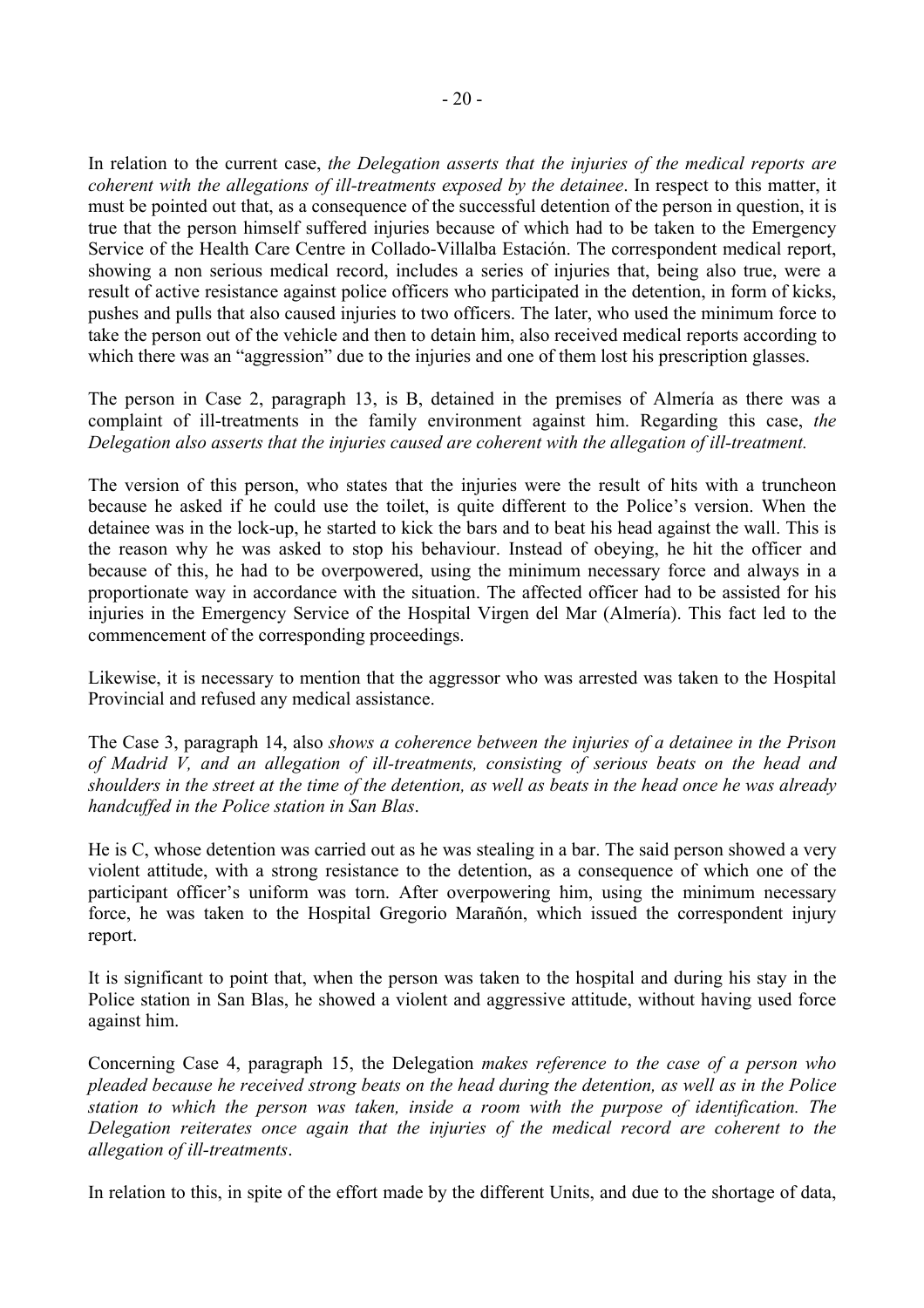we could not find any detainee in the exposed circumstances.

#### Paragraph 16.

*The CPT expresses a recommendation with reference to the reiteration of the Spanish authorities of the message "zero tolerance" to any kind of ill-treatments. It explains the need of taking steps in the field of professional training of the Law Enforcement Agencies' members to implement a completely operative system of safeguards against ill-treatments.* 

Concerning this matter, we must make a reference to what has already been exposed in the General Considerations of this report, but asserting that the Law Enforcement Agencies' members are absolutely aware of their duty to respect the rights that the Constitution and the rest of the legal system acknowledge to detainees and also know the consequences that the ignorance of these rights can bring. The ignorance can lead to the application of rigorous sanctioning proceedings and even, in cases of ill-treatments, the loss of the job of those persons involved. All this is made without prejudice of informing the Judicial Authorities of the facts to delimitate the correspondent penal responsibilities.

Likewise, the so called "Manual of Criteria for the commencement of proceedings by the Criminal Investigation Police", elaborated in the framework of the National Commission of Coordination of the Criminal Investigation Police is noticeable. This manual, which has been delivered massively, as it was explained in the report to the visit of the year 2003, includes the Intervention Protocols with detainees in its chapters 8, 9, 10, 11, 12 and 17.

Moreover, in the field of education on human rights, as it has been expressed previously, this education is subject to an especial attention by the Spanish Authorities, focused in the achievement of a respectful performance of the Law Enforcement Agencies' members in the development of their tasks of detention, custody, interrogatory and treatment of persons deprived of their liberty.

Particularly, the performance of officers that comprise the Law Enforcement Agencies of the State is reigned by the basic performance principles of Article 5 of the Organic Law 2/1986, dated the 13<sup>th</sup> of March, regarding the Law Enforcement Agencies of the State, that are inspired in the "Declaration on the Police" of the Council of Europe and the "Code of Conduct for Law Enforcement officials of the United Nations General Assembly".

In relation to this, it is appropriate to show the statistical data corresponding the complaints filed against officers of the Directorate-General of the Police and the filing of proceedings as a result of acts carried out in the development of their work, that are presumed to be tortures, ill-treatments, discriminative actions of any nature or inhuman, degrading or humiliating treatments, during the period from October 2002 to April 2006.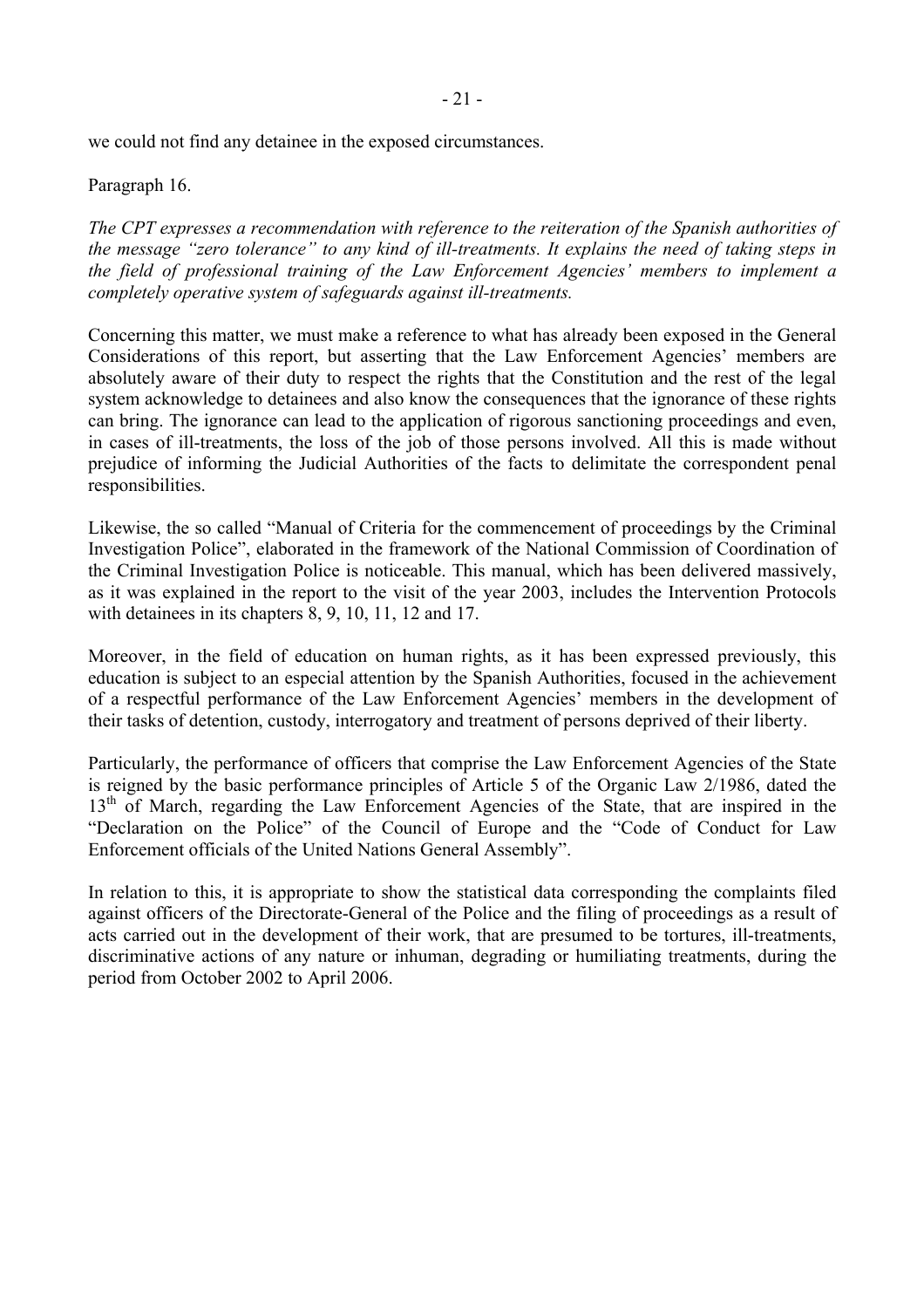<span id="page-21-0"></span>

| <b>CONCEPT</b>               | YEAR  |      |      |      |        |
|------------------------------|-------|------|------|------|--------|
|                              | 2002* | 2003 | 2004 | 2005 | 2006** |
| Num. of cases                |       |      |      | 12   |        |
| Num. of civil servants       |       |      | 10   | 15   |        |
| affected                     |       |      |      |      |        |
| Cases ended with a sanction/ |       |      |      | 5    |        |
| Sentence                     |       |      |      |      |        |
| Cases closed and filed/      |       |      |      |      |        |
| Cases closed with dismissal  |       |      |      |      |        |
| Cases in process or pending  |       |      |      |      |        |
| judicial resolution          |       |      |      |      |        |

*\* Since October (inclusive)* 

*\*\* Until April (inclusive)* 

## **C) System of safeguards for persons under the custody of the Law Enforcement Agencies.**

#### Paragraph 18 and 19

*The CPT puts special emphasis on the information that is given to the detainee by the Law Enforcement Agencies, particularly, the forms that the person receives. It observes that it is not clear that the legal assistance is free and considers that, instead of the word "letrado", which is more technical, the word "abogado" should be used, as it is a more common term. Likewise, it expresses that the officers of the Law Enforcement Agencies acted less diligently to ensure that the detainees understood their rights effectively. A specific case is mentioned in paragraph 19.* 

As a response to these considerations on the information to detainees, it must be pointed out that the police performance respects the circumstances envisaged in the Spanish legal system and in the police performance protocols, among them, the aforementioned manual "Manual of Criteria for the starting of proceedings by the Criminal Investigation Police", adopted by the National Commission of Coordination of the Criminal Investigation Police (See Annex 2).

In the said manual, as its chapter 8 envisages, with reference to the "detention and information of rights", it is clear that the strict observance of the Spanish legislation in force (Article 520 of the Law of Criminal Procedure), which, by constitutional mandate, complies directly with the Universal Declaration of Human Rights (1949), the International Covenant on Civil and Political Rights and the European Convention for the Protection of Human Rights and Fundamental Freedoms (1950), as well as the United Nations' regulations, the recommendations of ICPO-INTERPOL and the methodologies and standards of the European Union.

In relation to the usage of terms "asistencia letrada/ asistencia de abogado", it must be highlighted that, for a long time, every police facility has multilingual forms of information of rights for the detainee available and the term "letrado" is translated into different languages as an equivalent of "abogado".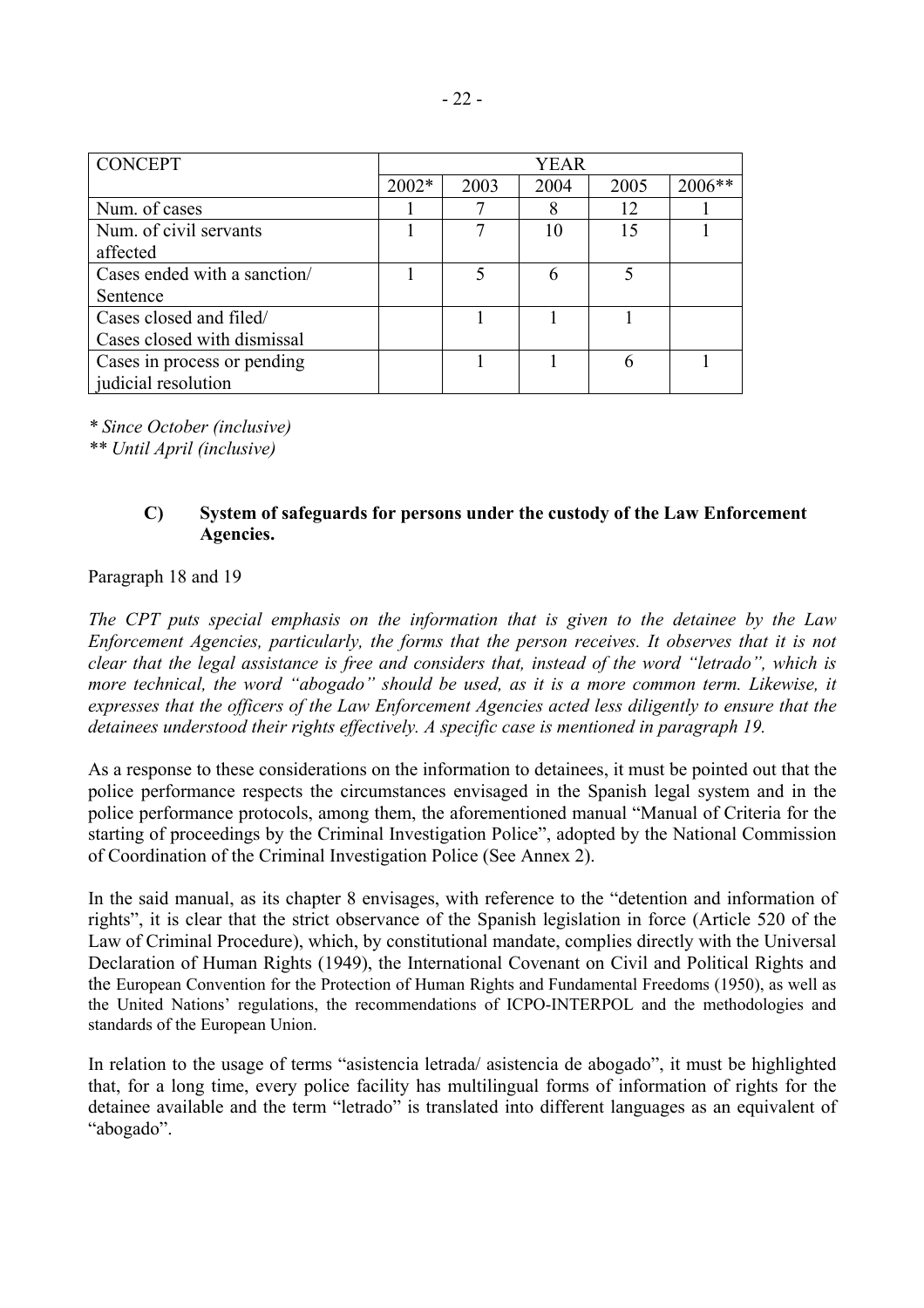Likewise, it should also be reminded that courses on matters like minors, domestic violence and police services with especially vulnerable people are given in a permanent basis and independently of the training that each of the officers has received in his correspondent training academy.

Finally, it is worth saying that this aspect will be subject to specific analysis by the *Code of conduct required to the members of the Law Enforcement Agencies of the State to safeguard the rights of the detainees or in police custody*, which, as it has already been explained, will be soon approved by the Secretary of State for Security.

#### Paragraph 20 and 21.

Regarding what paragraphs 20 and 21 state, in which there is a reiteration on the *Spanish legislation having to offer the complete right to access a lawyer and the risks of his delay*, we insist on what has already been explained in the section of General Considerations, with reference to the Law in force, the possible alternatives to its amendment and, particularly, the lack of personal and material resources for its implementation.

However, the need of reinforcing the mechanisms guaranteeing the swiftness and efficiency in the granting of legal assistance and the effectiveness of this service by the court appointed lawyers is shared. Moreover, this aspect will be handled specifically in the Guideline of the Secretary of State for Security with a constant reference.

Regarding the second paragraph of 21, it is the common proceeding and, thus, also applicable in the District Police station of Tetuán that, once the detainee has been informed of his rights, the person that requests it or has injuries will be taken to the medical services. In the specific case that is mentioned, the detainee could not be found and, thus, the circumstances are unknown. It is also ignored whether he was taken to the medical services.

# Paragraph 22.

*The Delegation makes a reference to two particular cases in which the lawyers came immediately when the Civil Guard informed them. According to the CPT, this fact, that seems to be an exception, more than the reality, shows that the Spanish legislation in force can be interpreted in a coherent way with its recommendations*.

Concerning the interview between the detainee and the client prior to the statement to the police, it is pointed out, as it has also been expressed in the first General Consideration, that indeed, in accordance with the Article 520 of the Spanish Law of Criminal Procedure in force, this private interview can not take place before procedural steps are taken. It is insisted on the fact that the amendment of this aspect of our legislation will require a considerable increase in material and personal resources. On the other hand, it must be taken into account that, although the detainee can not have a private communication with the lawyer before the procedural steps have been taken, the law ensures the legal assistance through the presence of a lawyer in the custody place. His presence, as well as the rights acknowledged in the aforementioned article 520.6, which are the information of the rights and final interview with the lawyer, guarantees to the detainee not to suffer defencelessness.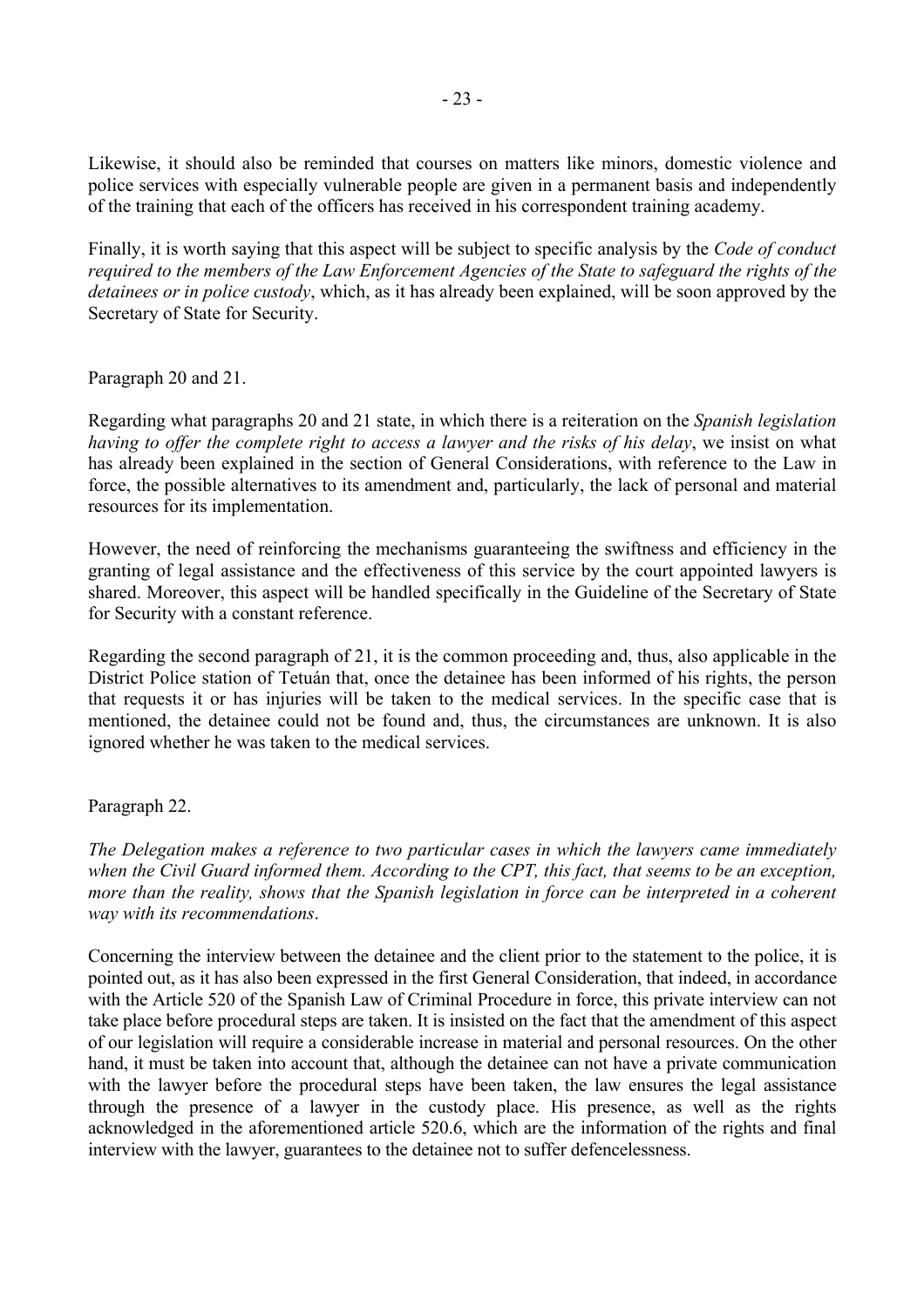#### Paragraph 23.

This paragraph makes reference to a specific case to note *the existence of long delays between the moment that the detainee requests from the fist time the presence of a lawyer and the moment in which the said lawyer arrives.* In this case, the delay was 17 hours. It could not be possible to know how it happened; however, it is worth mentioning the common operation process: once the detainee is in the police station, he will be informed of his rights and the detention will be communicated to the Bar Association, with the possibility of requesting a court appointed or a private lawyer.

In the first case, the Bar Association is be asked to send a lawyer to the police station for the statement taking, depending on the proceedings that must be made and on the demand existing in the Bar Association. In the second case, the said association finds the court appointed lawyer, who contacts the officers involved in the case and will arrive to the police station depending on the proceedings that have to be made and the availability of the lawyer. In any case, nothing prevents the presence of the lawyer in the police facilities when it is believed to be necessary to collect information on the person he represents.

Paragraph 24 and 25.

*These paragraphs make reference to the commitment of the Secretary of State for Security to the necessary efforts in order to make sure that the lawyers are present in police stations as soon as possible*.

The Secretary of State for Security has contacted the Chairman of the General Council of Spanish Law Profession (comprising all the different professional Bar Associations in our country) to strengthen the coordination mechanisms between Police and Lawyer's Profession in order to guarantee the fast presence of lawyers in police stations. The idea of this initiative is that the General Council of Spanish Law Profession promotes the adoption of measures for a better coordination and faster response to the requests of police officers in Bar associations, with the parallel entry into force of the guidelines included in the future Guideline on conduct required to the members of the Law Enforcement Agencies of the State to safeguard the rights of the detainees.

Finally, the report of the CPT itself recognises that the "Spanish legislation in force can be interpreted – as sometimes happens – in a coherent way in relation to the recommendations of the CPT" on the swiftness of the lawyer's assistance to a detainee. In this sense, we understand that measures of reinforcement for the coordination instruments and the clarifying of the guidelines on police performance, together with the promotion of the Inspection Service, will be enough for the purpose of the CPT, and completely endorsed the Spanish Government, of ill-treatment prevention during the detention in police facilities.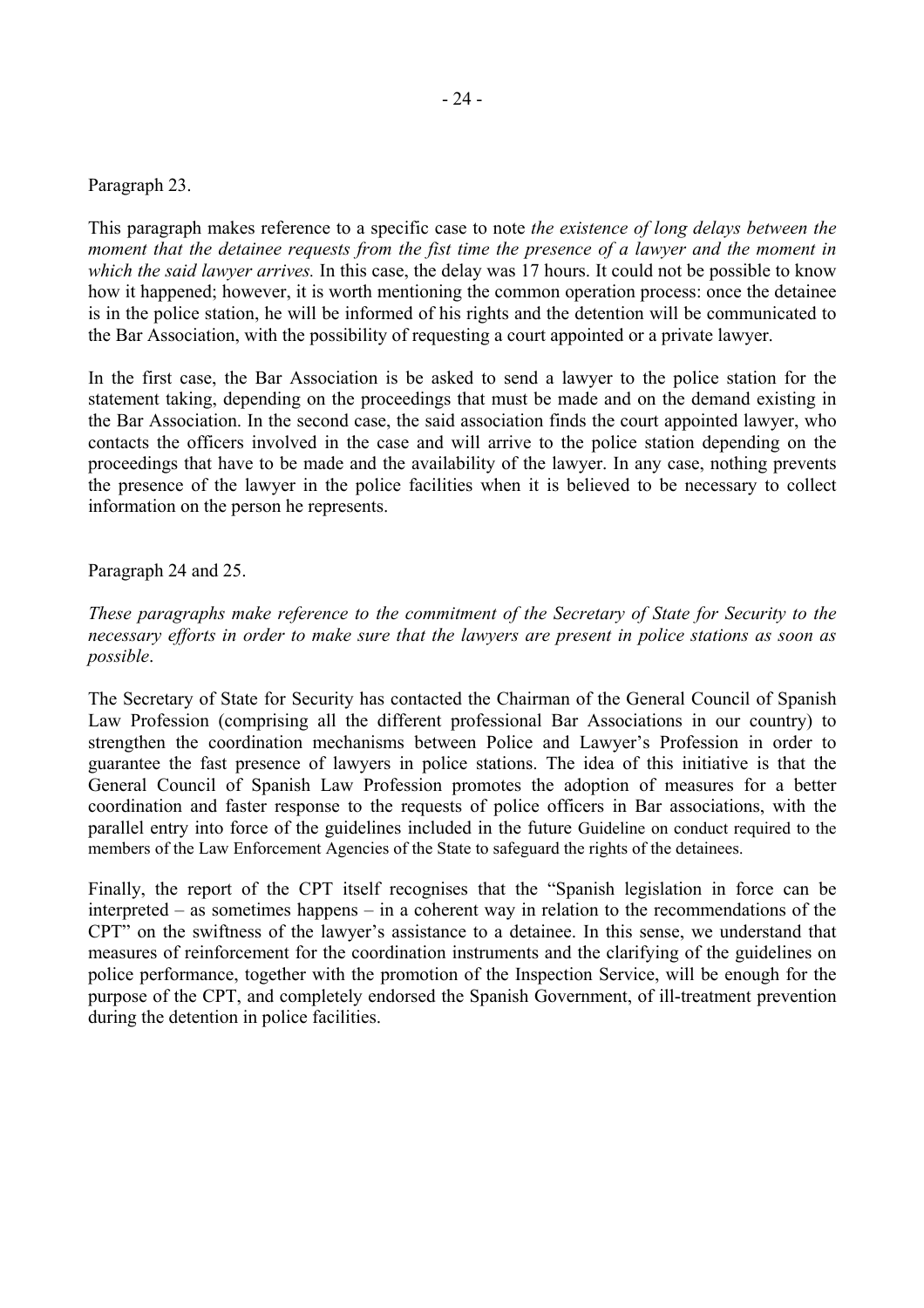#### Paragraph 26.

*In this paragraph, the Delegation makes reference to the specific case in which it is asserted that a person chose private legal assistance and the Police did not contact the lawyer. The Delegation exposes that, if the access to the lawyer had been faster, the mistake in documentation generating her detention and retention would have been corrected before. It would also have prevented her stay in custody in a police prison, period in which she declared to have suffered ill-treatments.* 

In fact, D was detained around 10:30 pm on the  $7<sup>th</sup>$  of July, 2004, by the police officers with identification numbers 65.513 and 62.149, who belong to the police section called "Alfa 200". She was found in the intersection of Gran Capitan Avenue and Conde de Robledo Street, in Cordoba. When the Computing Services of the Directorate-General of the Police, through the operation service 091, were consulted, it was verified that the said woman had an order of detention and enter into prison in force by the First Instance Criminal Court nº 3 in Algeciras (Cádiz) pursuant to a summary criminal proceeding 330/2001, due to a crime against public health. The proceeding was recorded, number 8.299, on the 7<sup>th</sup> of July, 2004, it was sent to the Examining Magistrates' Court on duty and, on the  $7<sup>th</sup>$  of July, 2004 it was sent to the First Instance Criminal Court n° 3 in Algeciras (Cádiz).

The common practice is that when a person is arrested due to a judicial claim, and not due to a police claim, in whose case police proceedings must be made (although the detainees are immediately informed of their rights according to the Law of Criminal Procedure), the said person will not do any statement, identification or any other proceeding and thus the presence of a lawyer is not required. In relation with the aforementioned aspect, it must be pointed out that the Article 520 of the said Law of Criminal Procedure, in its section c, establishes "the right to appoint a lawyer and to request his presence to assist the person in the police and judicial proceedings of statement and participate in any identification process the person may be subject to. If the detainee or imprisoned person does not select a lawyer, the legal assistance will be made by court appointment".

On the 31<sup>st</sup> of August, 2004, the Examining Magistrates' Court n° 3 in Córdoba, judicial authority to which María del Carmen García Fuentes was taken to due to the aforementioned claim, sent the case to the Province Police Station of Córdoba, entering in the General Register on the 3<sup>rd</sup> of September, 2004. In this register, pursuant to the preliminary proceeding 4604/2004, it was required to start proceedings to clarify the facts that led to the actions generating the said process, attaching a copy of the claim submitted before the court by D.

The correspondent proceedings were made and the result of them was sent to the Examining Magistrates' Court nº 3 in Córdoba, with number 8666, on the 7<sup>th</sup> of July, 2004.

It is worth highlighting that, the Examining Magistrates' Court nº 3 in Córdoba was consulted on the development of the aforementioned claim, submitted by D against police performance. The response was that it had already been filed and, after the allegation against the court decision to file the case submitted before the Province Superior Court, the later took the same decision as the Examining Magistrates' Court n<sup>o</sup> 3, confirming the closing of the process.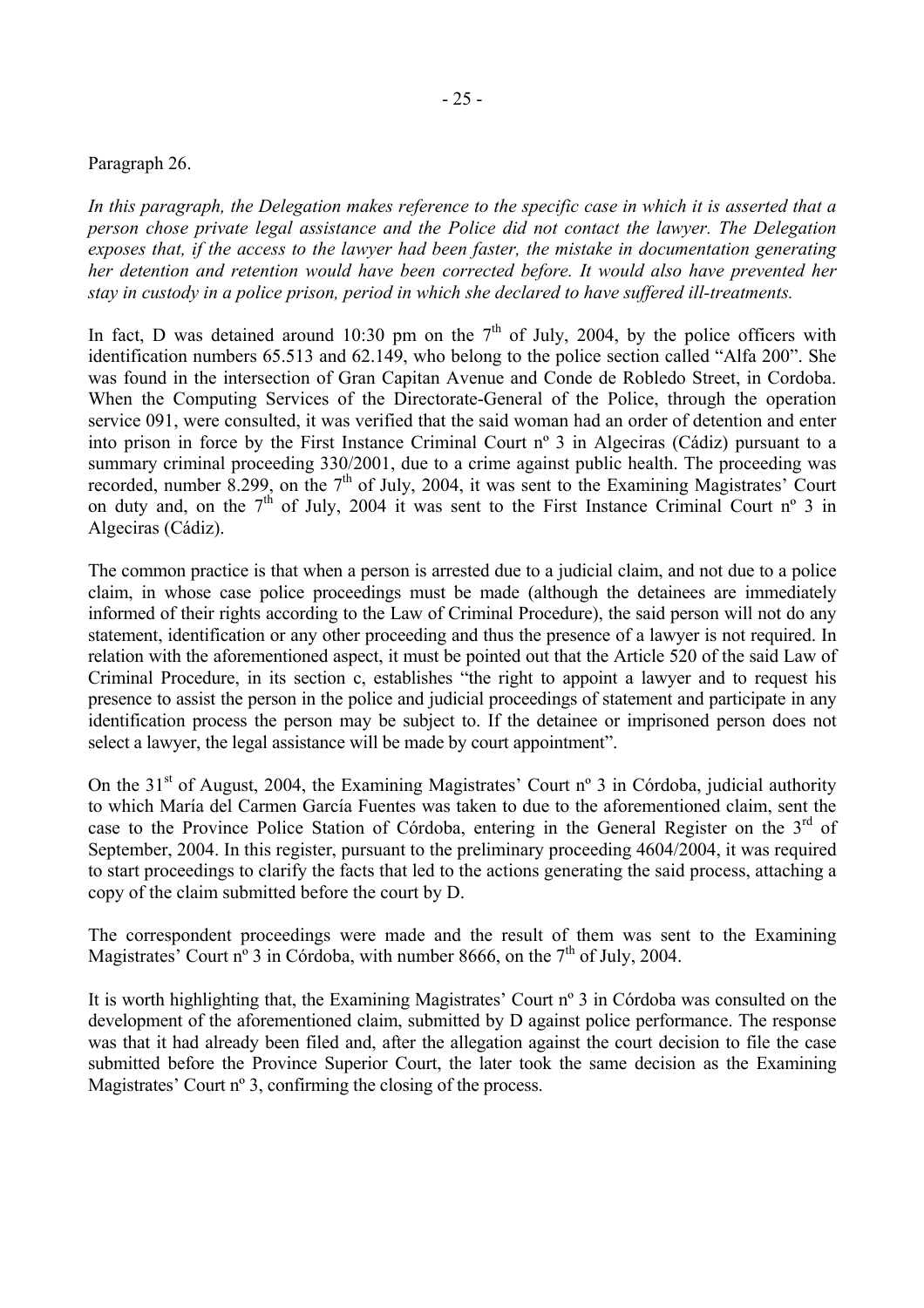Even if there had been a fast access to the private lawyer, the mistake in the documentation that led to the detention, that is, the judicial claim, would not have been solved before. Even if the lawyer had arrived to the police station with any document to deny the facts, it could not have been taken into account before the verification with the court lodging the claim, which was closed at night and due to the fact that the request was in force and it had not jet been suppressed by the court, which is the one to certificate the cease of this request. It must also be taken into consideration that the documents brought by the interested parties, although it is not probable, could have been manipulated or forged. Likewise, during a judicial proceeding, through which a number of court orders and rulings can be generated, it is unknown if the one brought by the party could be the last of the process in question or if, on the contrary, any subsequent document could exist suppressing the previous one, in whose case, even being an authentic document, it would lack of validity due to the fact that there existed another discrediting the first.

By observing all the reasons exposed here, it is deduced that it is not the police performance the one which generated a rare and unpleasant situation.

#### Paragraph 27.

In this paragraph there is a description of the proceeding in force applicable to the selection of a court appointed or a private lawyer, via communication to the Bar Association or to the lawyer selected by the Police or the Civil Guard when a person has been detained, stressing that the *lawyer will be present when the statement is taken but not before.* 

A comment on this has to be made: if the legal system in force is not modified and the correspondent administrative measures can not be taken, this process continues to be applicable, taking into account the correspondent increase of personal and material resources.

#### Paragraph 28.

*In this paragraph, it is pointed out that the lawyers earn the same amount of money in their 24-hour service and an extra bonus for each detainee to be assisted in a police station, which means a scarce incentive to arrive as soon as possible.* 

In relation to the system of duties, the Article 28 of the Regulation of free legal assistance, passed by Royal Decree 996/2003, dated the  $25<sup>th</sup>$  of July (amended by Royal Decree 1455/2005, dated the 2<sup>nd</sup> of December), in accordance with the General Statute of the Spanish Law Profession (Articles 45 and 46), passed by the Royal Decree 658/2001, dated the  $22<sup>nd</sup>$  of June, establishes that the Bar Associations will set a duty system to guarantee the assistance and defence of the detainees in a permanent basis. This duty system, as well as the number of lawyers integrating each of the duty services, is determined by the General Council of the Law Profession with the agreement of the Ministry of Justice. The requirement to the lawyers by the respective associations is strict and they control the time that a lawyer needs to arrive once he has been informed.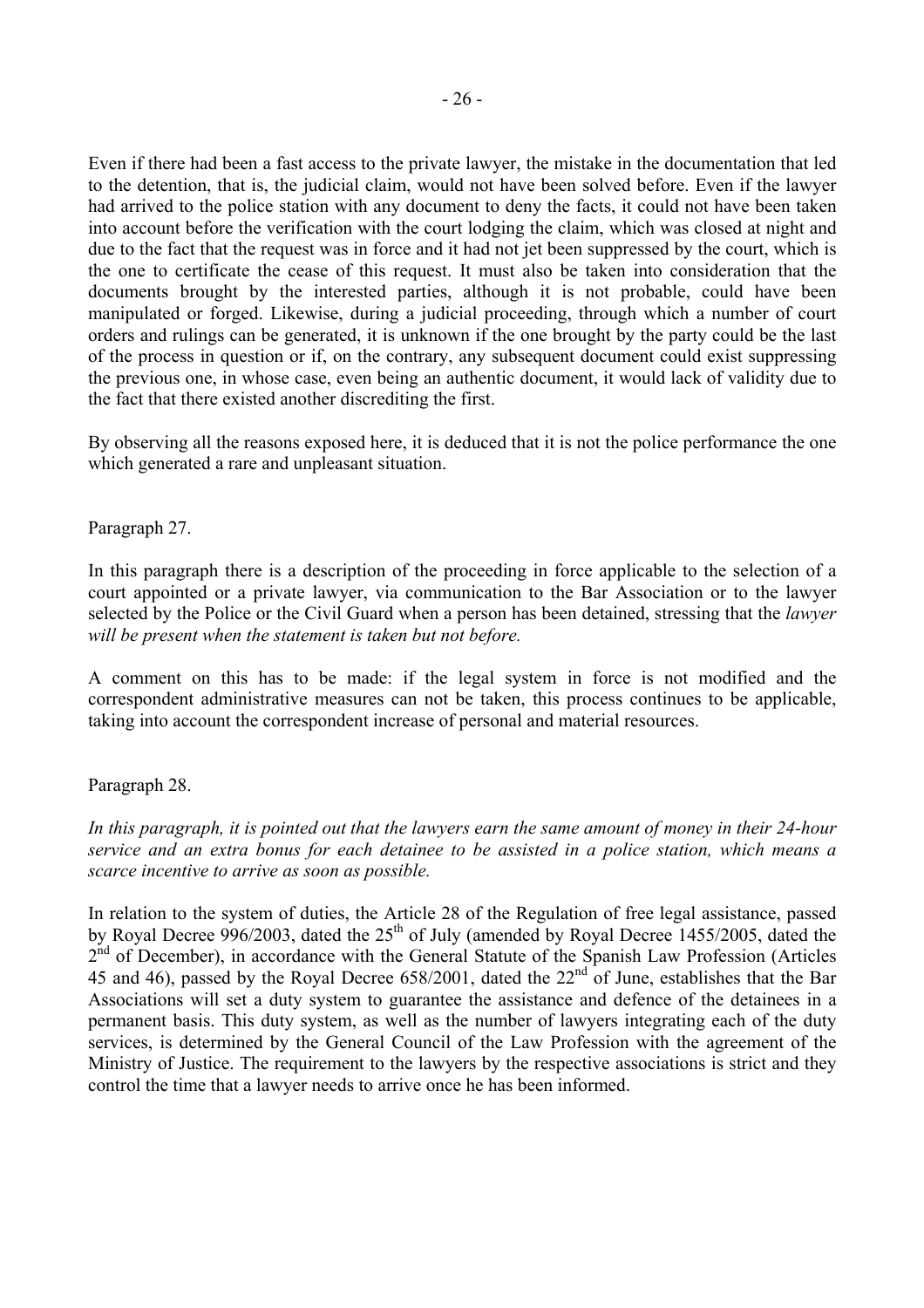The compensation of the lawyers comes from the 24-hour duty service once it is finished and the assistance is considered as a single action. Exceptionally, if the duty service has a superior length (for example, weekly), the retribution will be calculated in an individualized way, without exceeding double of the quantity determined daily to each lawyer for the 24-hour duty service, also daily, without counting the number of assistances carried out. The actions subsequent to the first statement of the detainee or imprisoned person are considered to be included in the retribution corresponding to the process in question, according to a chart established in the Annex II of the Regulation of free legal assistance (Article 38).

Either in the general considerations or in the different paragraphs dealing with this matter (previous private interview with the lawyer), it is recommended to set legal and administrative measures to handle this question and, particularly, the need of the availability of more resources that those currently available, without prejudice to the understanding that the current circumstances do not lead to defencelessness for those under custody of the Law Enforcement Agencies.

#### Paragraph 30.

*The CPT expresses its worry about the presentation of an amendment to the Draft Law for the amendment of the Organic Law 5/2000, dated the 12th of January, specifically in its Article 17, according to which the right to a detainee under legal age to have a private interview with a lawyer before the statement taking would be explicitly rejected.* 

To this respect, the Secretary of State for Security, which is and administrative unit with competence for the issuing of a report on draft laws affecting the field of its competences, has not proposed any amendment in this sense.

Paragraphs 31, 32, 33 and 34.

*There are different general considerations on the role of the judges, highlighting that if the judicial authorities act with swiftness and efficiency in the investigation of the complaints, it will be more probable that the true complaints are founded and those which are not, will turn out to be lacking of fundament. The case law of the European Court of Human Rights, particularly, with reference to Article 3 of the European Convention on Human Rights, is quoted to indicate that "any investigation of eventual ill-treatments must satisfy the criteria of independence, effectiveness, swiftness and transparency".*

Paragraph 35.

Concerning the role of prisons, the CPT recommends that *"every prison receiving persons in preventive detention draws up a register in which the injuries detected in the medical examination of admission, together with any other information, as the origin of the said injuries, appear".* 

As the report of CPT itself (page 25) states, there is a Guideline dated the  $11<sup>th</sup>$  of August, 1998, from the Subdirectorate-General of Prison Management, in which the health care services' have the duty to register, through the correspondent injury report, those injuries observed during the medical examination in the moment of entry into prison.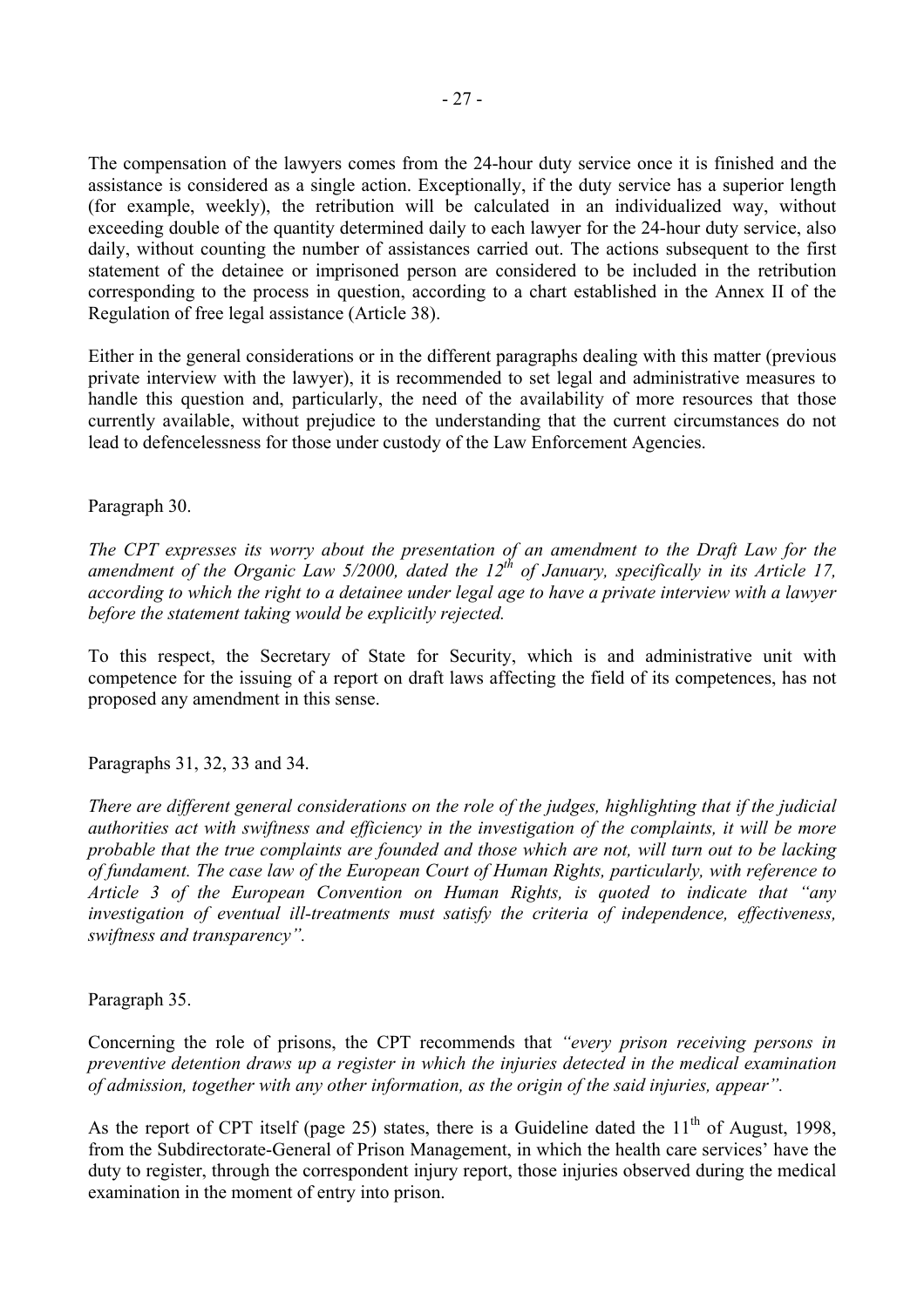The health assistance is one of the services that the Prison Administration must offer to the internees in prison, in compliance with the duties established in Articles 3.4 of the Organic Law 1/1979, dated the  $26<sup>th</sup>$  of September, General Law of Prisons and 4.2 a) of the Prison Regulations, passed by the Royal Decree 190/1996, dated the 9<sup>th</sup> of February.

These duties comprise, among others, those that the medical services in prisons must accomplish with to do a medical examination of the person in the moment of entry (Article 20 of the Prison Regulations), as well as medical assistance that the person requires during the stay in prison.

When the medical services detect during the examination or consultation any kind of injury in the internee, they must inform of this fact to the Management Office of the centre with the correspondent injury report.

The Management Office of the centre must send the correspondent communication, that is, the medical record, and all the existing information on the facts and circumstances that could be the origin of the injuries as soon as possible and in a detailed way to the court or tribunal that ordered the imprisonment, so that they can have all the information available. All this must be made in accordance with the Guideline of the General Subdirectorate of Prison Management, dated the 11<sup>th</sup> of August, 1998, to which the Committee's report makes reference.

The intervention of the Prison Administration, after observing that an internee has injuries when he entered, consists of issuing the medical injury report and any other information available to the court or tribunal that ordered the internee's imprisonment. This documentation is sent the next day after the entry into prison or the first working day, together with the receipt notification of the imprisonment order. The judicial authorities do not communicate the prisons eventual subsequent actions in relation to this kind of facts.

Therefore, regarding the recommendation of the CPT, the specific register is believed not to be necessary because the current existing system gives enough guarantees for the detection and followup of those injuries that could be caused by ill-treatments during the detention period.

Paragraphs 36, 37, 38, 39, 40 and 41.

Various individual cases are mentioned in relation to specific suppositions of judicial performances. The Delegation knew of these cases due to guided visits in the prison of Almería in December of 2005 and there is no data about the complainant's affiliation or about the reference number of the proceedings. These cases are the following:

1. The detainee entered the prison of Almería on the  $9<sup>th</sup>$  of October of 2005 due to a crime against the traffic safety, as the person was driving in a condition of drunkenness and disobedience for refusing to do the alcohol test. The person was taken to the police station, an official report is written to start a summary trial. He had injuries and because of this, a medical report was also made by the medical services of the centre and issued the following day to the Examining Magistrates' Court nº4 in Almería which opens the Urgent Proceedings 204/05. Once the complaint was formulated by the Office of the Public Prosecutor for the aforesaid crimes, the accused and his defendant showed their agreement. The sentence of plea of guilty was issued in the court on the  $10<sup>th</sup>$  of October, 2005 and the person was convicted for the crimes against the traffic safety and disobedience.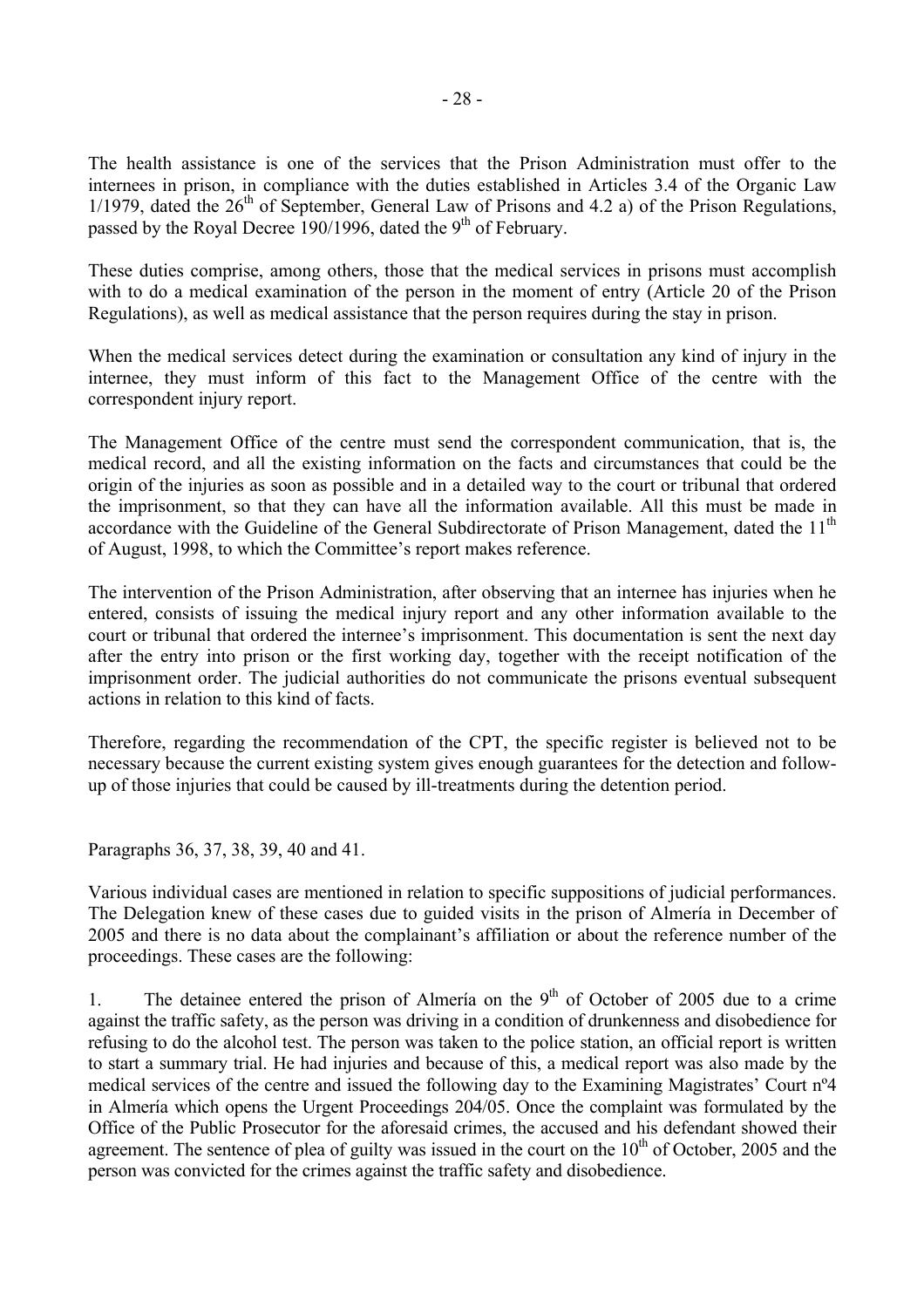Regarding this case, it is considered necessary to point that there is not any reference to a violent situation in the official report or in the judicial proceeding. There is also no complaint of illtreatments that the person could have suffered. The court has not commenced any proceeding because there is no supposition or evidence that would lead to the belief of the existence of police ill-treatments.

2. The detainee entered the prison of Almería on the  $4<sup>th</sup>$  of September of 2005. In the prison, in the injury medical report was filled in and sent to the examining magistrate nº 5 of Almería. The magistrate in charge of this court told the CPT that he sent the file of the case to the magistrate nº 4 of the same court, who asserted he had not received any injury medical report. The magistrate of this organ recognised that no proceeding had been commenced on the investigation of eventual illtreatments. A reference of this case can be found in the report as number 6.

3. The detainee stated that he had suffered beats with a truncheon by a police officer in the National Police Station of Almería on the 2<sup>nd</sup> of September, 2005. As he was taken to the prison of Almería, an injury medical report was made and, together with a written statement denouncing these facts, was sent to the examining magistrates' court  $n^{\circ}$  5 in Almería on the 3<sup>rd</sup> of September, 2005. The only proceeding made by this court was the one dated the  $9<sup>th</sup>$  of November of 2005, in which there was a requirement to the Police to send a report clarifying the circumstances of the arrest. This report was dated the  $9<sup>th</sup>$  of December and sent to the court on the  $14<sup>th</sup>$  of December of 2005. By court order, dated the 7<sup>th</sup> of February of 2006, the temporary stay of proceedings and the filing of proceedings, approved by the prosecutor on the  $18<sup>th</sup>$  of the same month and year. This case is referred to as number 2.

Concerning this case, it must be commented that it is not questionable that, as the report of the CPT states, the prosecutor can formulate a prosecution against a detainee who is taken to the court on duty for the commission of a crime and in the court, in the procedural framework of urgent proceedings with all procedural guarantees, with the advice of a lawyer, can show his agreement with the said prosecution and punishment petition, without showing or claiming against police performance as the person was arrested in the police station. In case he had done it later, after being made available to the judicial authority and once the sentence was issued according to the summary trial against him, he would have been taken as preventive imprisoned to the prison. It is to understand that these considerations must have been taken into account by the magistrate who knew of the detainee's claim to agree upon the closing of preliminary proceedings and that the prosecutor showed his approval to the filing.

4. The detainee entered the prison of Almería on the  $6<sup>th</sup>$  of June, 2005, finding a bump on his right hand in the centre's unit of entry. The said detainee said that it was caused by a civil guard officer "in a street fight". The imprisoned person's injury medical report and claim were sent to the examining magistrates' court n<sup>o</sup> 3 in Almería, on the  $6<sup>th</sup>$  of June of 2005. No proceeding had commenced at the time of the CPT's visit. The magistrate stated that the injuries were not severe enough to justify any investigation and that the detainee had not issued a complaint of ill-treatment before the magistrate. This case is referenced to as number 7.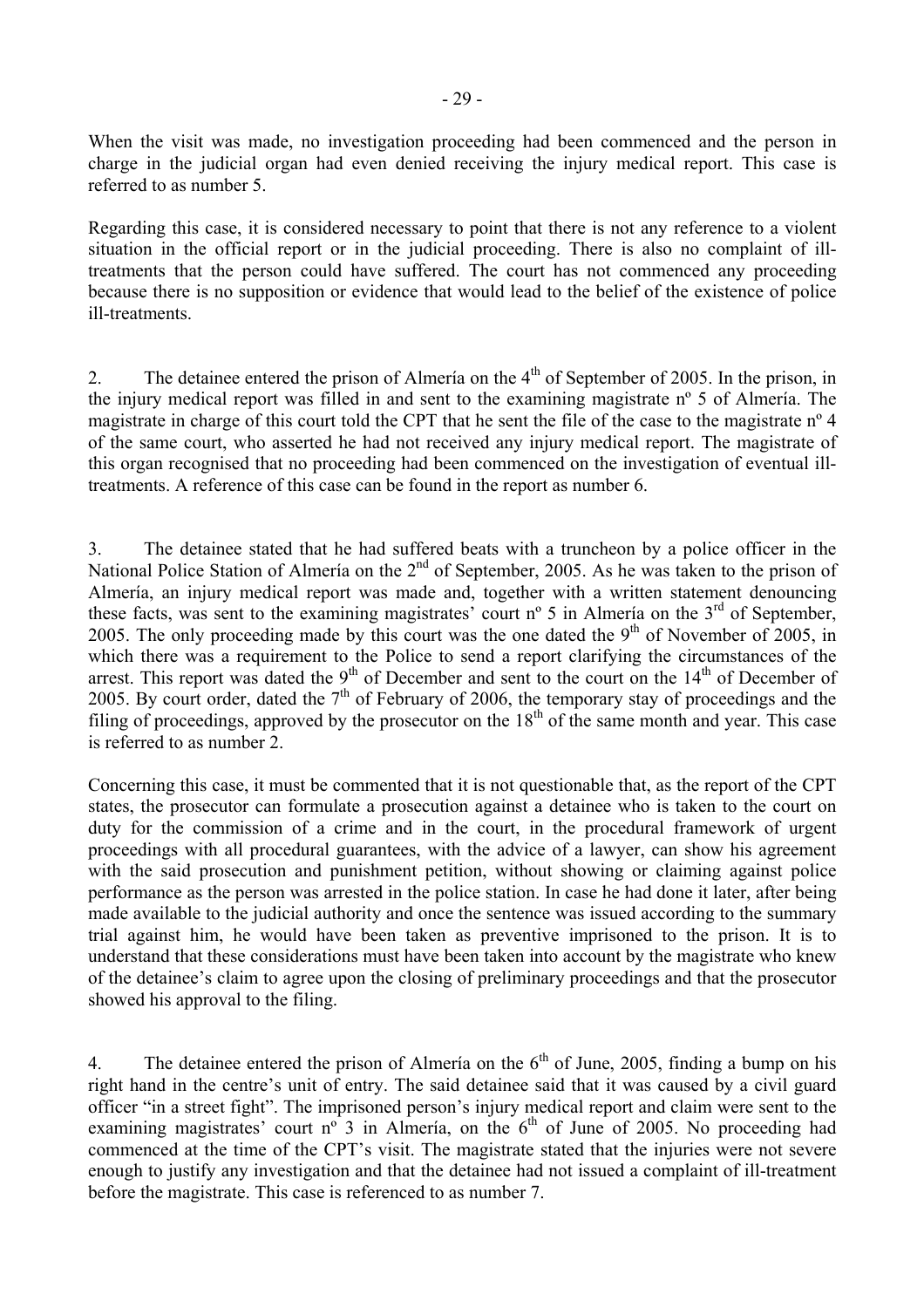5. The detainee entered the prison of Almería on the  $5<sup>th</sup>$  of July of 2005 with a visible injury in her face. The medical unit of the prison filled in a report which was sent to the examining magistrates' court nº 3 of Almería. The court did not adopt any measure and did not commence any proceeding because, according to the medical report of the prison, the injuries were produced before the police detention and there was no evidence to show that they had a violent origin. The interested person did not issue any complaint against the agent. This case can be found in the report as number 8.

*In the CPT's opinion, none of these specific cases exposed in the report accomplish the parameters used by the ECHR to determine the efficiency of the investigation, which, as it is stated* in paragraph 45 of the report, are the following:

- On the one hand, being able to determine if the force used by public agents was justified in the circumstances of the case, identification and punishment of the persons involved.
- On the other hand, covering all the appropriate measures in order to collect the necessary evidence to clarify the facts that have been complaint about, among them, witnesses' statement, forensic evidence and, given the case, autopsies.

In all the cases mentioned, the CPT considers that the conditions of swiftness in the judicial response and thoroughness in the investigation have not been accomplished. To this respect, it must be pointed out that, although in some cases a delay in the judicial investigation performance can be observed, all the proceedings were open on the date on which the Delegation visited. Therefore, if the resolution of the file has not been done or the change of preliminary proceedings into summary proceedings has been made, the lack of thoroughness of the judicial proceedings can not be judged. In any case, it is the competence of the interested parties, particularly the Office of the Public Prosecutor's, to seek the preparation of the work of a criminal prosecution in a rigorous and effective way.

# Paragraph 42.

# *The CPT requests the issue of the complete information in relation to the preliminary investigation of cases 1 and 4.*

Regarding the case 1, related to the Moroccan citizen A, on the  $14<sup>th</sup>$  of March, the Spanish Government has sent the information available up to the date, as well as the information given by the Judiciary, specifically the Chief Judge of Collado-Villalba. In this information, there are specifications related to the complaint for ill-treatments issued by the Moroccan citizen, who is currently in a judicial process and, in accordance with the Article 301 of the Law of Criminal Procedure, the proceedings of the preliminary investigation are secret until the oral trial starts. The judicial process is not finished jet, therefore, the complete documentation has not been sent.

On the other hand, concerning the crimes for which A has been prosecuted, the information from the judicial authority was given to the President of the Committee. This information deals with the two pending causes, one of which was decided to stay the proceedings, this is, closed, and the other is waiting for the appointment between the judge of Collado-Villalba and the judge of Madrid.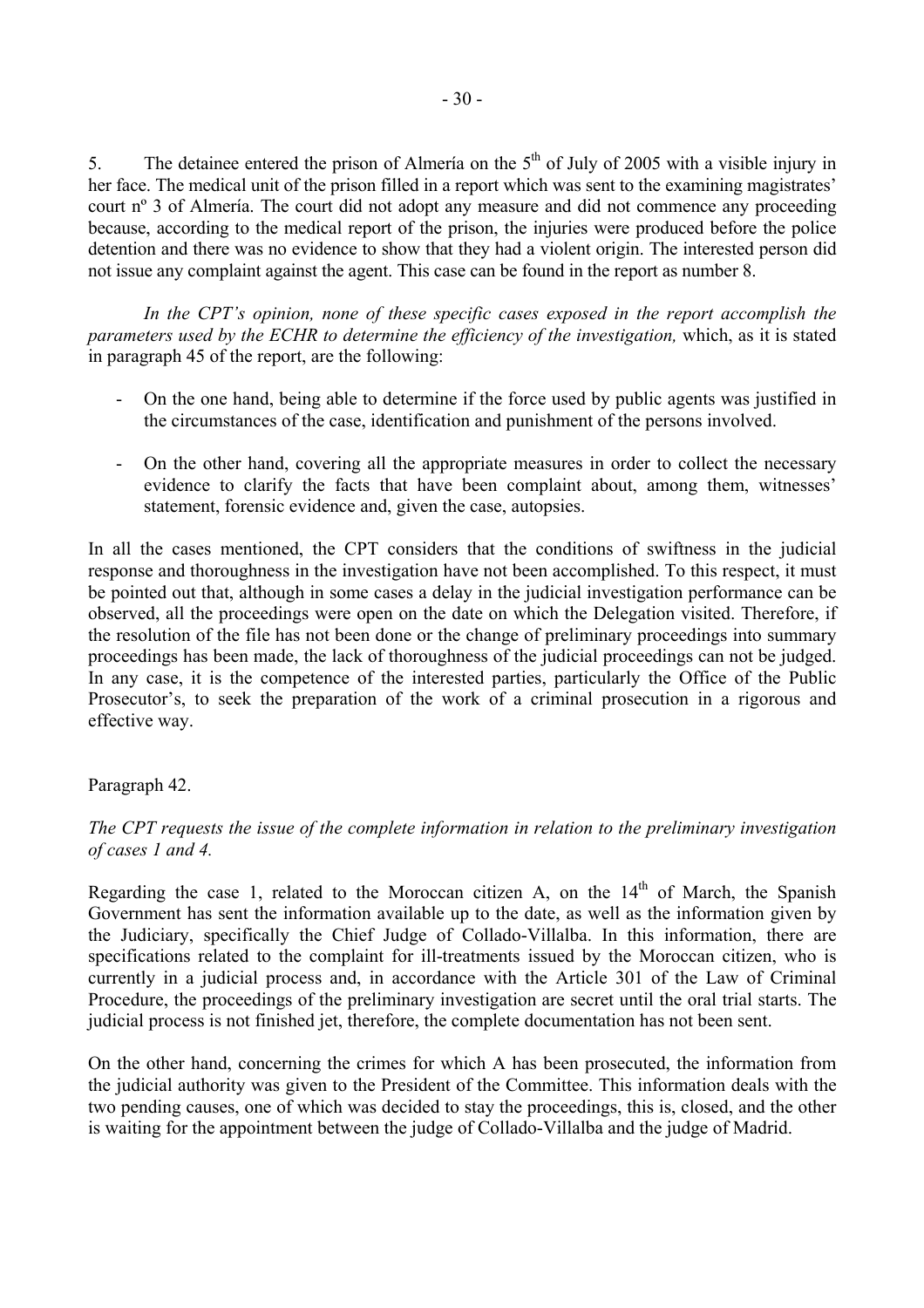Likewise, information was also requested on the case of the Spanish citizen E, about whom the complete copy of the preliminary investigation has been sent. Once the information was given, the President of the Committee has expressed her agreement to it.

#### Paragraph 43, 44, 45, 46 and 47.

*The legal regulation of the hearing of detainees before the judicial authority is subject to analysis by the CPT. It considers that this adequate process is one of the most effective to prevent torture and ill-treatments because, in these cases, the judge himself checks the physical and psychological condition of the detainee via personal and direct inspection, promoting the adoption of necessary measures to safeguard the detainee's integrity and to clarify the eventual illegal facts that may have occurred by the police officers.* 

Thus, in paragraph 43 of the report, it highlights that the legal period for the bringing of the detainees to the governmental authority before the judge is seventy-two hours, although surprisingly, it concludes that, taking into account the information collected from the lawyers, detainees and the judges themselves, this requirement is not thoroughly applied. Moreover, in some occasions, the judges agree upon the detainee's entry into prison without having seen him, giving the impression of a lack of adequateness in the application of the procedural regulations, whose nature of peremptory norm completely prevents that its effectiveness depends on the will of the parties or the judicial arbitration. It is specifically indicated that this deficiency took place in the case number 5, without a higher accuracy on the exposure of the circumstances of this case.

In the Spanish law, by the constitutional mandate coming from the Article 17.2 of the Constitution, the preventive detention is subject to thorough time limits. It can not last more time that the strictly necessary for the clarification of the facts and, in any case, within a maximum period of seventytwo hours; the detainee must be set free or available to the judicial authority.

The principles of the Constitutional Court coming from the interpretation of the said case – STC (Constitutional Court Sentence) 224/1998, dated the  $24<sup>th</sup>$  of November – states that, due to the essential value of the freedom in the rule of law, the detention of a person must be subject to the criteria of the strict necessity and also to the criteria of the shortest period of time possible – STC 199/1987 – in accordance with the Article 9.3 of the International Covenant on Civil and Political Rights and with the Article 5.3 of the European Convention for the Protection of Human Rights, ratified by Spain. The strictly necessary period of time of a governmental detention must be interpreted in the sense that it can not surpass the limit of seventy-two hours, which is the absolute limit. This does not prevent that those deprivations of liberty which, although not surpassing the said maximum period, surpass the necessary time period to conduct the investigations in order to clarify a crime for which the detainee has been accused, to be qualified as illegal deprivations of liberty, if they are unlawfully extended or maintained. In this case, a restriction of the fundamental right to personal freedom, which is not allowed by the Constitution, can be observed. For these purposes, the "circumstances of the case and, particularly, the aim of the measure of deprivation of liberty, the activity of the authorities involved and the behaviour of the person affected by the measure" must be taken into consideration, as the STC 31/1996 and 86/1996 have established.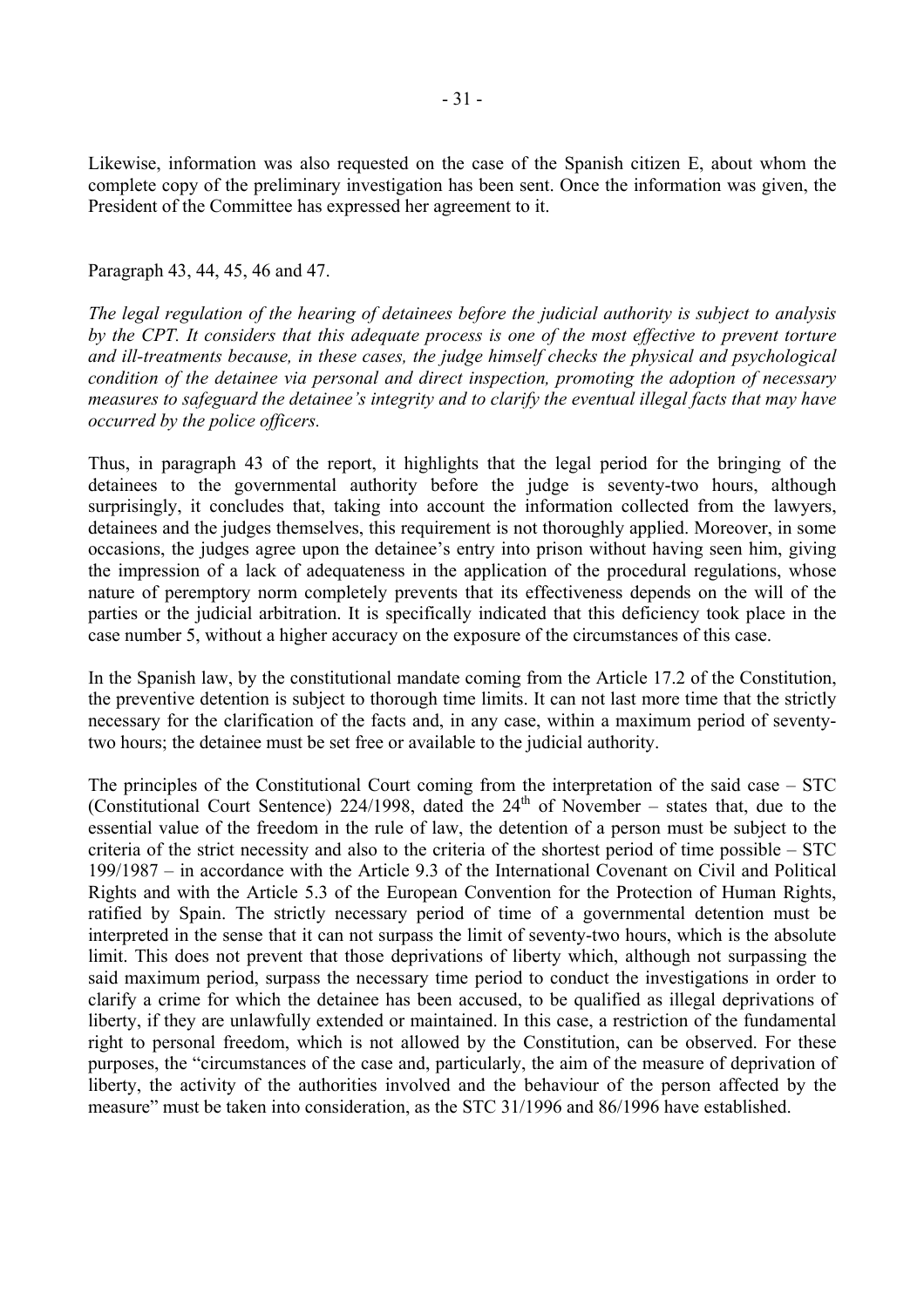The maximum period of seventy-two hours can be exceeded, however, in the exceptional cases mentioned in the Article 55.2 of the Constitution, as a measure of individual cease of the said guarantee to the persons related to armed gangs or terrorist elements and in the terms established by an Organic Law. This limit is currently directed to Article 520 bis of the Law of Criminal Procedure, incorporated to the Organic Law  $4/1988$ , dated the  $25<sup>th</sup>$  of May.

The legal periods for the extension of the preventive detention beyond the seventy-two-hour period are very strict and its non-compliance would lead to the call for action to be taken against the public officials in question. The extension must be requested during the first forty-eight hours of the detention of the examining magistrate, who must give a resolution in the following twenty-four hours. The judicial authorisation – or its denial – must be reasoned and the detention can not exceed in any case the period of five hours.

The inaccuracy of the CPT's report in paragraph 43 must be pointed out when it states that *the maximum period for the preventive detention in Spain is thirteen days for those crimes related to organized crime, terrorism and drugs.* The report does not indicate the source of such mistaken information, which contributes to the false perception of the judicial reality of our country in the field of judicial treatment to detainees.

It is also worth stressing that, eventual infractions in the constitutional and legal regime of preventive detention, among them its unlawful extension, find an specific judicial tool for the safeguard in *habeas corpus*, declared under the Article 17.4 of the Constitution and developed as a summary judicial proceeding in the Organic Law  $6/1984$ , dated the  $24<sup>th</sup>$  of May. This allows every person subject to a detention a fast access to a judicial authority to expose allegations against the reasons for detention or its conditions, so that the judge presents a resolution according to the law. The exercise of this special defence tool of the fundamental right to freedom allows an immediate protection to unreasonable extensions in the duration of the administrative detention, because, as the STC 31/1985 reminds, the immediate bringing before a court, which is the aim of *habeas corpus*, is applied in the case that, having conducted a legal detention, the legal period of detention had finished.

An emphasis must be put on the fact that, in no case, the Spanish legal system allows a judge to transform the detention into imprisonment without taking the previous step of hearing, which is regulated according to the Article 505 of the Law of Criminal Procedure with a binding nature, and implying the appearance of the detainee before the judge. The references to the supposed noncompliances with this requirement would mean, given that they were true, a judicial malpractice that could even be prosecutable with disciplinary or criminal procedure.

The detainee's preventive entry into prison also requires a prior request of the Office of the Public Prosecutor or of any of the complainant parties appearing in the process, linking the judicial authority to the accusatory principle and previous request, limiting its arbitrariness, which determines the summon to the hearing that must take place in a maximum period of seventy-two hours since the bringing before the court, where the detainee, assisted by the lawyer of his choice or a court appointed lawyer; the Office of the Public Prosecutor and the rest of the parties will be present. The persons appearing in the hearing can make allegations and propose evidence that can be conducted in the court order or in the said seventy-two-hour period.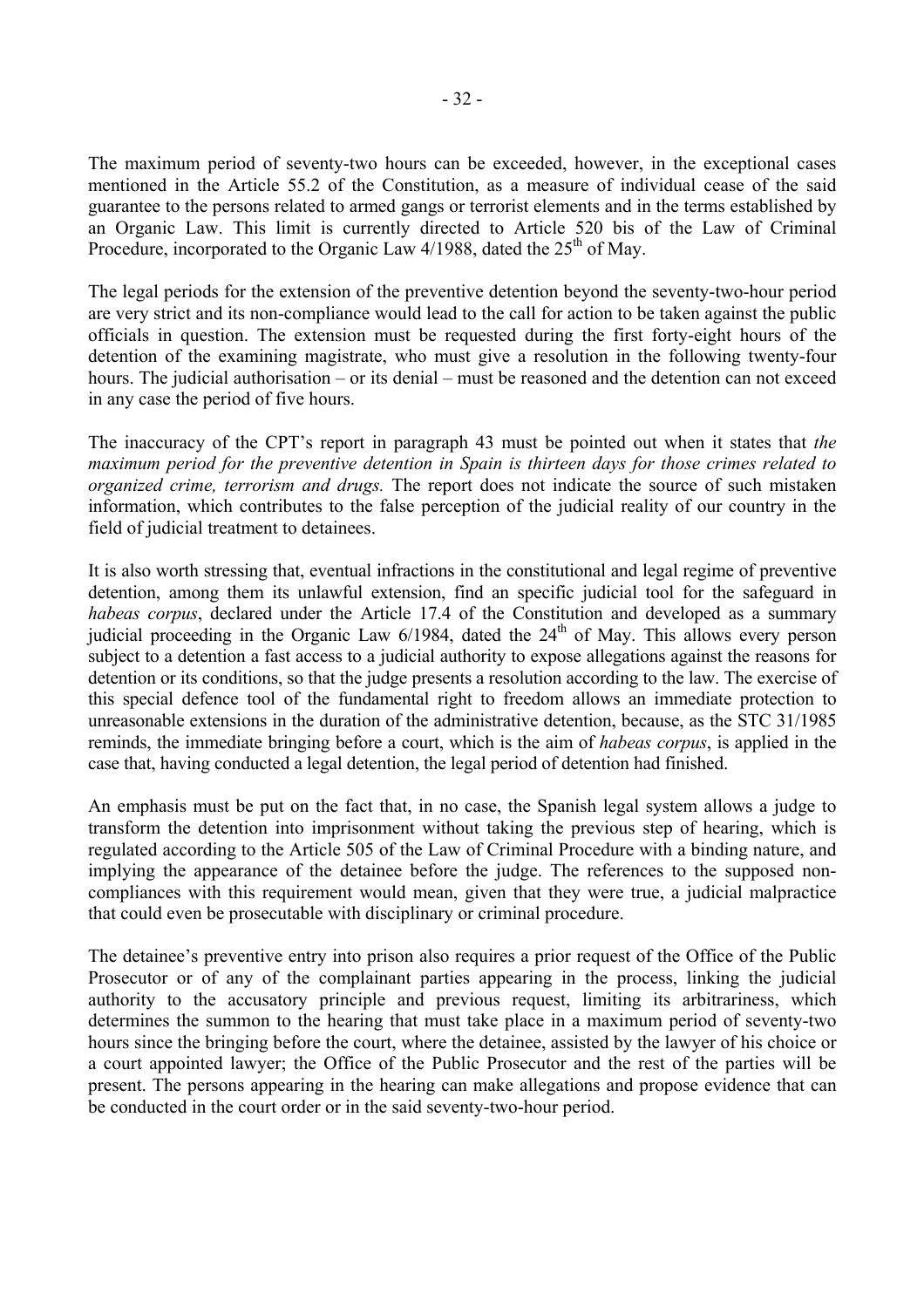These procedural requirements show the validity of the judicial performance, thus, its breach could be used in the core of the process either by the lawyer of the accused person or by the Office of the Public Prosecutor, which should perform with the aim of safeguarding the procedural guarantees via the system of ordinary appeals, envisaged by the Law of Criminal Procedure (Article 766 of the Law of Criminal Procedure in the field of abridged proceedings). The simple fact of the end of the seventy-two-hour period since the bringing before the court of the detainee, without the judge or court making any reference to the personal situation, constitutes a situation of breach of the fundamental right of personal freedom (Art. 17.1 EC), causing the irreparable nullity of judicial invalid acts, in accordance with the principles of the Constitutional Court (STC 82/2003, dated the  $5<sup>th</sup>$  of May) declaring that the said omission of reference equals to a breach in the legal protection of preventive detention since the seventy-two-hour period. In this case, it must be considered that the person is illegally detained for all legal effects.

The statement of the report, saying that the requirement was not respected in case number 5, does not reveal clearly the source of this data. In any case, if this were true, the appeal against a wrong judicial decision must come from the initiative of the lawyer the person affected or from the Office of the Public Prosecutor.

*The CPT's report also shows its disagreement in relation to the working of the distribution system of criminal court procedure in the field of the examining magistrates' court of Almería.* In some occasions, complaints or injury medical reports of detainees, which were subject to medical observation in the province prison, were not included in the correspondent criminal process with the swiftness required, but sent to other examining magistrates' courts resulting on a lack of effectiveness in the judicial response.

These observations, in so far they could show proof of a faulty working of the distribution system, would certainly demand an effort to improve the planning and development of the said service.

On the other hand, *the Committee makes a concrete reference to the Sentence of the European Court of Human Rights, dated the 2nd of November of 2004, in relation to the case "Martínez Sala", in which the Committee states that Spain was punished for the breach of the Article 3 of the Human Rights Treaty, not because there were actual ill-treatments, but because there was no thorough and effective investigation of the allegations.* 

In the case Martínez Sala and others against Spain, the claimants, fifteen sympathizers of a Catalan independent movement, alleged before the Court they had suffered physical and psychological torture and inhuman and degrading treatments during their detention in the end of June, 1992, some days before the starting of the Olympics in Barcelona. They also denounced that the investigation conducted by the judicial organ to investigate their complaints was not enough.

In the sentence of the  $2<sup>nd</sup>$  of November, the Court concluded that there had been a violation of the Article 3 of the Treaty in the procedural aspect due to the denial of the application of the claimants to adduce evidence and, particularly, the police officers' statements who made the interrogation, the incorporation of the court orders of the police officers' statements and reports on the process for crimes of terrorism and belonging to an armed gang against them or their own statements, among others. Thus, the investigation had not been effective enough and the presumed persons guilty for ill-treatments were not found and the facts were not clarified.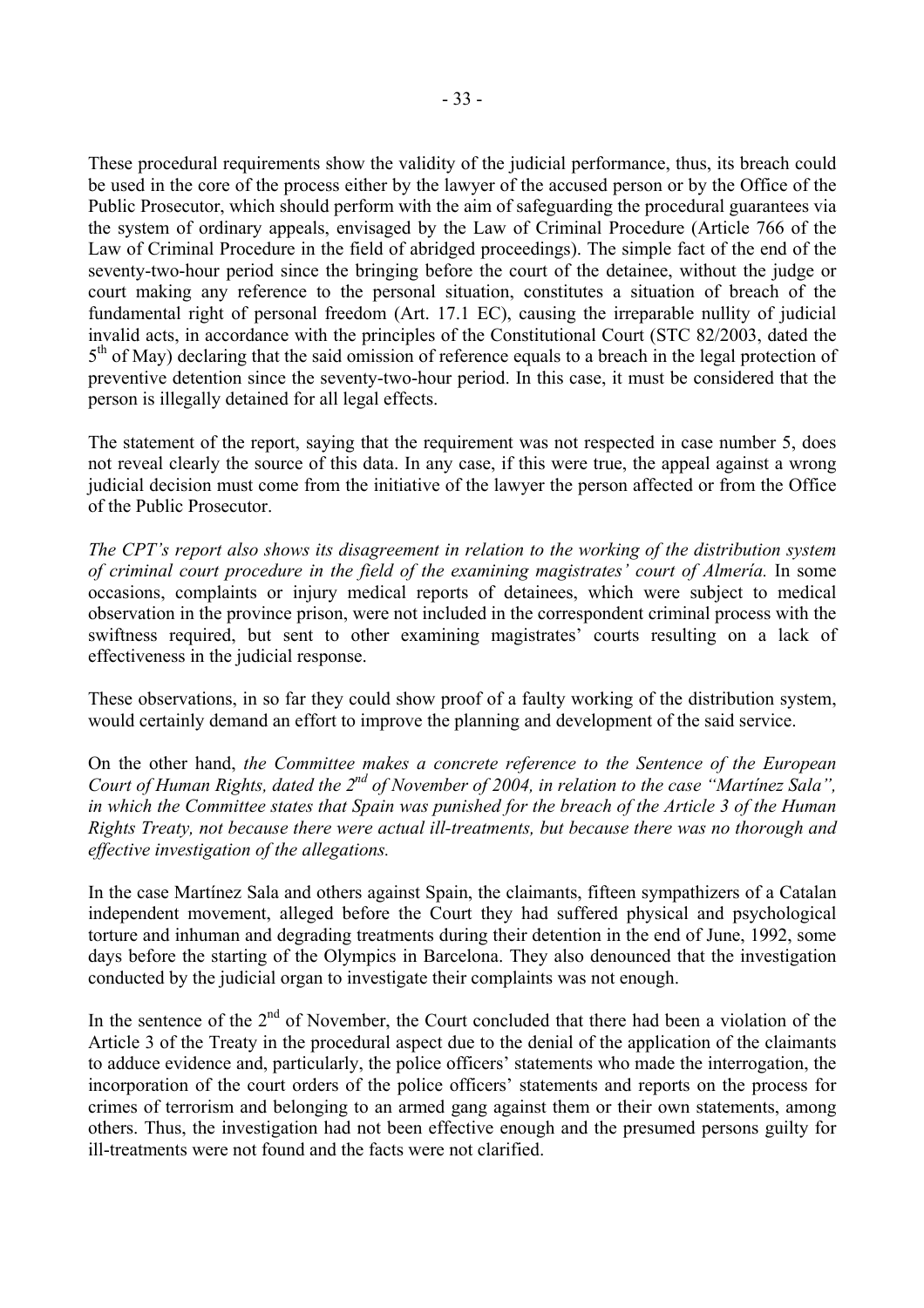Nevertheless, it is worth pointing out that the text of the Sentence includes the intervention of different judicial authorities, which assisted the complaints of ill-treatments issued by the complainants, including the appeal for infringement of fundamental rights and freedoms to the Constitutional Court. The complaints were dismissed as it was considered that there was not enough evidence. This same result was repeated by the Spanish Constitutional Court, which considered that the resolutions conducted by the judicial organs were well founded and, in relation to the adducing of evidence, it was highlighted that, in the Spanish law, the claimant in the criminal field does not have an unlimited right to obtain the administration of evidence he has proposed and judged inappropriate by the Court dealing with the process.

Taking into account the forensic doctor reports, written during the detentions and the reports written by other doctors chosen by the claimants after their release, the European Court concluded that there was not enough evidence to confirm the existence of the ill-treatments that had been alleged, thus no violation of the Article 3 could be considered in its fundamental sense.

Literally, the Sentence says in its point 145 that "the verifications of the medical reports submitted and the behaviour of some of the claimants, sometimes not very cooperative, generate doubts on the credibility of the allegations of ill-treatments conducted before the Court". It adds in the point 146 that "in conclusion, the Court considers that the evidence elements brought by the claimants do not ground their allegations sufficiently. As consequence, there was no violation of the Article 3 of the Treaty."

# Paragraph 48.

*The Committee proposes the following recommendations:* 

- *A detainee may not receive information of the rights correctly.*
- *It takes time to have access to a lawyer when the police officers take the statement.*
- *There are no guarantees that the person will be physically taken before the judge.*
- *If the prison staff members in charge of admission to prison register the injuries and send them to the judge, there is no guarantee of investigation.*

As consequence of these statements, *the Committee recommends the revision of the legal existing framework and safeguards against ill-treatments of persons deprived of their liberty.* This recommendation has been commented on detail and very thoroughly in the first general consideration of this report.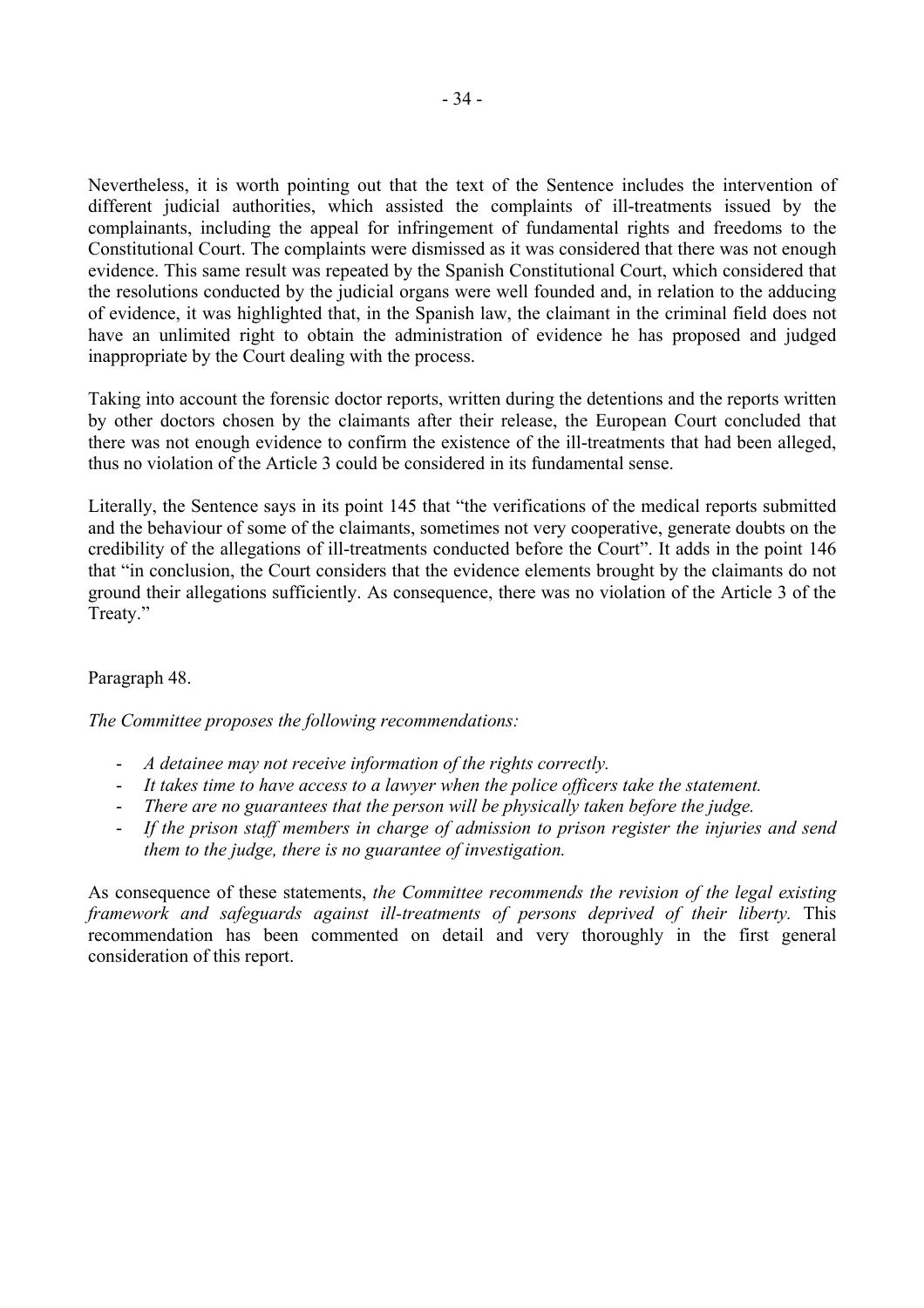#### Paragraph 49.

*It is recommended to revise the information of the detainees on their rights, particularly; the right to the free assistance of a lawyer must be expressed in a language they can clearly understand.* 

As a response to this recommendation, in the report to the visit in 2003, as the Committee recognised, persons detained for a crime, infraction to aliens legislation or other reasons, will be informed of their rights immediately in Spanish. When the detainees are foreigners, this information will be given in English and French. Subsequently, they always receive a very detailed paper in their own language (if it is a common one like German, Rumanian, Arabic, Chinese…) with the rights they are entitled to, among them the right of having a doctor of their choice if they bear the expenses. Afterwards, with the presence of the lawyer or the interpreter, if it is the case, the same rights are read again. All these notifications can be seen in official books and proceedings.

Likewise, the standardised models of Miranda warning in the languages of the most common nationalities in Spain and which are used by the Units of the Criminal investigation Police of the Civil Guard, are also available in the open web page of the Criminal investigation Police in the Web of the Civil Guard (Intranet), to which all its members can access.

Moreover, those languages that, due to the spelling of their alphabets, are difficult to transcript in the computer systems (Chinese, Japanese, Cyrillic languages) can be found in the Technical Unit of the Criminal investigation Police and the printed forms are available to every Unit in these languages. In the rest of the cases, where there are no specifications, the assistance of an interpreter is envisaged.

This aspect is subject to specific handling in the "Guideline on conduct required to the members of the Law Enforcement Agencies of the State to safeguard the rights of the detainees or in police custody" which, as it has already been explained, will be soon passed by the Secretary of State for Security.

#### Paragraph 50.

*The Committee insists on the need of the detainee to have access to a private interview with his lawyer before the statement making*. As it has already been pointed out with detail in the first general consideration, the following aspects can be highlighted in relation to this matter:

- 1. The detainee does not suffer defencelessness.
- 2. Although there are not jet the necessary personal and material resources to make the private or court appointed lawyer's assistance effective in all the cases, measures are being taken to reinforce the mechanisms of the necessary cooperation among all the parties involved, as it has thoroughly been expressed in the general considerations.
- 3. For the time being, it is not envisaged in the applicable legislation (Law of Criminal Procedure), as it has already been expressed in the general part of this report.
- 4. The possibility of interference in the investigation by the lawyers working for criminal organization or interests of a third party must be considered.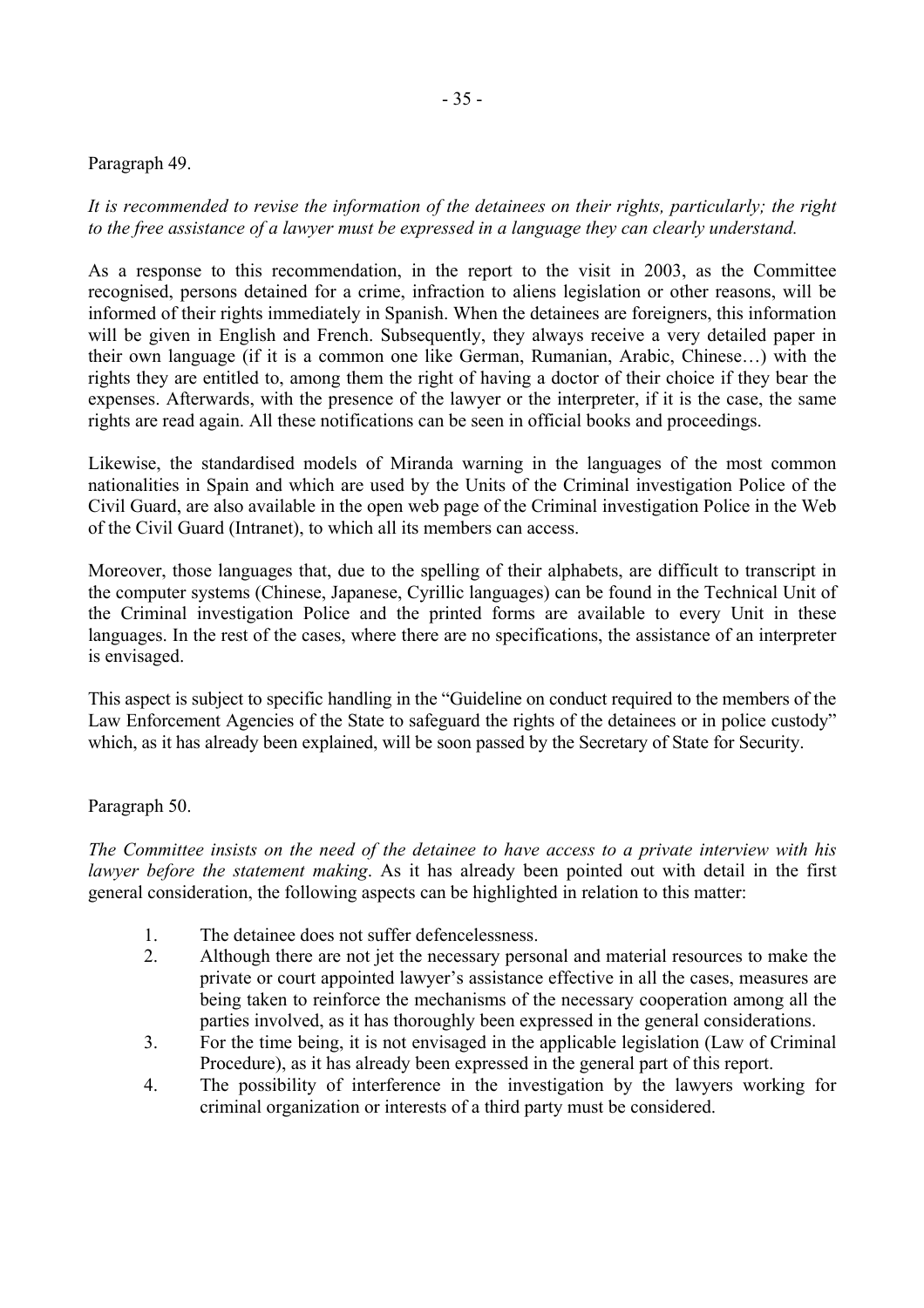Paragraph 51.

*The CPT requests the Spanish authorities to revise the amendment draft of the law on criminal responsibility of minors.* 

As it has been explained in the comment to paragraph 30, the said amendment has not been executed by the Ministry of the Interior.

Paragraph 52.

*The Delegation recommends the draw up of a register of medical reports in the admission of the detainees in the prisons*.

As it has already been expressed in the comment to what the Committee exposed in paragraph 35, the implementation of this register is not considered to be necessary because the current system already gives all the necessary guarantees.

Paragraphs 53 to 57: judicial supervision.

*The recommendations of the paragraphs 53 to 57 affect directly and exclusively to the judicial organs and the Office of the Public Prosecutor.* 

Paragraph 53.

*The CPT expresses a recommendation consisting of the need to adopt measures to guarantee that the person, on whom an extension or annulment order of the detention is issued, will always be taken before the judge who is responsible of this decision.* 

This case evokes those suppositions in which the detainee is brought before a judge different to the competent one to the hearing of the case either because the detention was carried out in a different territorial competence or because, in the organization system of duties, the legalization of the situation of administrative detention corresponds to another judge.

Concerning this matter, it must be reminded that the Spanish legislation does not exclude the presence of the detainee before the judge who is definitively competent to hearing of the case, because the sixth section of the Article 505 of the Law of Criminal Procedure provides clearly that, when the detainee is brought before a judge other than the judge or court that must hear the case, and the detainee can not be brought to the later in a seventy-two-hour period, the first will conduct the hearing to make a resolution on his personal situation, without prejudice that, once the competent judge or court to hear the case receives the proceedings, will hear the suspect again, assisted by a lawyer, as soon as possible, to issue a resolution on his personal situation.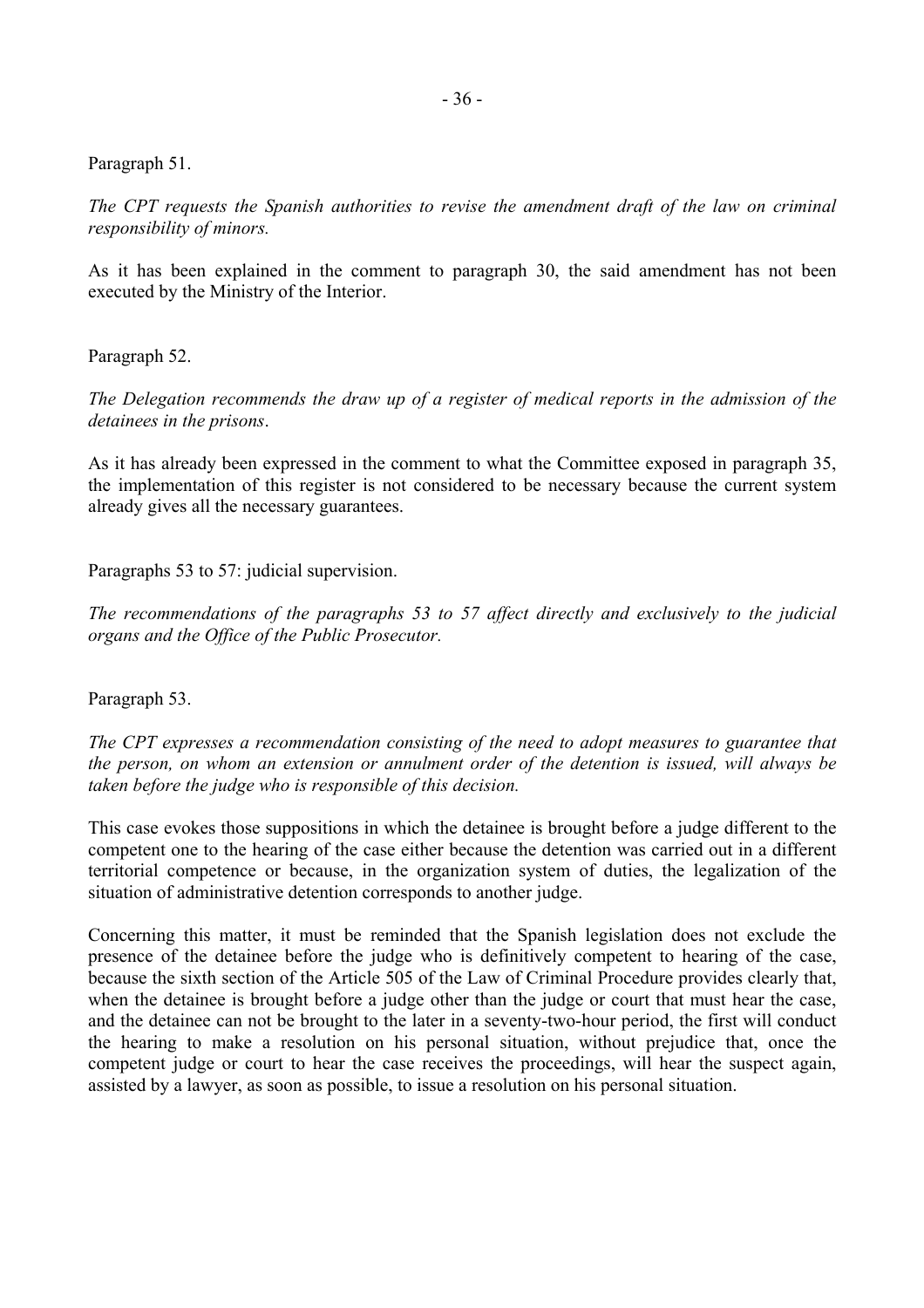The preventive effectiveness of the ill-treatments assigned to the personal presence of the detainee before the judge is even more safeguarded, if that is possible, due to the fact that in these suppositions, the detainee will be brought before the judicial authority twice. Firstly, he will be taken to the examining magistrate of the territorial competence in which he has been detained and, secondly, to the judge or court competent to hear the case. In any case, the examining magistrate of the detention place is obliged to start the adequate proceedings to clarify the eventual ill-treatments or tortures if he observes that the detainee has any possible evidence of being victim of illtreatments or if he alleges them or issues a complaint in this sense. The inactivity or out of habit of the examining magistrates – and the Office of the Public Prosecutor – if it actually existed, would be attributed to the malpractice, but not to a deficiency in the legal coverage for the practice of the investigating performances in question. This malpractice must be denounced and settled in the core of the process via the correspondent means.

#### Paragraph 54.

*The CPT's report questions the procedural treatment of the so called "contradenuncias" (counteraccusations) issued by some police civil servants for supposed aggressions suffered from detainees who, at the same time, issue a complaint of ill-treatments or torture given in some cases.* 

In the context of the facts described in the case number 2, without questioning the impartiality of the Spanish judges' and prosecutors' performance, the CPT expresses, however, that there is a certain level of concern for the fact that the injury complaint of a public officer would receive a different treatment than the complaint of ill-treatment. The officer's complaint was resolved in a process characterized by its urgency and swiftness – mentioned in the report as "diligencia urgente con conformidad" (urgent proceeding with consent) -, which concluded in a sentence of conviction as the detainee expressed his compliance with the qualification of facts exposed by the prosecutor. On the other hand, the ill-treatment complaint of the detainee is still on process via ordinary proceedings before the same examining magistrate.

The report expresses some doubts on the validity of a compliance granted by the person accused that was still in custody in the moment of expressing his will. It also shows its disagreement to the possible lack of impartiality of the examining magistrate, who, after giving judgement in relation to the Police complaint, still follows the proceedings for the ill-treatment complaint issued by the person who accused the same police officer. In the Committee's opinion, the said magistrate has already made up his mind on the person guilty of the incident.

The possibility of a loss in the free decision capability of the person in custody in expressing his valid and efficient will of accomplishing with the terms of the complaint issued by the prosecutor does not seem to be accredited in the Spanish judicial performance or in the specific case exposed by the CPT. It must be taken into consideration that the usage of the so called urgent proceedings to have a summary trial, regulated in the Title III of the Book IV of the Law of Criminal Procedure, under the name of "Del procedimiento para el enjuiciamiento rápido de determinados delitos" ("Regarding the process of summary trials for certain crimes), to which apparently the detainee was subject in the aforementioned case, happened in the moment when he was brought to the duty magistrate (Art. 797.1 of the Law of Criminal Procedure) and, as a consequence, he was no more in physical and judicial Police custody. Thus, the risk of suffering any direct or indirect coercion by the officers does not exist.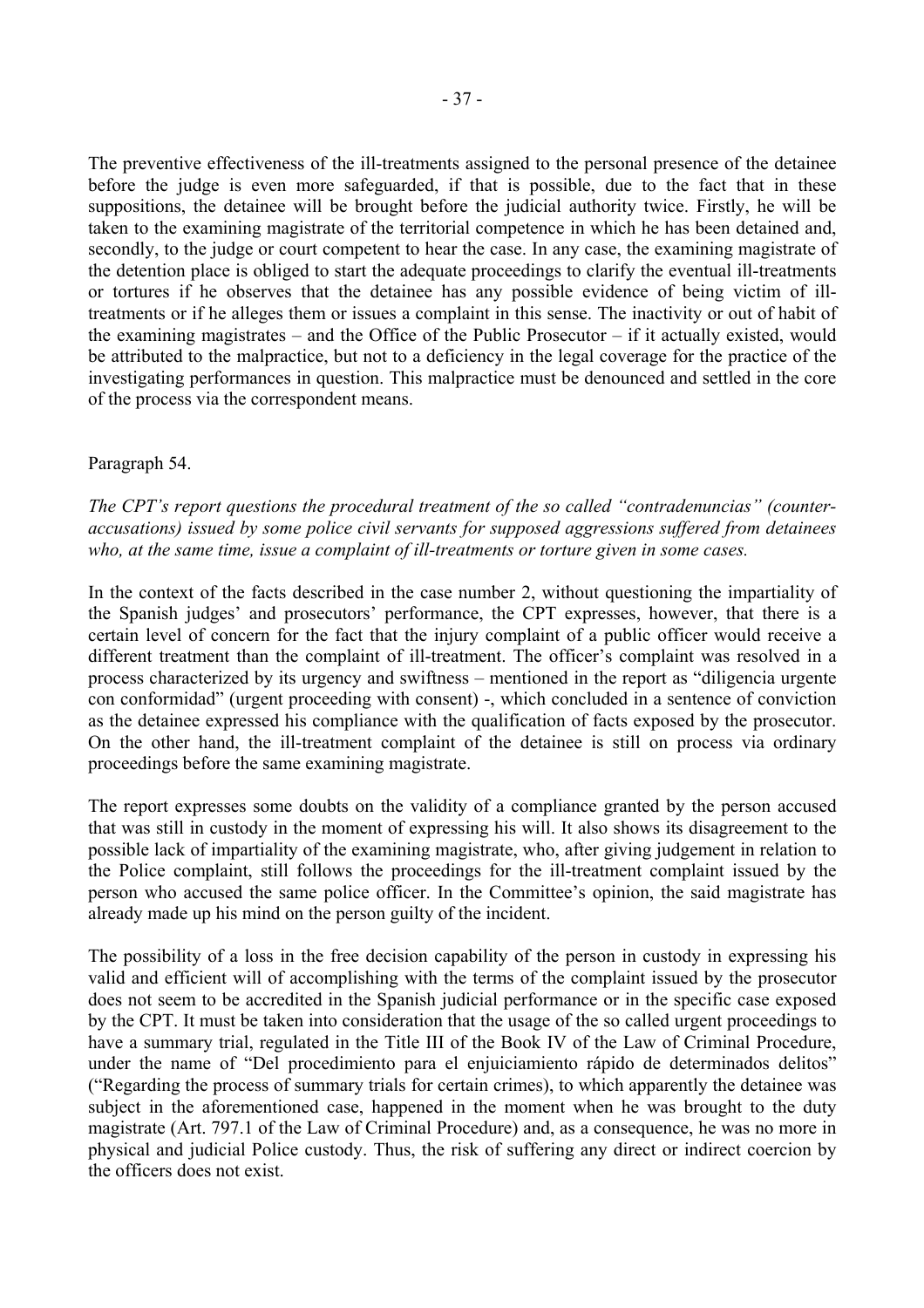The validity of the accused person's compliance is not questionable, as he expresses it while he is subject to a judicial cautionary measure of preventive prison, because the said deprivation of liberty, dependant on the judicial authority does not affect in any way the free capacity of decision of the person accused, dully assisted by his lawyer, to design and conduct his defence in the terms he considers to be adequate.

On the other hand, the category of procedural channel used to resolve each of the complaints does not mean an imbalance or a discriminative treatment. The urgent proceeding is normally conducted because the police complaint is documented in a police report which, in accordance with Article 795.1 of the Law of Criminal Procedure, constitutes a formal presupposition of the urgent proceeding, as it states that: "Without prejudice to what has been established for the rest of the special processes, the process regulated in this Title will be applied to the preliminary proceedings and to the judgement of crimes sentenced with a deprivation of liberty that do not exceed five years or any other punishment, being the only one, joint or alternative to other, whose duration does not exceed ten years, without taking into account the quantity, always when the criminal proceeding is carried out pursuant to the police report and that the Criminal Investigation Police has detained a person and has brought him before the duty court or, even without detaining him, has been summoned to come up before the duty court because he has the quality of person denounced in the police report…"

The detainee's complaint, being an individual complaint, follows the process of summary proceedings (Title II of Book IV of Law of Criminal Procedure), and this does not mean there is a lack of guarantees because the summary proceeding and the process for summary trials are special processes that regard a common basic regulation, in accordance with section 4 of Article 795 of the Law of Criminal Procedure, which establishes the supplementary application of the regulations from the first to the second.

Concerning the supposed loss of impartiality – or the external appearance of impartiality – coming from the examining magistrate's sentence against the detainee in the process of the summary proceedings, it must be specified that the judgment of the ill-treatment complaint will not correspond to the same magistrate, although he follows the proceedings. The reason is that, in Spanish law, the process of summary trials corresponds to the duty examining magistrate and he has to issue the judgement in the case of agreement between the complainant and the party accused - Article 801 of the Law of Criminal Procedure, stating that the duty magistrate can issue a sentence if the party accused shows its consent to the indictment in the case of crimes punished with a sentence of up to three years of imprisonment, fine of any quantity or different punishment with a duration no longer that ten years. This does not happen in the summary proceedings, in which, once the process is finished, the case must be sent to other judicial authority (the criminal court judge or, given the case, province criminal court) for hearing and final judgement.

Therefore, in the case number 2 exposed in the CPT's report, the opinion or criterion that the examining magistrate may have had when he approves the consent reached in relation to the police complaint against the detainee, can not affect the judgement of the ill-treatment complaint, as the later must be evaluated by a different judicial authority to the examining court, due to the requirements of summary proceedings.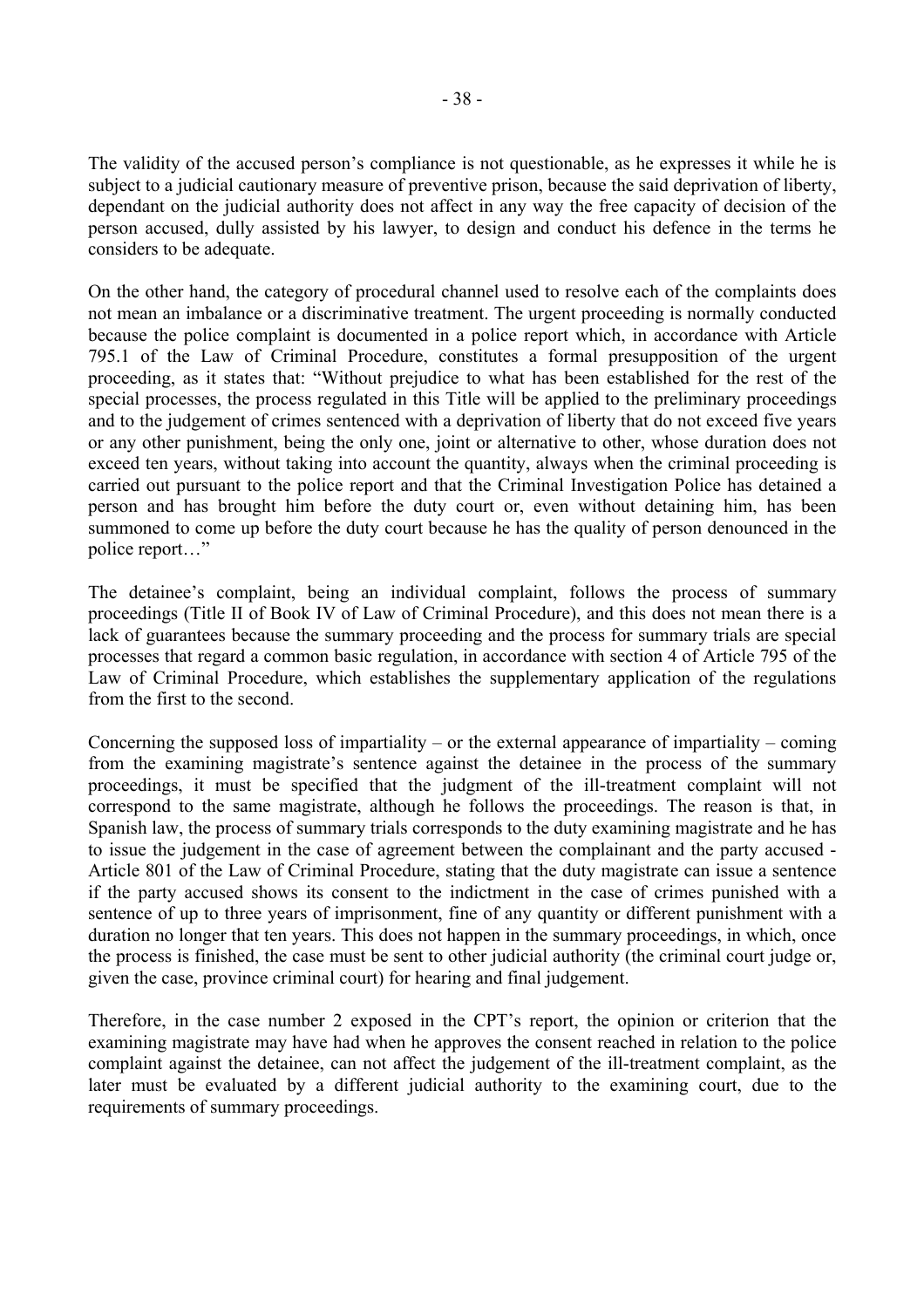#### <span id="page-38-0"></span>Paragraph 55.

*The report makes reference to the need of adopting the appropriate measures to guarantee that the magistrates are aware of their duty to make fast and effective use of the forensic examinations in any case in which the existence of founded evidence of ill-treatments is notified. In short, it is a reminding of the professional duty for the examining magistrates – and the prosecutors – of investigating the complaints for punishable crimes without external request using all the useful and necessary means to clarify the case.* 

Without prejudice to the respect, apart from discretion, that must always be acknowledged to examining magistrates in the development of their function regarding the choice of investigation mean selection that they deem adequate to clarify the facts (statement of independence and integrity principle in the development of the judicial function), it must be stressed that, in case of identifying relevant deficiencies or omissions in the compliance of their professional duty, there is always a possibility (in accordance with Title III of Book IV of the Organic Law of the Judiciary) and without the need of an specific reminding, of the call for actions to be taken in the civil, criminal and disciplinary field.

# **D) Protection of foreign citizens.**

*After the references made in paragraphs 58 and 59 to the reasons why the Committee is interested in this protection and, particularly, for the circumstances of Melilla, various considerations are exposed in the following paragraphs.* 

#### Paragraphs 60 and 61.

*The CPT, mentioning the Spanish Aliens legislation, indicates the right that the persons deprived of their liberty should have from the very outset of their custody, of communicating their situation to a person of their choice, as well as the access to a lawyer and a doctor. Likewise, it mentions the right to free legal assistance, in relation to which, the entry denial of foreign citizens must include information on the legal appeal to this decision the right to free legal assistance and the assistance of an interpreter, from the beginning of the controls at the border post.* 

Concerning this, a reference must be made to the Spanish Constitution of 1978, which establishes in the Article 13 that the foreigners will be granted the public freedoms guaranteed in Title I thereof, in the terms set by the treaties and the law. This acknowledgement of rights is repeated in the Article 3 of the **Organic Law 4/2000, dated the 11th of January, concerning the Rights and Freedoms of Aliens in Spain and their Social Integration. Specifically, in relation to the rights mentioned in the CPT's report**, the Article 22 of the aforementioned Organic Law establishes that the foreigners who are in Spain and lack economic resources, according to the criteria set in the regulation of free legal assistance, have the right to it in the administrative or judicial proceedings that could lead to the denial of entry, devolution or expulsion from the Spanish territory and in all the proceedings related to asylum. Moreover, they are granted the right to the assistance of an interpreter if they do not understand or speak the official language to be used.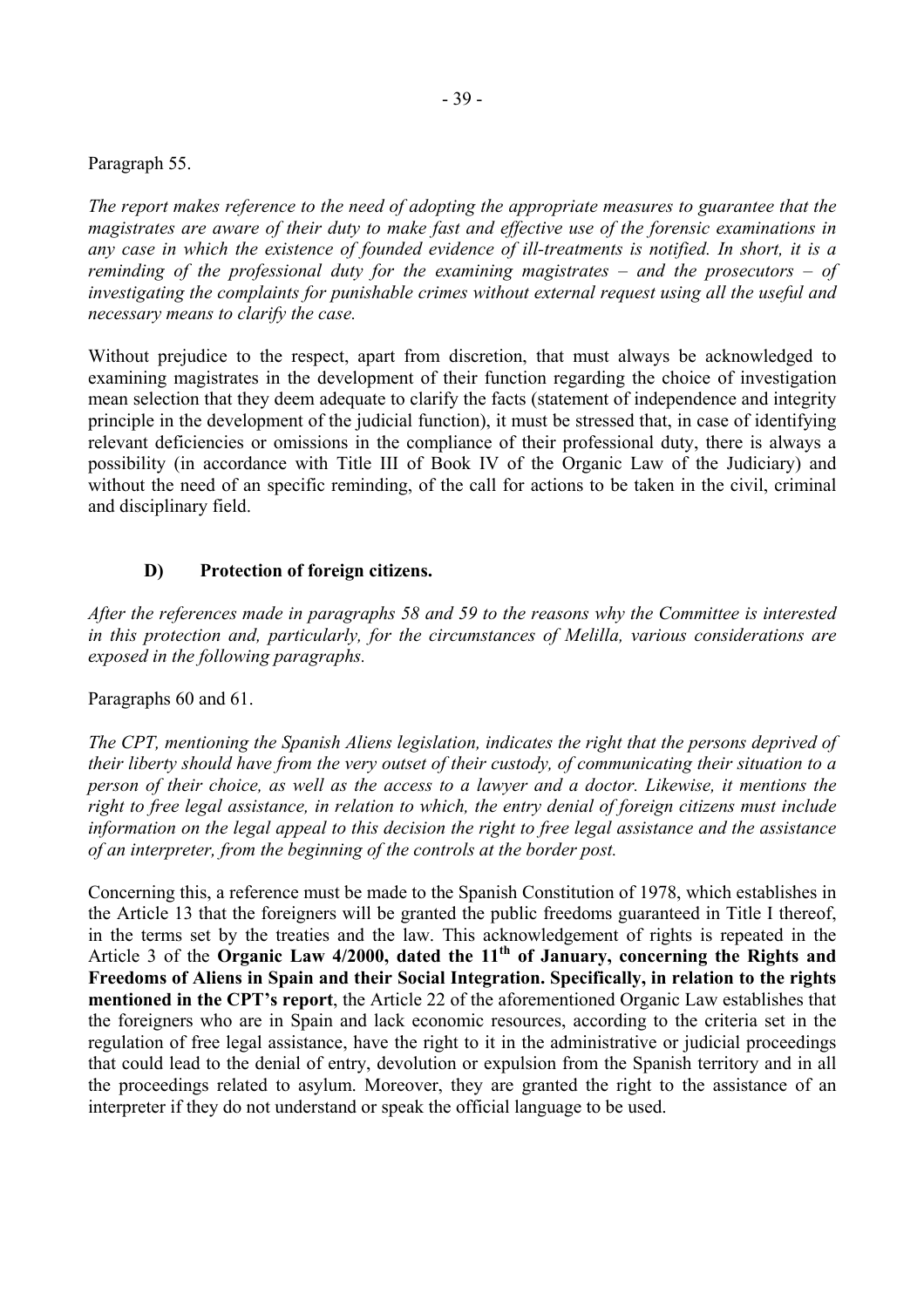These rights acknowledged in the law, are developed in the **Royal Decree 2393/2004, dated the 30th of December, by which the Regulations for the enforcement of Organic Law 4/2000, dated 11th of January, concerning the Rights and Freedoms of Aliens in Spain and their Social Integration are passed. In its Article 13, concerning the denial of entry, it is expressly indicated that the officials responsible** for the control will deny the entry into Spanish territory to those foreigners who do not fulfil the requirements established in this chapter. The aforementioned denial is conducted through a motivated and notified resolution with information about the appeals that can be lodged against it, the period to lodge it and the authority before which the person has to lodge them, as well as the right to legal assistance. In the case when the interested person lacks of economic resources, this assistance will be given by a court appointed lawyer, and, given the case, the assistance of an interpreter is also granted since the moment of starting the control in the border post. Likewise, in the preferential proceedings (Article 130-134 Royal **Decree 2393/2004, dated the 30th of December**), and in the case of return and devolution (Articles 156 and 157 respectively), those rights are guaranteed.

Thus, pursuant to what is established in the aforementioned regulation, in the aliens' proceedings, during all the process, the foreigner is granted the right to free legal assistance, as well as the assistance of an interpreter, in case it were necessary.

#### Paragraph 62.

*The CPT refers to the expulsion summary proceedings. The aliens' legislation enlists the categories of persons to whom these proceedings can be applied, which is open for National Police, confirmed by the Government Delegate and does not require a judicial decision to conduct the expulsion.* 

It is necessary to point out that the reference made by the CPT to the Article 26.1 of the Spanish legislation on the rights of foreigners, which enlists the categories of persons to whom the summary proceedings of expulsion can be applied, is not correct because the said article is not in force currently. In this sense, the Organic Law  $7/1985$ , dated the 1<sup>st</sup> of July, concerning the Rights and Freedoms of Aliens in Spain, derogated by the **Organic Law 4/2000, dated the 11th of January, concerning the Rights and Freedoms of Aliens in Spain and their Social Integration,** must be observed. **In the later, the administrative sanction of expulsion from the territory is covered in a general way in its Article 57.**

Likewise, the Article 63 of the aforementioned Organic Law regulates the preferential proceeding, which is an administrative proceeding for the issue of expulsion files in certain cases, among them "being irregularly in the Spanish territory, due to the non-granting of an extension of the stay, lack of residence permit or having expired the said permit more than three months ago, and provided that the interested person had not requested its renovation in the period established by law". This preferential process is explained in detail in the Articles 130 to 134 of the Regulation on Aliens Law, granting the instruction to the National Police Force and the resolution or the Government Delegate or Sub delegate. The judicial intervention, when the files are being processed, is limited to the fact that the examining magistrate can request to the competent examining magistrate the entry of the foreigner in question in an internment centre for foreigners. During the time of internment, the foreigner will be available to the examining magistrate.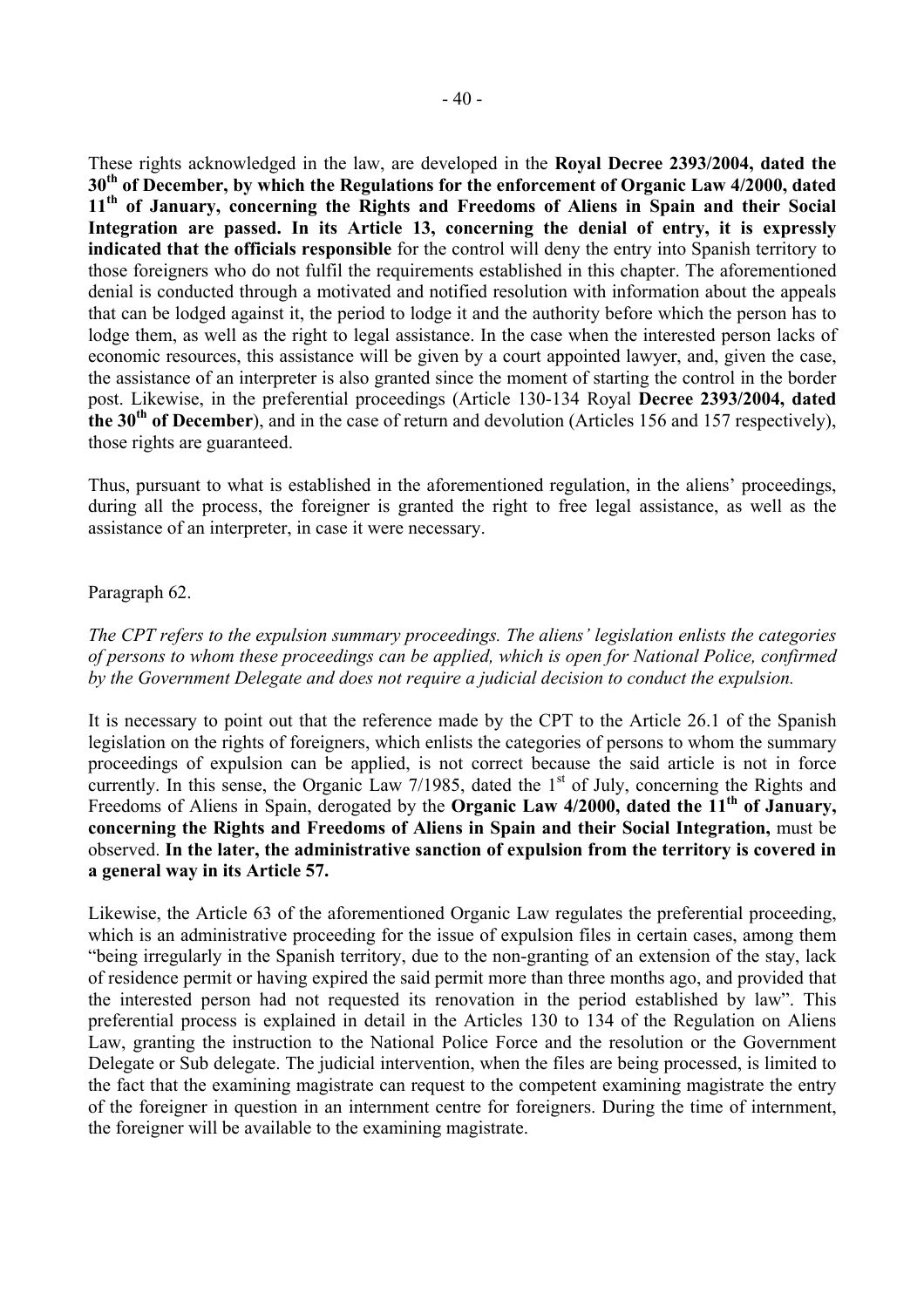#### Paragraph 63.

*The CPT makes reference to the bilateral agreement between Spain and Morocco, according to which adult Moroccans are subject to summary proceedings of expulsion just because of their nationality. A series of examples of accelerated returns of Moroccan citizens are mentioned, with the prohibition to come back for a certain number of years, as well as groups of people who were registered in a single section in the register of detainees of the National Police of Almería, without any information whether the person had seen a lawyer or a doctor. Thus, it describes the said return process as a summary procedure.* 

*Moreover, the CPT requests an explanation in relation to the principles of this direct return practice, without application of the proceedings for the return of foreign citizens.* 

Concerning this matter, it must be mentioned that there is a Bilateral Agreement between the Kingdom of Spain and the Kingdom of Morocco related to the movement of persons, transit and readmission of foreigners who entered illegally, dated the  $17<sup>th</sup>$  of March 1992, which just comprises the readmission of foreigners coming from third countries and, thus, it is not applicable to Moroccans. This is concluded in its Article 1, which states expressly that: "at formal request of the border authorities of the State who makes the request, the parties' authorities will readmit in their territory nationals of third countries that would have entered the territory of the later, coming from the State requested".

Nevertheless, from the statements made by the CPT in relation to this paragraph, the "return" of the "devolution", in accordance with the regulations in force on this matter, must be highlighted.

As it is observed in the **Royal Decree 2393/2004, dated the 30<sup>th</sup> of December, by which the** Regulation of the Organic Law 4/2000, dated the 11<sup>th</sup> of January, concerning the Rights and **Freedoms of Aliens in Spain and their Social Integration**, the return is agreed once the foreigner is present in a qualified border post and he is not allowed to enter the national territory because he does not fulfil the requirements to this effect. In the return resolution, the information to the interested person on his right to legal assistance, free in the case of lacking enough economic resources, the assistance of an interpreter, the information that the denial of entry can lead to return and also, the specific reason why his entry was denied must be included.

The way of execution is immediate and, in any case, within a 72-hour period since the moment of the agreement. If it can not be made in this period, the examining magistrate will determine the foreigner's place of internment until the return, being in no case a penitentiary centre.

Despite the aforementioned aspect, given the special characteristics of the Autonomous City of Melilla with the neighbour country Morocco, those persons who are not allowed to enter through the border post due to the lack of the necessary documentation, will no be processed with a resolution of return, they will just not be allowed to enter. In the evaluation of this practice, it must be taken into account that approximately 25.000 people enter from Morocco to the city and come back every day and, since the dictatorship, there is an agreement with Morocco declaring that the citizens of the neighbour Province of Nador can enter Melilla and the citizens of Melilla can enter the Province of Nador just having an identity card issued by the authorities for this specific purpose, in order to facilitate the transit and trade of both cities.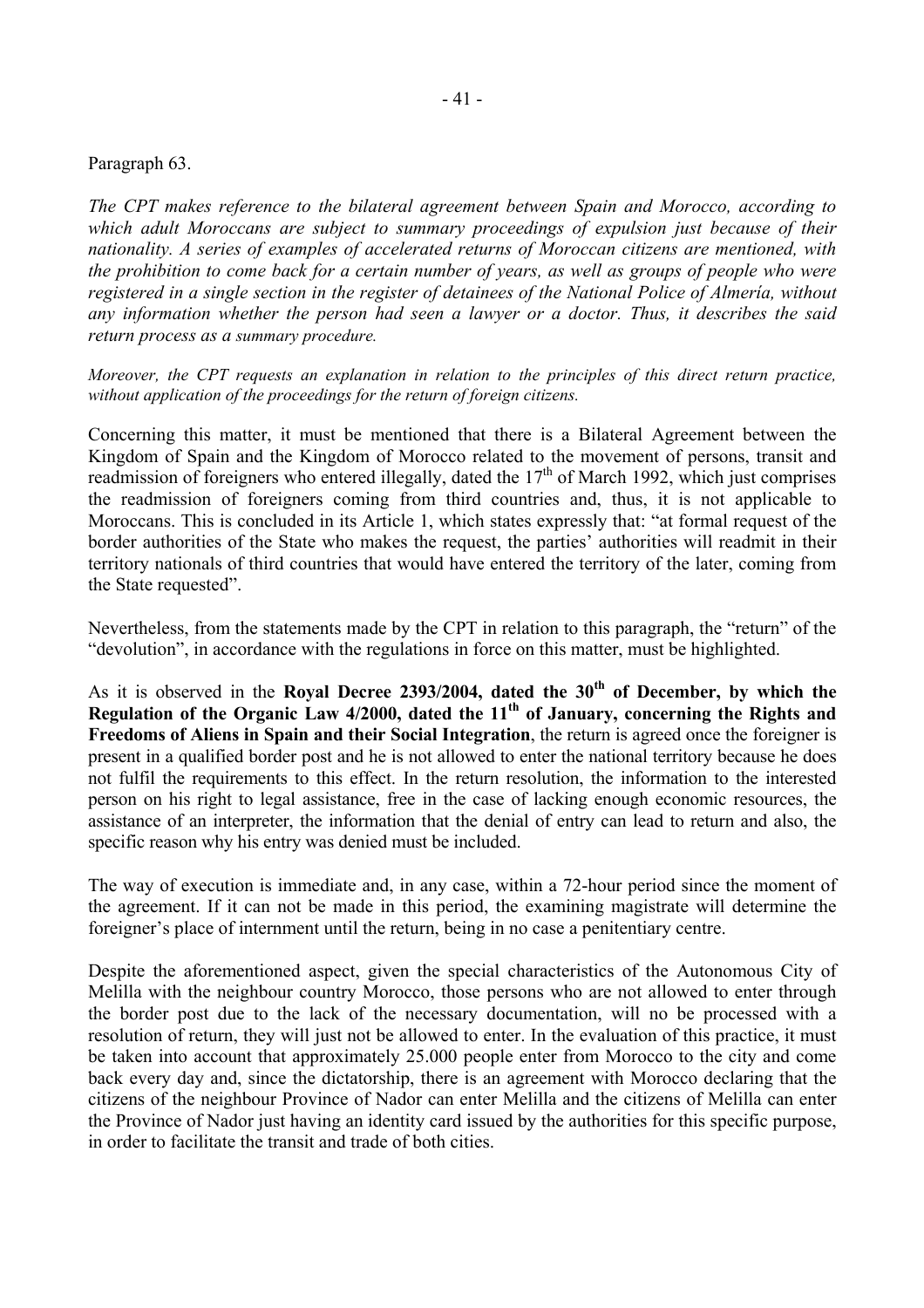"Devolution" is different to return. For the devolution, a file of expulsion is not needed for those foreigners who find themselves in any of the following cases:

- Those who infringe the prohibition to enter Spain, after having been expulsed.
- Those who try to enter the country illegally, including those foreigners who are caught in the border or near it.

If the devolution can not be carried out in a 72-hour period, the judicial authority will be requested to take thee measure of internment, envisaged for the files of expulsion.

In any of the cases mentioned before, it must be pointed out that the foreigner has the right to legal assistance, free in case the person lacks enough economic resources, as well as the assistance of an interpreter, if the person does not understand or talk the official languages to be used.

In the same way, regarding the prohibition mention by the CPT of returning in a certain number of years, it is necessary to clarify that it happens in the case of an agreed devolution as consequence of trying to enter Spain illegally and the said prohibition is established within a maximum period of three years.

Finally, concerning the devolution, it may also be adequate to indicate that, in some cases; the devolution order adopted can not be executed, being this execution filed in stay. This is the case of pregnant women or the case of an asylum application.

*The CPT also wishes to receive the correspondent explanation to the direct return of Algerian citizens in relation to the agreement equivalent to the one existing between Spain and Morocco.* 

Concerning this, it is asserted that the readmission proceedings between Spain and Algeria are executed pursuant to the Protocol between the Government of Spain and the Government of the Republic of Algeria regarding the movement of persons, entered into force on the  $18<sup>th</sup>$  of February of 2004, and the law in force is strictly respected, like in the case of Morocco.

# Paragraph 64.

*The CPT makes reference to the non-application of the bilateral agreement between Spain and Morocco related to the direct return of Moroccan citizens without the right to enter for minors who are not accompanied, who are responsibility of the Office of the Prosecutor for Minors, indicating that it should be informed of the arrival of all the non accompanied minors that have a foreigner nationality.* 

*Moreover, the CPT points out that the Moroccan minors must be lodged in especial educational centres in a residence basis. In case of failure when trying to locate the family in Morocco, the minors will stay in Spain and the institutions will take care of them until they are adults and can obtain the residence permit in Spain.*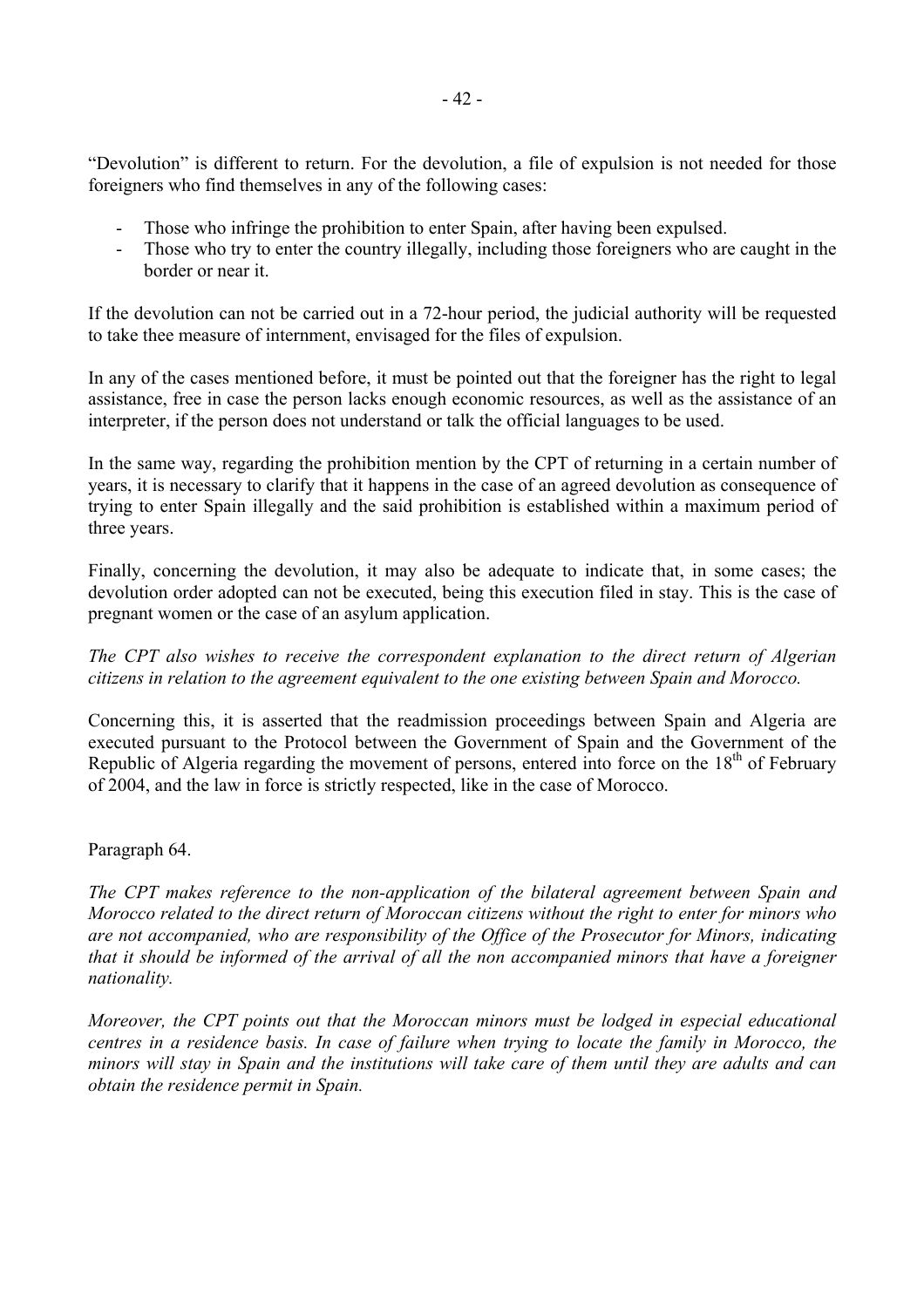In relation to all those questions, the **Organic Law 4/2000, dated the 11th of January, concerning the Rights and Freedoms of Aliens in Spain and their Social Integration and the Royal Decree 2393/2004, dated the 30th of December, through which the Regulation of the Organic Law 4/2000, dated the 11th of January, concerning the Rights and Freedoms of Aliens in Spain and their Social Integration**, which contain a regulation on them in their articles 35 and 92 respectively must be alluded.

Indeed, the Office of the Public Prosecutor plays an important role in these cases, in relation to which the aforementioned bilateral agreement is not applicable. After the Law Enforcement Agencies of the State inform to the minor protection services of their knowing or localization of an immigrant without identity documents whose minority can not be set with certainty, it will be informed to the Office of the Public Prosecutor to determine the age, with the cooperation of the pertinent health care institutions in order to assist the minor immediately. Once the age has been determined, if the person were minor, the Office of the Public Prosecutor will bring him to the competent minor protection services.

Moreover, it is worth mentioning that during the process through which the General Government Administration resolves on the repatriation of the minor to his country of origin or the country where the relatives are or, by default, on his stay in Spain, the governmental authority will communicate all the proceedings carried out in this process to the Office of the Public Prosecutor.

On the other hand, in relation to what the CPT indicates in the end of paragraph 64, it must be specified that, according to the aforementioned regulation, if a period of nine months finishes from the bringing of the minor before the competent minor protection services and once the repatriation with his family or to the country of origin has been attempted and failed, the minor will be granted the residence permit. This will not hinder the access to those education or training activities or programmes which, according to the competent minor protection service, will be beneficial for him.

Moreover, it must be added that, in the case of minors under the guardianship of the competent minor protection institution that become adults without having obtained the said residence permit and have participated favourably in the training actions and activities programmed by this institution to facilitate the social integration, only this institution can recommend the granting of a temporary residence permit for exceptional circumstances.

Regarding what has been already explained, it is necessary to highlight that in the year 2005, no agreement has been made on the repatriation of a foreign minor, despite the high percentage of Moroccan minors that are in Spanish territory illegally and without forgetting the eventual risk of progressive growth and probable saturation of the Protection Centres, given the permanent illegal entry of minors among the high number of people going through the border posts every day.

In this same sense, and independently of the control exercised by the Office of the Prosecutor for Minors of the Permanent Adscription in Melilla, the fact that the Chief Prosecutor of the Chief State Prosecutor together with the Aliens Coordination Prosecutor and, eventually, the Minors Coordination Prosecutor, at least twice a year, go to inspection not only the situation of the Prosecutor's Office but also the Minors Reformatory Centres "Baluarte de San Pedro".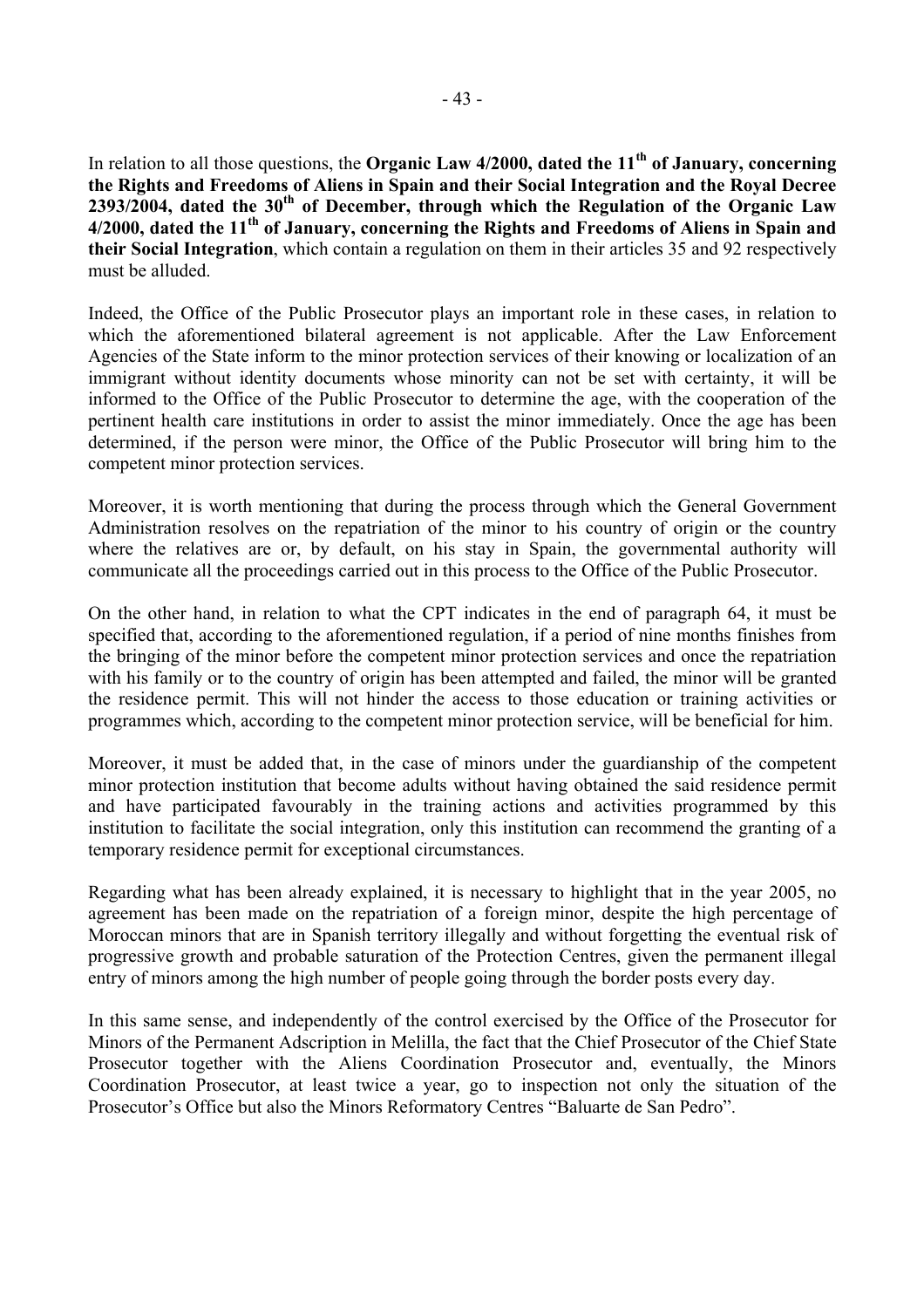Finally, it is necessary to highlight that the Protection Centre "La Purísima" has good facilities and the few minors in this centre (every day there are buses taking them to high schools and schools to receive education) show an excellent behaviour, given the motivation to obtain a work or a residence permit.

#### Paragraph 65.

*The CPT expresses the lack of understanding of the legal situation and process in which foreign citizens who talked to the CPT, are involved, including those who were in CETI (Centres of Temporary Stay for Immigrants). In this respect, the CPT considers that those persons deprived of liberty under the Aliens law, should be always granted a document in which the process applicable to them and their rights are explained, which should be available in the most common languages, as well as the possibility to access an interpreter. They are also provided with the basic safeguards mentioned in paragraph 60.* 

*Concerning this, the CPT recommends that measures should be taken to guarantee their granting, in accordance with the aforementioned principles*.

First of all, it must be specified that what in the CPT's report are called CETI (Temporary Immigrant Reception Centres), currently have the name of Centros de Migraciones (Migration Centres), ascribed to the Directorate-General of Integration of Immigrants, the Ministry for Employment and Social Affairs and which develop tasks of information, assistance, reception, social intervention, training and, given the case, derivation for the foreign population.

The content of this paragraph seems to conclude that a reference should have been made to the CIE (Foreigners' Internment Centres), which are non-penitentiary facilities, depending of the Directorate-General of Police, where the competent examining magistrate can decide upon the internment of a foreigner while the proceeding of his sanction is being issued, without the need of a resolution of expulsion.

Without prejudice to what has been indicated as a response to the content of paragraph 60, in relation to which the basic safeguards are already included in the current Aliens Law in force (see the Article 22 of the Organic Law 4/2000, dated the 11<sup>th</sup> of January, and its Regulation of development) in reference to the rights and guarantees that a foreigner must have in a Foreigners' Internment Centre, mentioned by the Committee in the said report, it must be stated that these rights and guarantees and others (health care and social assistance, legal assistance, interpreter, communication with a lawyer, relatives, specialized staff – social workers- etc.) are already included and envisaged in the Spanish legal system, particularly, in the Article 62 bis of the Organic Law 4/2000 which contains the specific right "to be informed about his situation" of a foreigner in section a).

Subsequently, the Article 62 quárter of the Organic Law 4/2000 ("Information and claims") indicates in section 1 that "the foreigners will receive written information on their rights and duties, questions of general organization, rules of the centre, disciplinary rules and means to make requests or claims. The information will be given in a language they can understand".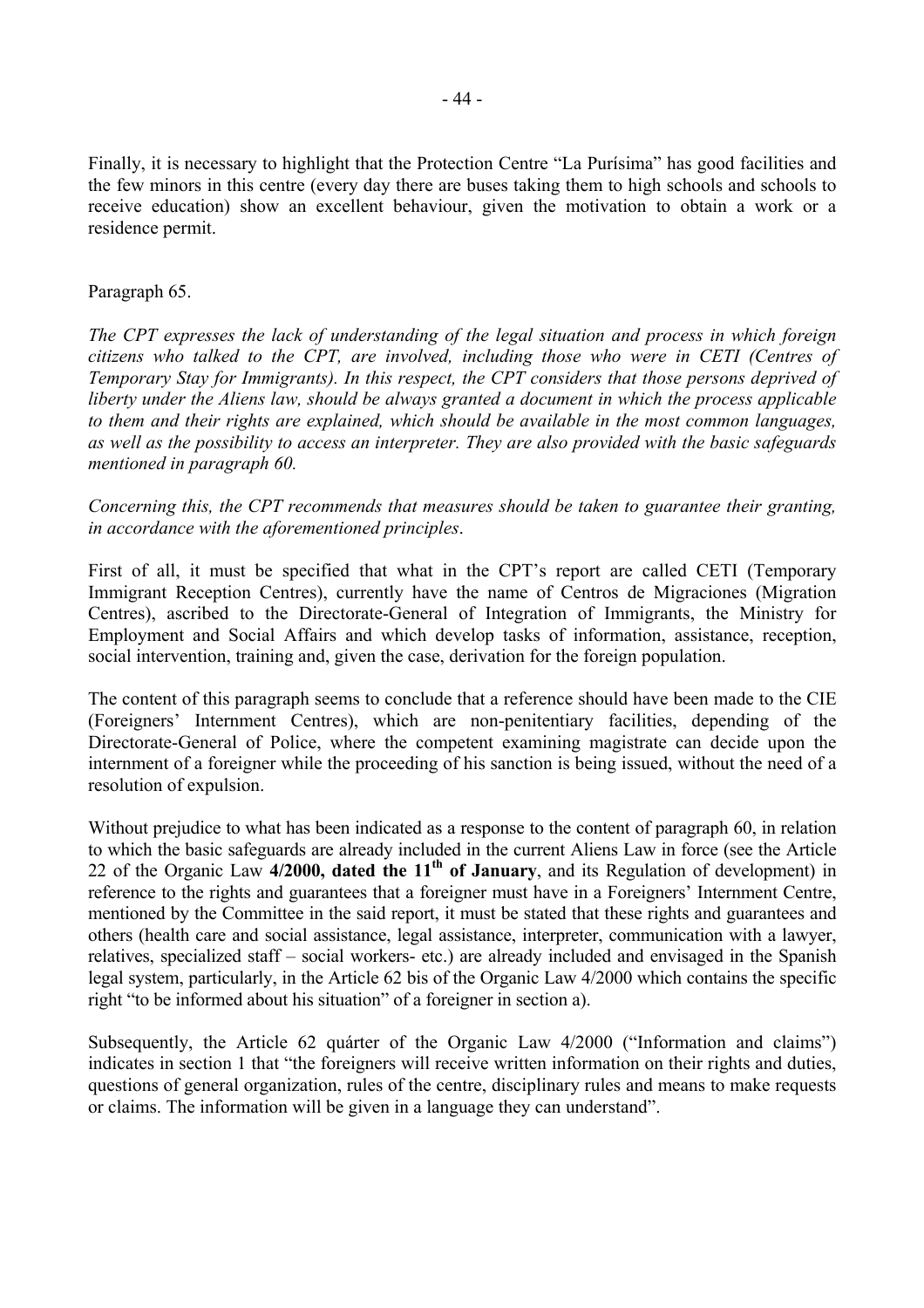Taking into account what has already been said, it is necessary to point out that the Spanish legal system already covers the safeguards recommended by the CPT in the 65<sup>th</sup> paragraph of its report.

#### Paragraph 67.

*The CPT wishes to receive an explanation on the "area alrededor de la frontera" (area surrounding the border) in the sense of meaning in the Aliens law, pursuant to the protection of foreign citizens in the said area, established by the regulations of December 2004 regarding the application of the Law of Aliens' Rights.* 

In relation to this question, it must be exposed that the concept of "area surrounding the border" does not exist, as such, in the regulations on the foreigners' rights in Spain. We understand that when the CPT makes a reference to the regulations of December 2004 on the application of the Law of Aliens' Rights, it refers to the Regulation of the **Organic Law 4/2000, dated the 11th of January, concerning the Rights and Freedoms of Aliens in Spain and their Social Integration.**  More **s**pecifically, when it uses the concept "area surrounding the border", it refers to the Article 157 of the said Regulation, sections 1 b) and 2, according to which an expulsion file will not be necessary to execute the devolution, pursuant to the order of the Government Sub Delegate or the Government Delegate in the Autonomous Communities with a single province. From those foreigners who try to enter illegally the country, the ones caught in the border or nearby will be considered in this category to these effects. In this case, the Law Enforcement Agencies of the State in charge of the custody of the coasts and borders who have caught foreigners trying to enter Spain illegally will take them as soon as possible to the correspondent police station of the National Police Force to start the identification and, given the case, the devolution.

First of all, as first approach to the question that concerns the CPT, it is worth explaining briefly the cases on which this devolution process must be applied, in order to see how such a process will be unthinkable without understanding that the foreigner, as the regulations state, can be caught "en la frontera o en sus inmediaciones" (at the border or nearby):

- In the cases of attempt to enter national territory through the sea, the interception of the foreigners can take place in the sea, where there is no physical separation limiting the border perimeter; or on land, when it is obvious that the said perimeter has been trespassed but the surveillance authorities have not had the opportunity to stop this attempt to enter until the foreigners have reached land.
- In the case of attempt to enter by land, even in the case of existing a physical separation or obstacle, the impossibility of using coercive means to prevent the foreigners to trespass the border line, leads to the fact that the detention can only be executed when the person is already in national territory.

In any of these cases, the performance of the Law Enforcement Agencies respects the legality and the interpretation of the scope for the devolution process made by the Supreme Court.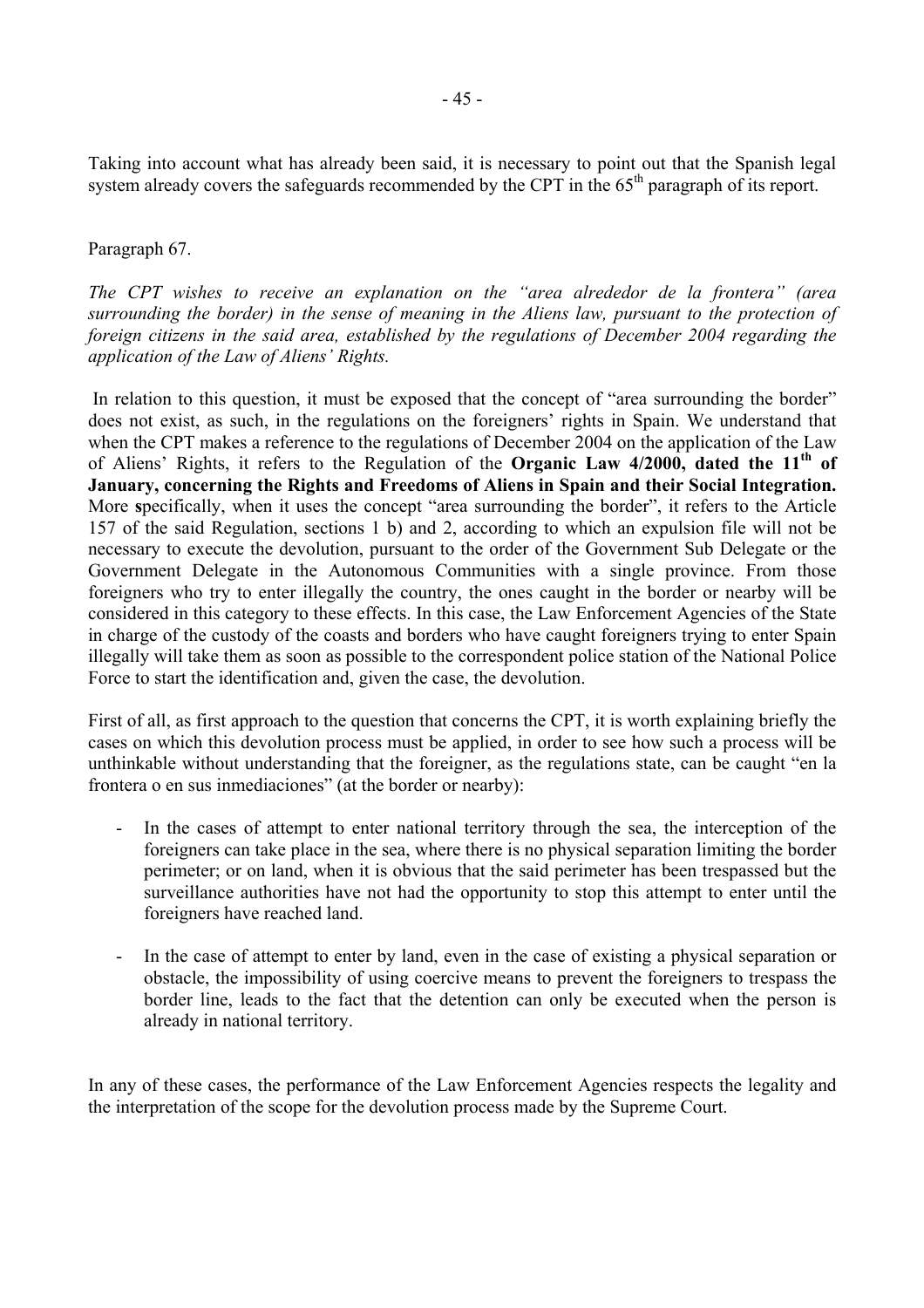Concerning the specific case of Melilla, the Ministry of the Interior has always defended that the area located between both fences is no "res nillus" but a space of sovereignty where the border perimeter is located.

The perimeter liming the Autonomous City of Melilla and separating it from Morocco is physically comprised by a security area composed by a military post and a double fence, in which the Civil Guard officers carry out a surveillance and control mission with the aim of preventing any breach in our sovereignty space, independently of its origin or nature.

Subsequently, it is an action that tries to prevent the infringement of the Spanish borders' integrity and, given the case, the force will be used in a proportionate and legal way.

In the specific case of Sub-Saharan immigrants who enter illegally Spain, the first violation of the Organic Law 4/2000, takes places with the infringement of the border and with the attempt to access our territory using the force, violating the border perimeter.

This attempt, contrary to law, is not completed until all the physical obstacles compounding the perimeter are trespassed. Meanwhile, the Civil Guard tries to stop the attacks, reject the entry and prevent, in short, this illegal action to be carried out.

The immigrants themselves are perfectly aware of the border configuration of the City of Melilla, they know that they have to achieve their goal, which is trespassing the perimeter, to enter our country and thus be able to request the benefits that our Aliens law grants. Taking the fact that any sovereign country will custody and defence its borders as a starting point, Spain can not ignore its sovereignty and the borders of the cities of Ceuta and Melilla are not, and can not be, an exception.

Once they are in these cities and the action has been carried out, the immigrants found or caught in the areas near the border are taken to the Melilla police station to identify them and, given the case, to execute the devolution, as the Regulations on Aliens state and accomplishing strictly the proceedings and guarantees granted to them.

# Paragraph 68.

*The CPT makes reference to the circumstances surrounding the use of force in the cases occurred in the fence between August and October of 2005, and wishes to receive information, in due course, on the results of an investigation that, in its opinion, should be carried out.* 

*Moreover, the CPT wishes to receive updated information on the investigation on various deaths happened in the fence during the said period.* 

Regarding these matters, it is deemed necessary to expose previously the following considerations:

- In the period of time between August and October of 2005, the border perimeter between Melilla and Morocco suffered a strong migratory pressure by large groups of Sub-Saharan immigrants who attempted to enter Spanish territory illegally in a massive, planned and violent way. In order to trespass the border's double fence, they used hand-made ladders, ignoring and confronting the Civil Guard officials who tried to prevent their illegal entry.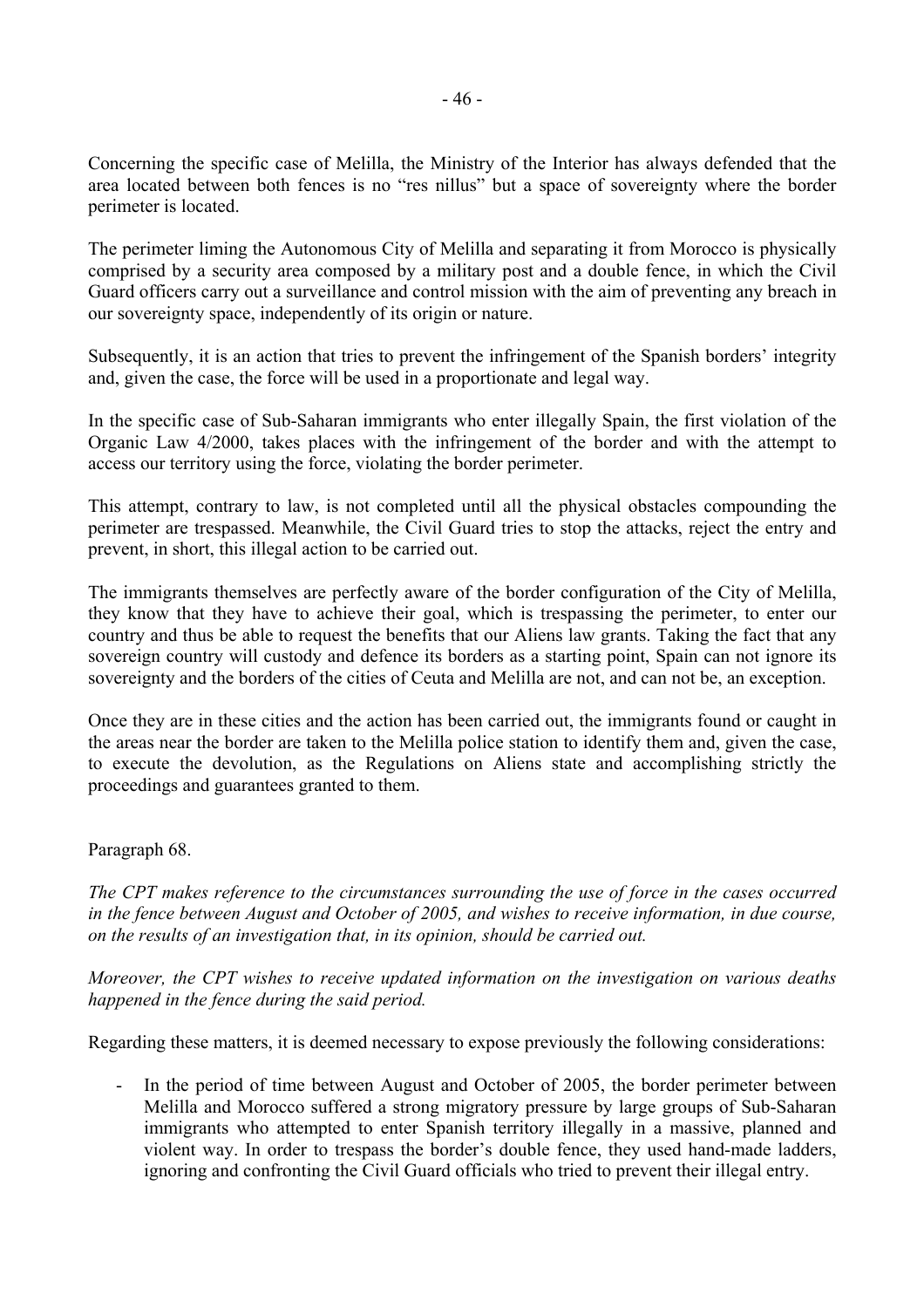- All immigrants were male and of full age.
- The cases of massive entry became more frequent, violent and carried out by a larger number of immigrants. Without taking into account the cases of little scope, there were 16 cases characterized by 100 to 650 immigrants acting jointly which means the participation of 4.000 to 5.000 immigrants (obviously some of the immigrants repeated the attempt participating in various cases).
- As a result of the incidents, around 100 immigrants needed medical assistance due to injuries or bruises suffered in the falls from the upper part of the fences or when they run. given the aggressiveness and desperation they showed. In any case, the majority of them (95%) suffered minor injuries, and after being taken to health care centres, they were discharged some minutes later. Those immigrants were evacuated by order or instructions of the Civil Guard.
- Due to the aggressiveness of some immigrants, 29 Civil Guard officers were injured; some of them had severe injuries as in the case of the officer beaten by an immigrant on the head, using a stone.
- No complaints were issued by immigrants, support associations or individuals to any police or judicial authorities, against the Civil Guard performance in the surveillance posts on the border perimeter.

Concerning the information requested by the CPT on the investigation of various deaths, a detailed exposure of the facts related to the deaths of three Sub-Saharan immigrants and the current status of the investigations should be made:

#### First case

Around 22.20 on the 28<sup>th</sup> of August of 2005, approximately 300 immigrants of Sub-Saharan origin, attempted to trespass in different waves, the border perimeter located at both sides of the former pass Tres Forcas. Due to the number and resistance showed by the immigrants, the Civil Guard was obliged to use anti-riot material and confiscated around one hundred ladders.

Around 19.10 on the following day,  $29<sup>th</sup>$  of August, the Civil Guard officers on duty in the border perimeter communicated to their headquarter that a group of around fifty Sub-Saharan citizens who found themselves in Moroccan territory, near the facilities of the Auxiliary Forces of this country, in the surroundings of the former pass of Tres Forcas, were carrying the dead body of a person in a blanket and trying to call the attention of the Civil Guard officers and the Moroccan Auxiliary Forces so that they took charge of the person.

The Auxiliary Force confirmed to the Civil Guard that the immigrants commented that the causes for the decease were related to the massive assault occurred the night before in which, supposedly, according to their comments, the deceased person had participated.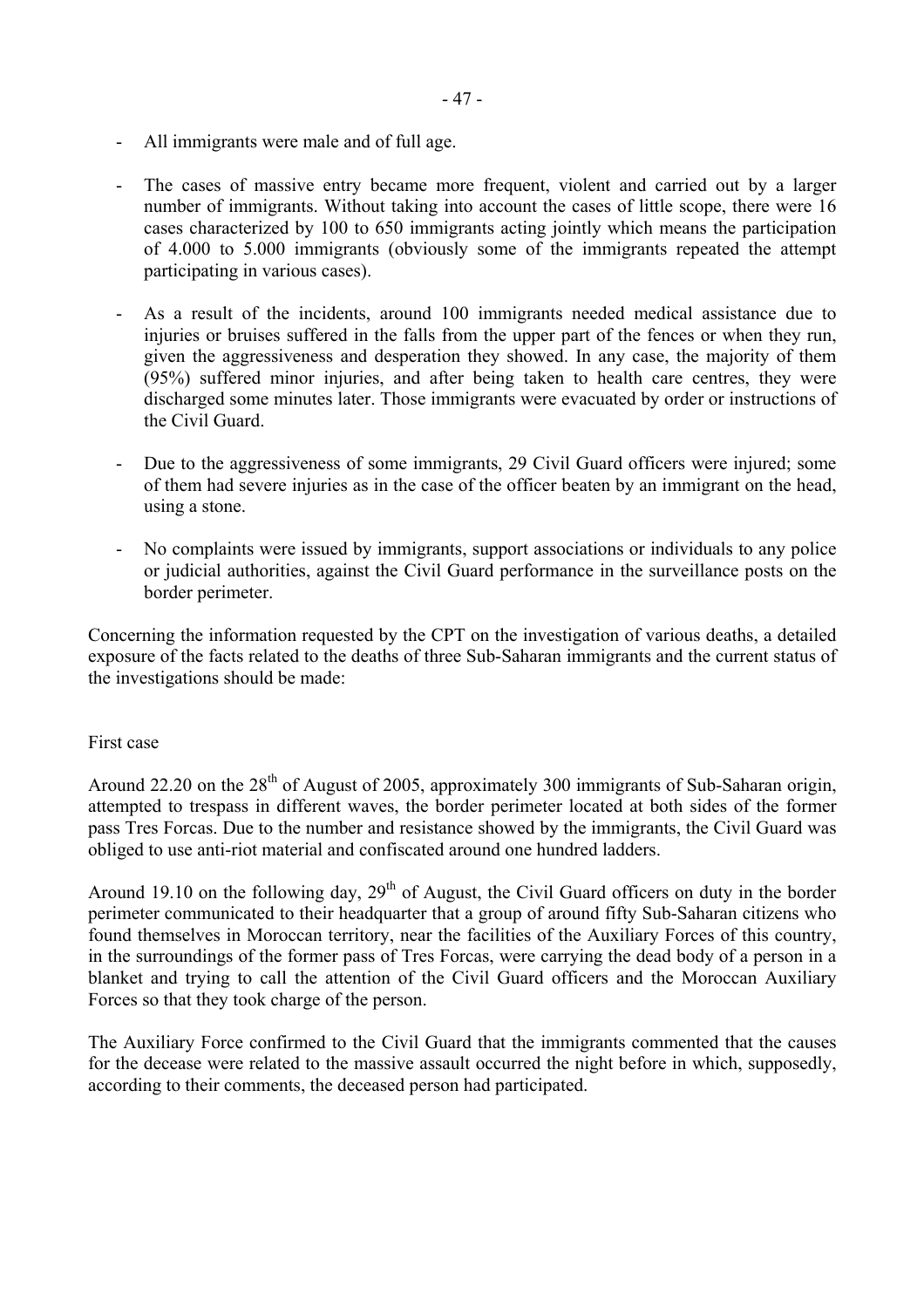Envisaging this information, the Headquarter of Melilla carried out a wide intern investigation on those facts, basing on four information kinds or resources:

1. Thanks to the details obtained in a meeting between the officials in charge of the Headquarter and the Moroccan Gendarmerie, the Civil Guard knew of the version given by the only witness who related the decease of the Sub-Saharan citizen with the intervention of the Civil Guard: according to this version, the witness and the deceased person had participated in the assault of the border perimeter on the  $28<sup>th</sup>$ day and, once they trespassed the fence, both were caught by Civil Guard officers.

According to this version, one of the officers had fired the person at point-blank range three times with rubber balls and, after being taken to Moroccan territory, died some time after.

The officers of the Royal Moroccan Gendarmerie "consider that the statement of the immigrant is not reliable because the three short-distance shots would have left considerable injuries and bruises which were not observed".

Concerning this matter, the Civil Guard's report also questioned this version asserting there were three shots at point-blank range with rubber balls because "due to the fact that the weapon used in the shooting was not automatic (…), the shooting requires that, for each of the impacts of the rubber ball (…) the weapon is lifted, the ball is put inside and the shot is made; exercise that, carried out three times, prevents the detention of the person being fired after locating him for quite a lot of seconds, therefore, the officer may find that the person starts escaping..."

 2. The Headquarter of Melilla also took into account the visioning of the images from the video cameras when the report was done.

From the examination of the aforementioned images, no successive shooting with rubber balls to immigrants and no immigrant returning to Moroccan territory can be seen with important injuries or lesions after failing in the attempt to enter Spain.

- 3. The conclusions of the report, as a result of the statement of the officers on duty are similar. The report states that, in this sense, none of the officers intervening in the perimeter assault observed any "performance that could be related to the decease or to severe injuries…" to any of the persons in the assault.
- 4. The headquarter officers also carried out a visual inspection in the surroundings of Vaguada de Linares without finding "blood traces or evidences that could clarify the facts under investigation".

For all these reasons and taking into account that "there are no proofs on the aetiology of the injuries of the body, and on the date they could have occurred because the legal investigation of the facts corresponds to the Moroccan authorities", the Civil Guard report's conclusions indicate that "considering the information available, the relation of the Civil Guard and the decease of the victim can not be deduced in any way".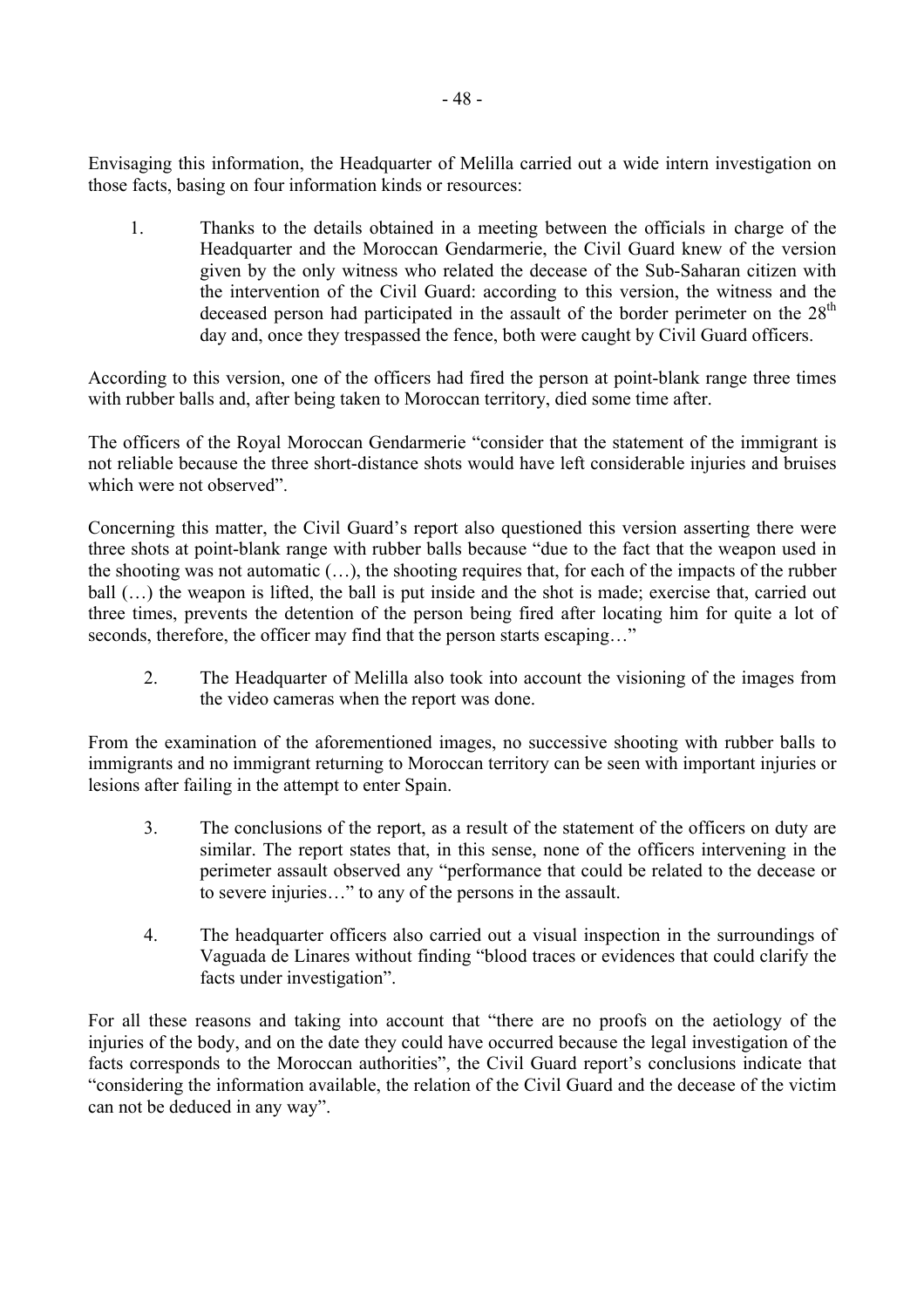Subsequently, we have known that the victim had a bruise in the left lateral part but it could have been caused by an accident or any other reason and not necessarily due to the assault in the surroundings of the border fence.

Without prejudice of the final investigation results of the Moroccan authorities and the conclusions we may receive on this matter, there is no objective proof or other proof of determining nature up to now, linking the unfortunate decease of this Sub-Saharan citizen to the performance of the Civil Guard in this illegal and violent assault of our border on the night of the  $28<sup>th</sup>$  of August last year. Pursuant to the information given by the Government Delegation of Melilla, the Moroccan judicial authorities were going to start the appropriate procedural measures and we do not know the current status or results of them.

#### Second case

On the 8<sup>th</sup> of September, a group of one hundred Sub-Saharan immigrants, coming from Moroccan territory, brought six injured persons to the bordering area of the Aguadu cliffs in order to request medical assistance to the Spanish authorities and gave the injured persons to the Civil Guard.

Concerning these facts, it must be pointed out that the performance of the Civil Guard and the Spanish authorities had a strict humanitarian nature.

The six injured persons given on the  $8<sup>th</sup>$  day in the bordering area of the Aguadu cliffs were taken by the Civil Guard to health care centres of Melilla, the two persons who were more critical were taken with an ambulance to the city's Hospital Comarcal and the rest of them were taken with an official vehicle to a health care centre.

Unfortunately, one of them died on the  $12<sup>th</sup>$  of September in the Hospital Comarcal.

The immigrants who brought these six persons to the Spanish authorities informed to the Civil Guard that most of the injuries were caused when they fell as they were escaping to avoid the detention by the Moroccan Law Enforcement Agencies.

Specifically, according to the information available in the Headquarter of Melilla, the person who died suffered "a fall from an approximately 35-metre height in Moroccan territory".

Regarding the immigrant who died, proceeding nº 131/05 was commenced and issued to the examining magistrate n<sup>o</sup> 1 of Melilla, which led to preliminary proceedings n<sup>o</sup> 1219/05. Currently, they are pending an expert proof requested by the National Institute of Toxicology of Seville.

#### Thrid case

On the  $15<sup>th</sup>$  of September of 2005, two Sub-Saharan immigrants went to the border perimeter to request medical assistance for one of them in an area located between Zoco Had and the border pass of Farhana.

The one with most severe injuries was taken to the perimeter by his partner and died hours later, after being evacuated, in the Hospital Comarcal of Melilla.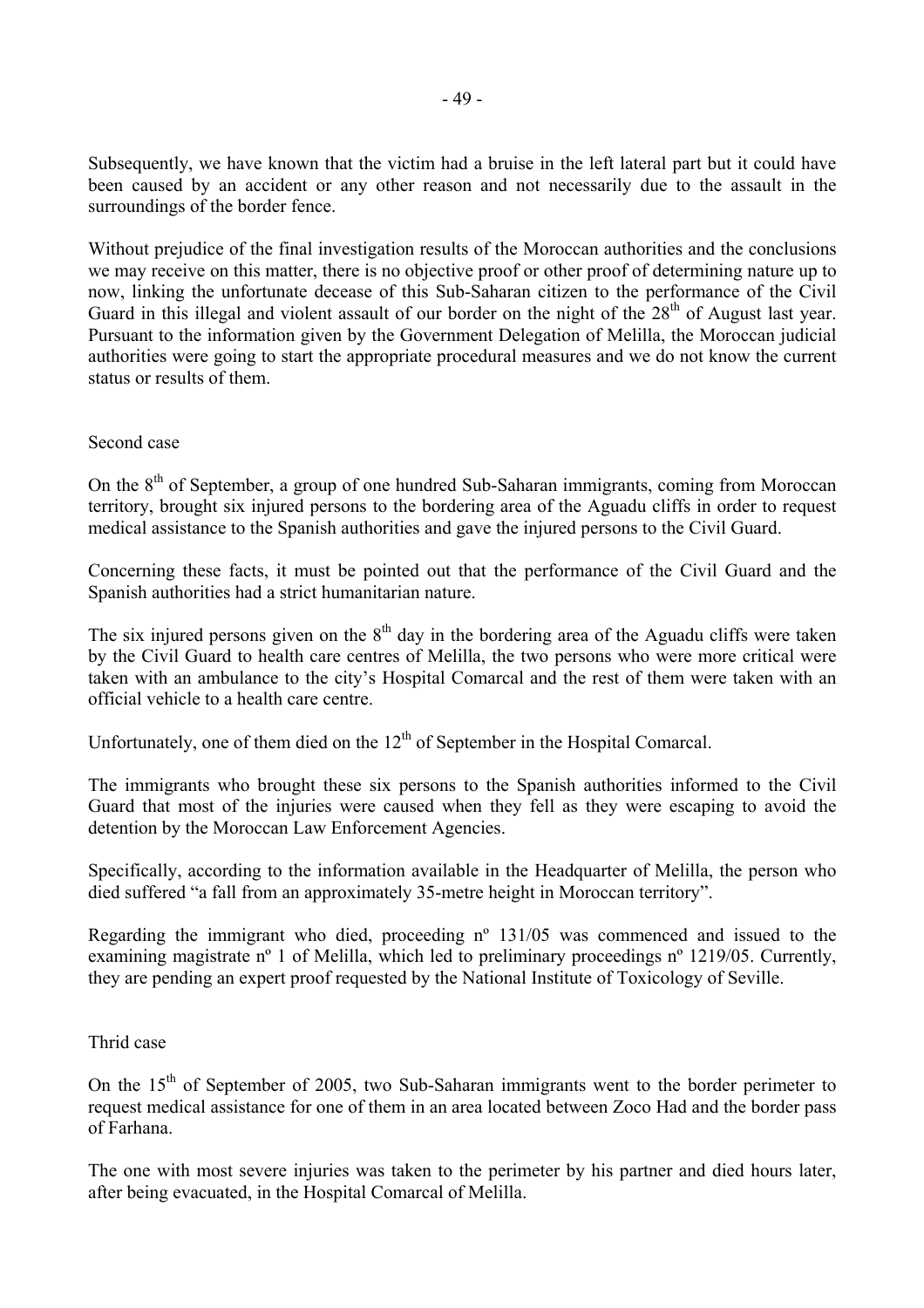According to the information given by the Civil Guard, the decease was due to asphyxia, caused by "oedema of glottis, compatible with a bump or a fall". According to this same information, there were, however, no "external signs of bump or injuries".

The partner stated in a detailed report on the facts, written by the Headquarter of Melilla on the 18<sup>th</sup> of September, that he told the Civil Guard he had not participated in the attempts of trespass of the border or in the assault that took place on the night of the day  $15<sup>th</sup>$ , or in any other lately. Likewise, he declared that the person deceased, whose name was F, was from Ghana and he knew him for three months. He ignored the causes of his injuries but he was "warned by other immigrants of the fact that there was an injured Sub-Saharan and fearing for him, went to look for him and found him in the surroundings of the bordering town of Farhana, and the person was not able to speak". That is the reason why "he decided to ask for help to the Civil Guard and, in order to do this, he took him to the nearest border fence, without being able to calculate the distance but asserting that it took him approximately one hour".

Due to the decease of this immigrant, on the  $15<sup>th</sup>$  of September of 2005 proceedings were commenced and issued to the examining magistrates' court nº 2 in Melilla, which led to Preliminary Proceedings 1344/05. The court order of closing the proceedings and the filing was issued on the 19<sup>th</sup> of April of 2006. It has been appealed by the Office of the Public Prosecutor. The Provincial Criminal Court requested the original court orders on the  $7<sup>th</sup>$  of July of this year to the court and afterwards agreed upon the commencement of proceedings of complementary nature (identifying a Civil Guard officer that can be seen in the images of the perimeter).

# Paragraph 69.

*The CPT asserts that the material conditions of the Temporary Immigrant Reception Centre (CETI) in Melilla were inappropriate, taking into account the number of foreign citizens who were in them.* 

*Although the CPT observes the different improvements in comparison with 1997, it indicates the conditions of overcrowding in tents with no heating, under low temperatures, especially in the winter months.* 

*The CPT recommends the taking of appropriate measures regarding a larger demand, especially in terms of heating, sanitary facilities and avoidance of overcrowding.* 

As it was mentioned in reference to paragraph 68, in the year 2005, the migratory pressure suffered in the Autonomous City of Melilla was very high, due to this; the Temporary Immigrant Reception Centre (CETI) of Melilla had an occupancy level of more that 100 per cent during the whole year.

It should be indicated that, in the end of September of 2005, there were massive entries by some numerous and perfectly organized Sub-Saharan groups. As a consequence of this, in the end of September, the Centre had an increase from 800 to 1.700 residents.

Taking into account the aforementioned situation, and regarding the CPT's recommendation, it is worth noting the ordinary and extraordinary measures taken as consequence of the massive entry during the year 2005.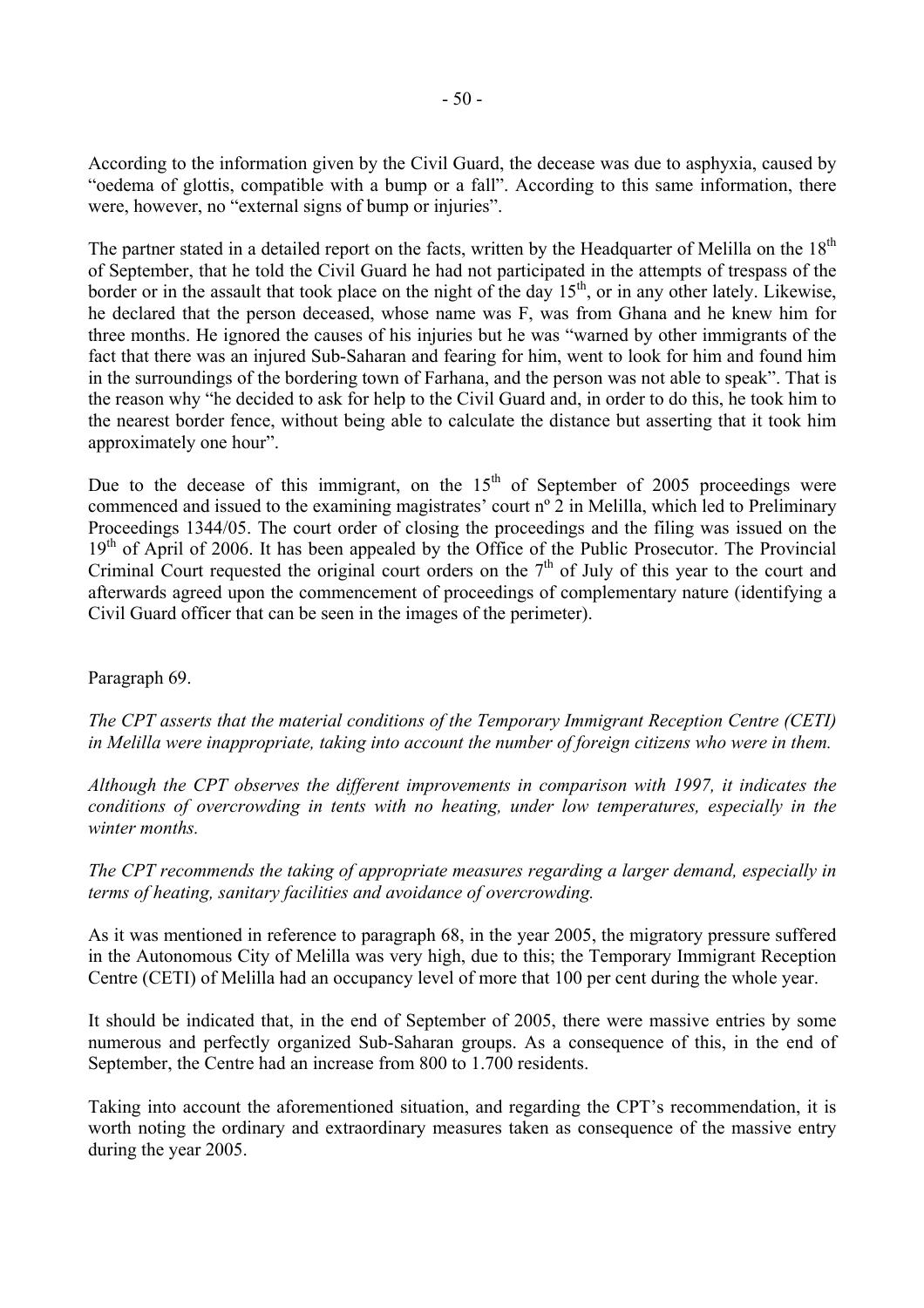- 1. Ordinary measures
- Works were done to build classrooms and kindergartens and to extend the kitchen of the centre. Thanks to these actions, the service of catering and the stay of the children will improve.
- As works of maintenance of facilities and buildings, all the buildings of rooms have been painted and upgraded. The sport area has been fenced in for the security and comfort in the practice of sports and a new area has been set up with sinks for the washing of clothes.
- The following actions have been taken:

Replacement of 100 mattresses with fireproof covers. Replacement of 80 lockers. Substitution of all the curtains in the building of rooms. Purchase of roller blinds for all the rooms. Repair of 5 water heaters in the bathrooms of residents. Purchase of 40 cots due to the entry and birth of babies.

The following services have been offered:

Legal assistance to residents provided by the judicial services of the centre.

Psychological assistance to residents provided by the psychological services of the centre.

Social assistance to residents, as interviews for admission, detection of conflicts and resolution of them, training in social skills, collective talks, etc. provided by four social workers.

Medical assistance to residents given by two doctors and four nurses, and pharmacological assistance.

Educational assistance to resident children provided by teachers of the Ministry of Education and Science and teachers of the centre.

- Moreover, it should be highlighted that the Social Programme of the Centre is carried out by CETI through its own staff and through a Collaboration Agreement with the Spanish Red Cross, which contributes with the following staff:
	- 2 doctors 4 nurses 1 psychologist 3 social workers 2 teachers 1 kindergarten worker 2 translators 1 socio-cultural animation worker 1 administrative assistant
- Apart from this, basic services as catering, cleaning, cloth washing, clothes, wash and hygiene products, etc. have been offered.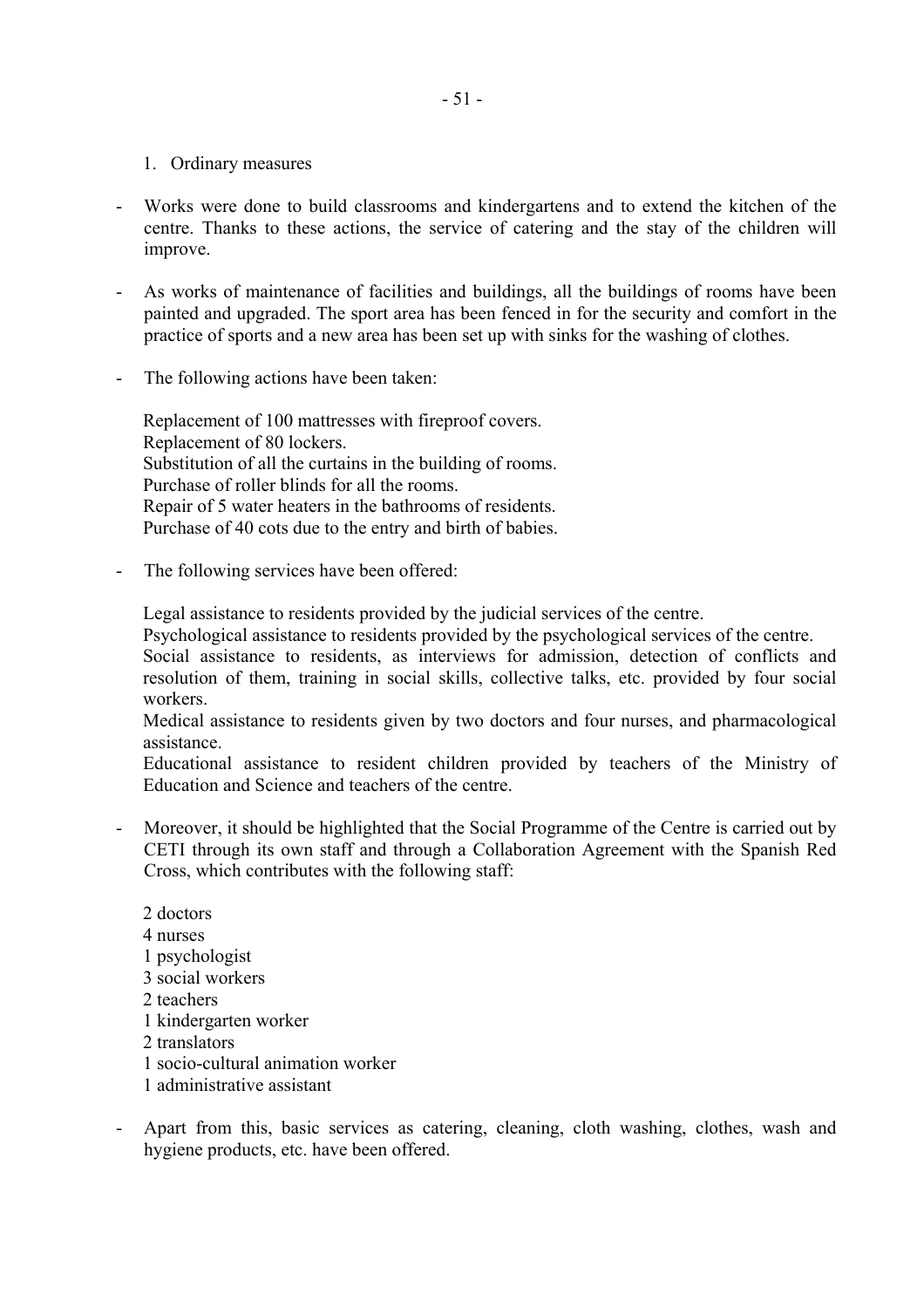2. Extraordinary measures

In the end of September, as consequence of the massive entries, the Centre was not able to assist all the immigrants with dignity. Therefore, it started emergency actions to cover the basic needs of all the immigrants.

- Specifically, the service contracts of catering, cleaning, security, maintenance, etc were extended.
- Enough spaces were facilitated to install 32 tents provided by the Ministry of Defence: 10 given by the General Headquarter of Melilla and 22 given by the General Directorate of Civil Protection.
- 6 showers and 20 toilets were built for the people in the tents.
- The sanitary service was reinforced with a temporary clinic and the hiring of nurses and doctors (Red Cross).
- Moreover, the social performance was empowered by the subscription to different agreements with social organizations: ACCEM, MELILLA ACOGE, which brought social mediators until the end of last year 2005.

Apart from the aforementioned measures, it is worth making reference to the particular situation of CETI in Melilla, which, in the end of 2005, decreased the number of residents considerably from 1.700 to 900 and dismantled the tents that were installed temporarily to receive such a large number of immigrants.

The great difficulty faced by the centre in the year 2005 must be highlighted. The main achievement to indicate was the fact that they offered services in real time to a total number of 1.700 immigrants, taking into account that the centre has a capacity for 480 individuals in the residential category.

Likewise, it should also be considered that, currently, taking the  $20<sup>th</sup>$  of June of 2006 as a reference, the total occupancy of the CETI of Melilla is 659 people. Therefore, the number of residents of CETI was decreased considerably; this result was possible thanks to the Spanish Administration's important effort. The Secretariat of State for Immigration and Emigration (Ministry for Employment and Social Affairs) and the Ministry of the Interior have implemented a lot of special mechanisms to receive a large number of illegal immigrants that entered massively the city of Melilla. The number of people received by the Directorate-General of Immigrant's Integration and the NGOs is 177 from October of 2005 up to now.

Despite what has been mentioned, at the request of the Ministry for Employment and Social Affairs, the Spanish Government has passed the Royal Decree 1453/2005, dated the  $2<sup>nd</sup>$  of December, by which subsidies are granted to non-governmental organizations. These subsidies amounted to 2.250.000 euros, orientated to the financing of basic reception performances, sanitary assistance, material distribution and temporary reception and transfer of immigrants in a vulnerable situation who come to Ceuta, Melilla and Canary Islands. With this same aim, the Royal Decree 603/2006, dated the  $19<sup>th</sup>$  of May, has been passed, amounting to a total sum of 3.000.000 euros.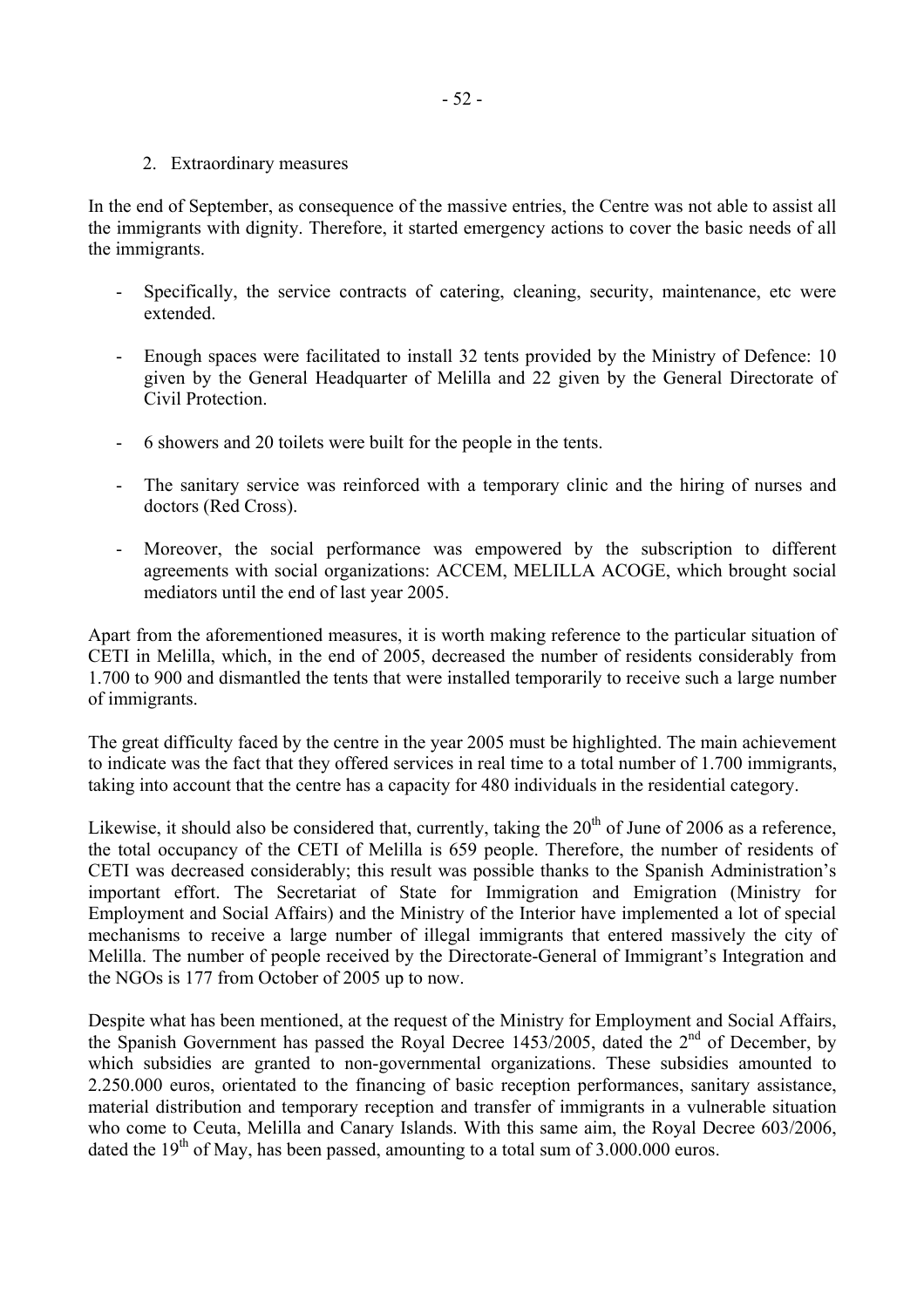The Royal Decree 1199/2005, dated the 10<sup>th</sup> of October, regulates the granting of a direct subsidy to the cities of Ceuta and Melilla for programmes of social integration and maintenance of basic public services related to immigration. The total sum of the subsidy is 3.000.000 euros for both cities.

# Paragraph 70.

*The CPT points out the large number of repatriations or collective returns, known as voluntary exits, which observed in the CETI files during the second half of the year 2005.* 

*The CPT wishes to receive an explanation on the criterion and categories used in its application, given the concern that they could have been carried out in an arbitrary way.* 

Concerning the reference made by the CPT on repatriations or collective returns, it is necessary to clarify that in our regulation system, there are no procedural categories in the process of collective repatriation. The administrative proceedings of return, devolution and expulsion are commenced, conducted and resolved in an individualized way and that is the way it has to be. Only the material execution of the said individual proceedings, that is, the physical transfer to the country of destination, is made collectively due to obvious and lawful reasons of means saving and once the transfer has been approved by the reception country.

In relation to this, it is worth reminding two sentences issued in the judicial proceedings of review of 73 devolution proceedings conducted in September of last year, which have declared the strict compliance to the law of the said proceedings and the respect to the rights granted to foreigners in our country by the Spanish authorities that carried them out.

Regarding the "voluntary exits" to which the Committee makes reference, it must be indicated that these are applied to those foreigners who could not be repatriated due to the impossibility of documentation or due to the fact that they were subject to transfer to the Peninsula, although their nationality was known.

In these cases, the conditions of most favourable reception of foreigners in a vulnerable situation is promoted by the NGOs, which in the end take charge of them through their reception centres, giving sanitary and catering assistance, etc.

Paragraph 71.

*The CPT makes reference to the way of patrolling in the fenced border, especially by the Civil Guard.* 

*Likewise, it indicates that the procedures to identify people should not be summary proceedings but should be covered by the appropriate safeguards in relation to the deprivation of liberty.* 

*Moreover, concerning minors, the CPT asserts that the existing special safeguards on the expulsion process are not applied strictly and that they do not always receive the appropriate protection when they are caught in the border.*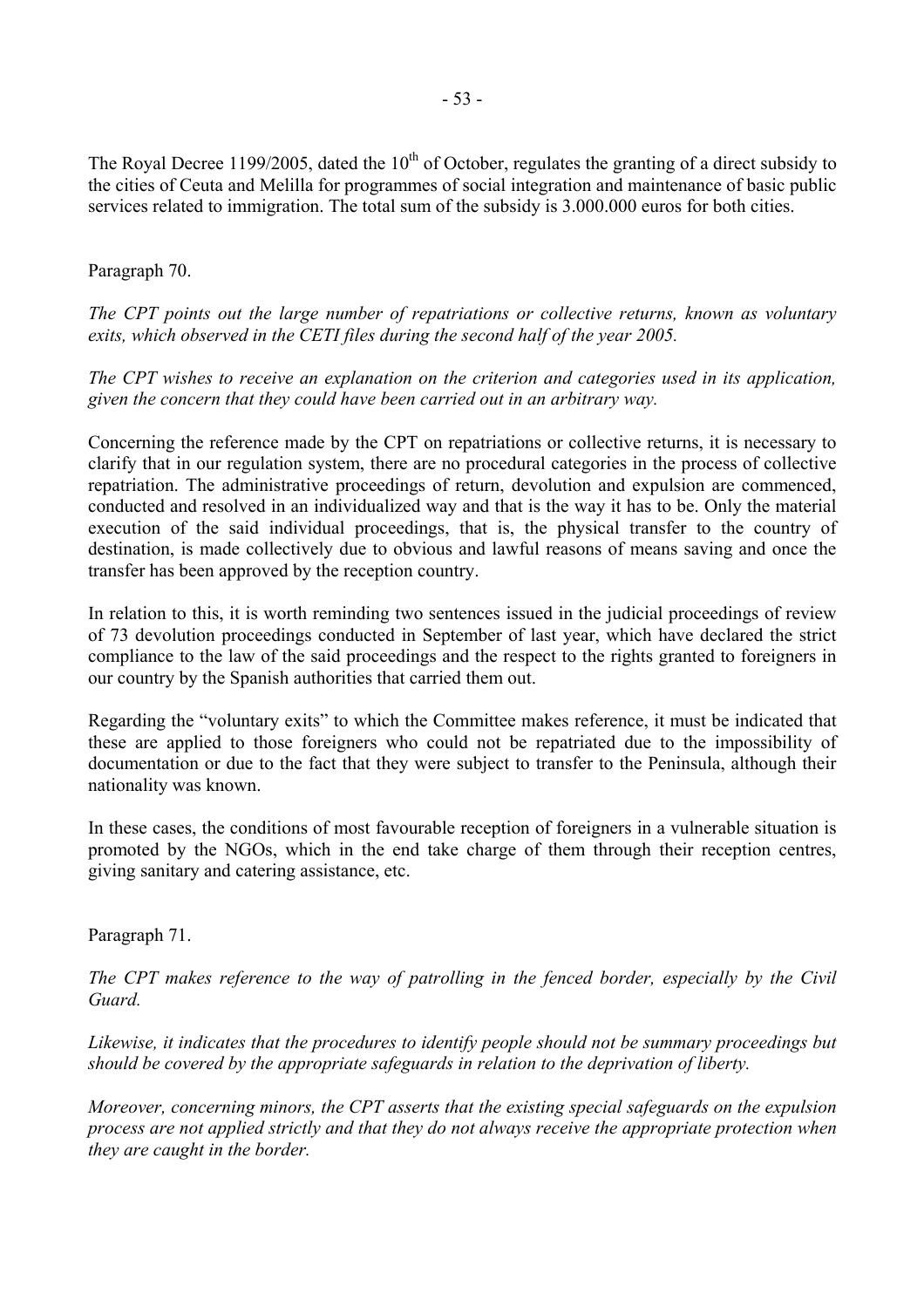In relation to the performance of Civil Guard patrolling, it is necessary to point out that the members who patrol in the border perimeter or develop any other function, have the category of Agentes de Seguridad (Security officers). In accordance with the legal regulations, they have the right to identify persons, independently of their nationality, in any point or public place in the national territory when it is necessary for security reasons, public order or accomplishment of a mission for the time to accredit their identity without meaning that it is a "deprivation of liberty".

In the context of the border perimeter surveillance, limited by a double fence, the identifications are not related with admission or denial of entry to Spanish territory if they are unviable, that is, there is no contact between the officer and the immigrant, as they are separated by the fence. Moreover, it must be taken into account that "no one, neither Spanish nor foreigner, can trespass the border fence" and in order to access Spanish territory, everyone needs to go to the border passes facilitated for this purpose.

If an illegal immigrant is intercepted, once the double fence has been trespassed or in its surroundings, independently of the origin, documents, etc. the Civil Guard officers, in accordance with the aforementioned Article 157 of the Royal Decree 2393/2004, by which the Regulations of the Organic Law  $4/2000$ , dated the  $11<sup>th</sup>$  of January, concerning the Rights and Freedoms of Aliens in Spain and their Social Integration is passed, in the sections 1 b) and 2; and with the aim of conducting the identification and, given the case, the devolution, have the duty to take them as soon as possible to the correspondent National Police Force station, where they will be offered the assistance of an interpreter, legal defence, etc. If the person were a minor, he will be taken to the Group of Minors of the Local Police or he will be taken to a Minor Reception Centre, reporting to the Minor Prosecutor in any case.

It is necessary to point out that these identifications and proceedings are brief and, in the majority of the cases, they do not require the transfer of the person who has been caught to the official facilities of the Civil Guard.

Moreover, whenever an illegal immigrant is taken to the National Police Force station, a written report will be drafted and delivered in the police station and the Headquarter of Melilla will have record of it.

Anyway, the taking of immigrants to the National Police Force station, Local Police station or reception centres are rare in relation to the number of immigrants accessing illegally to Melilla from Morocco. The immigrants themselves, for their own interest (knowing that the expulsion or repatriation is difficult and due to their wish to access to the Reception Centres) go quickly, directly and personally to the police station or to a patrol to be taken to the station.

Although the document prior to the transfer is very simple and does not contain many data, the Civil Guard officer can request the services of an official interpreter. However, in most of the cases, it is not necessary because the identification proceedings and the opening of the expulsion file belong to the competence of the National Police Force and they are conducted in their facilities, giving more flexibility and swiftness to the process.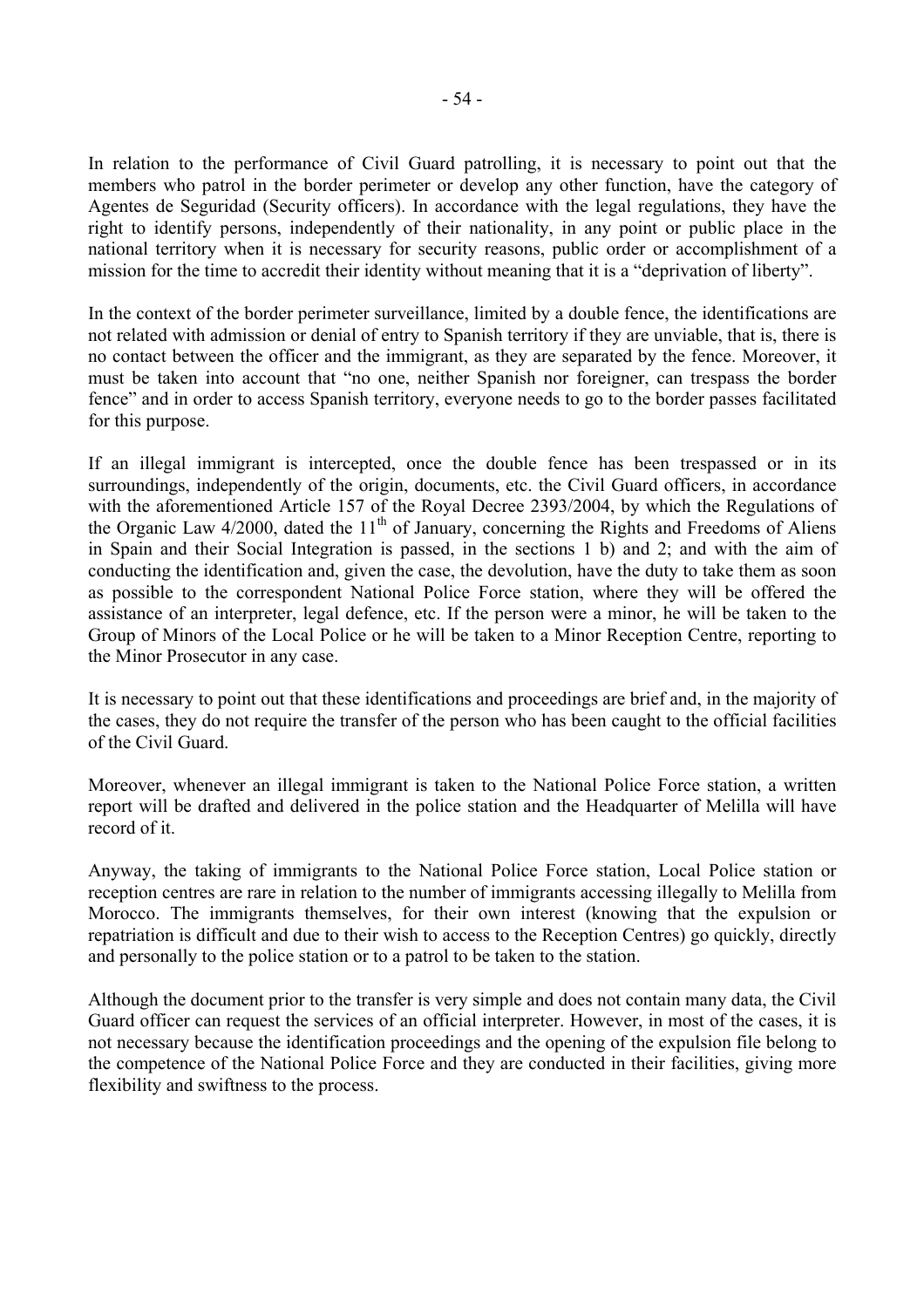Concerning the treatment to minors, in order to give a response to the CPT's request of information in the end of paragraph 72, in relation to the protection offered to non-accompanied minors by the Spanish authorities, when they attempt to enter Spain through a border post, the Article 35 of the Organic Law **4/2000, dated the 11th of January, concerning the Rights and Freedoms of Aliens in Spain and their Social Integration, which regards the residence of minors** and is developed by the Article 92 of the **Aliens Regulation** must be mentioned. Pursuant to these articles and regarding the performances of the Law Enforcement Agencies of the State, in the cases in which they know of, or locate a foreigner without identity documents in Spain whose age can not be stated, they will report the minor protection services so that, given the case, they offer immediate assistance to the minor, according to what is established in the law on legal protection to minors. Moreover, pursuant to these regulations, it is envisaged that if the minor would require immediate attention during the process of determination of his age, the Law Enforcement Agencies of the State will request it to the competent minor protection services.

It must also be added that, as the law in force states, the Law Enforcement Agencies of the State will adopt the necessary technical measures to identify the foreign minors without identity documents in order to know the possible references about them in any public national or foreign institution in charge of their protection. These data can not be used for any other purpose that the one envisaged in this section.

In relation to this, the National Police Force and the Civil Guard respect at any time the Aliens law. In the case of the Civil Guard, as it has already been mentioned, when an illegal foreign minor has been intercepted as the border double fence has been trespassed or in the surroundings of it, in order to identify him, it takes him the Minor Group of the Local Police or takes him to a Minor Reception Centre provisionally, reporting this always to the Office of the Prosecutor for Minors.

Concerning this, as it was stated in the response to the CPT's report of 2003, the specific guarantees established for the treatment and repatriation of foreign non-accompanied minors who are is Spain, envisaged in the Organic Law 4/2000, dated the 11<sup>th</sup> of January, concerning the Rights and **Freedoms of Aliens in Spain and their Social Integration, and in its development regulation,**  are accomplished homogeneously by the different National Police Force facilities, pursuant to the existence of a Performance Protocol by the General Police Office of Aliens and Documentation, Circular 10/03, dated the 10<sup>th</sup> of April of 2003, transmitted to every staff member and informing on the steps to follow since the foreign minor in situation of abandonment is found.

Taking into account this and the cases comprised in the law relative to the protection of foreign non-accompanied minors, some of which exposed in relation to what has been commented on the paragraph 64, it is worth enlisting the multiple guarantees granted to this group, from which the following could be summarized:

- When the Law Enforcement Agencies of the State know of or locate a foreigner without identity documents whose age can not be stated for sure, they will report this to the minor protection services, which will offer the attention required.
- The previous fact will be reported to the Office of the Public Prosecutor, which, thanks to the collaboration of the appropriate sanitary institutions, will determine the age.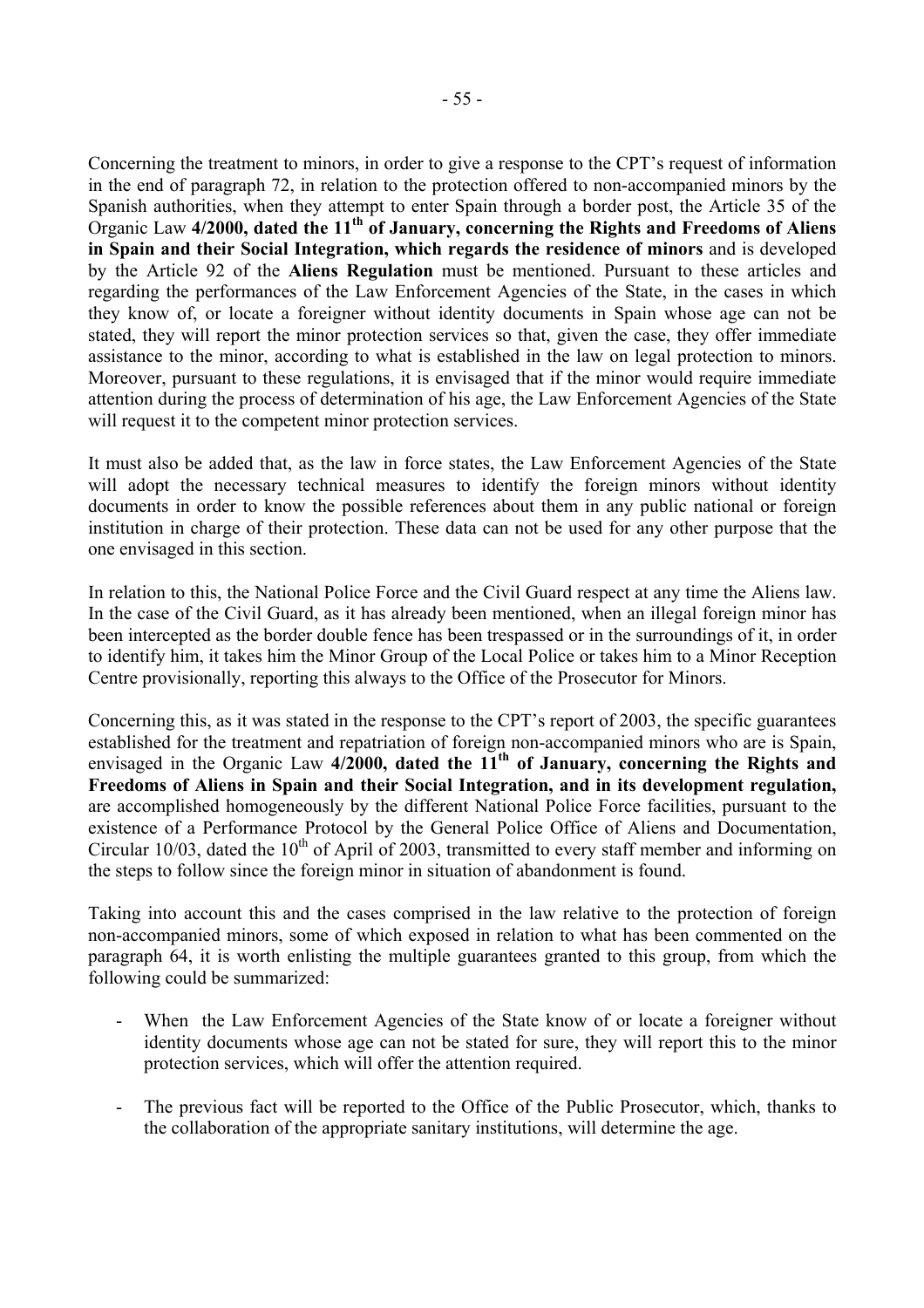- During the process to determine the age, if the minor would require immediate attention, the Law Enforcement Agencies of the State can request it to the competent minor protection services.
- The General Administration of the State will only consent the minor's repatriation to his country of origin if the conditions for an effective family regrouping are met or for the appropriate protection by the minor protection services in the country of origin, according to the superior interest of the minor. Moreover, the resolution will be issued after hearing the minor and with a previous report of the minor protection services.
- During this process, the governmental authority will report the Office of the Public Prosecutor on the proceedings that are taking place.
- Once the minor's family has been located, the repatriation will not be executed in case of detecting the existence of risk or danger of the minor's or the family's integrity or prosecution.
- In the case that the repatriation was not possible, after having tried it, once nine months have passed since the minor was put available to the competent minor protection services, he will receive the residence permit.
- In the case that the minor were protected by the competent entity of minor protection when he is of full age without having obtained the said residence permit and has participated appropriately in the educational actions and the activities programmed by this entity, the later can recommend the granting of a temporary residence permit in exceptional circumstances.

Therefore, in accordance with the law in force, the protection of the family and its unity is a priority, seen as a guiding principle of performance in this sense. It devotes the principle of reintegration of the minor with his family or, in case there is no family, with the minor protection services of his country, in so far that there is no risk or damage for him, according to the international parameters on this matter.

Moreover, it is necessary to add that the guarantees exposed are reinforced thanks to the Performance Protocol in relation to foreign unaccompanied minors and to facilitate their repatriation, passed on the  $12<sup>th</sup>$  of December of 2002 by the Childhood Observatory (associated organ dependent on the Ministry for Employment and Social Affairs, in which the General Administrations of the State, Autonomous Communities and Municipalities and NGOs working in this aspect of the childhood), which has facilitated the coordination in the performance of the institutions with competences in relation with these minors.

Likewise, there is a Memorandum of Understanding with Morocco for their repatriation, although there is an intense work in the Bilateral Spanish-Moroccan Group with the aim of improving this tool in the national and international legislative framework.